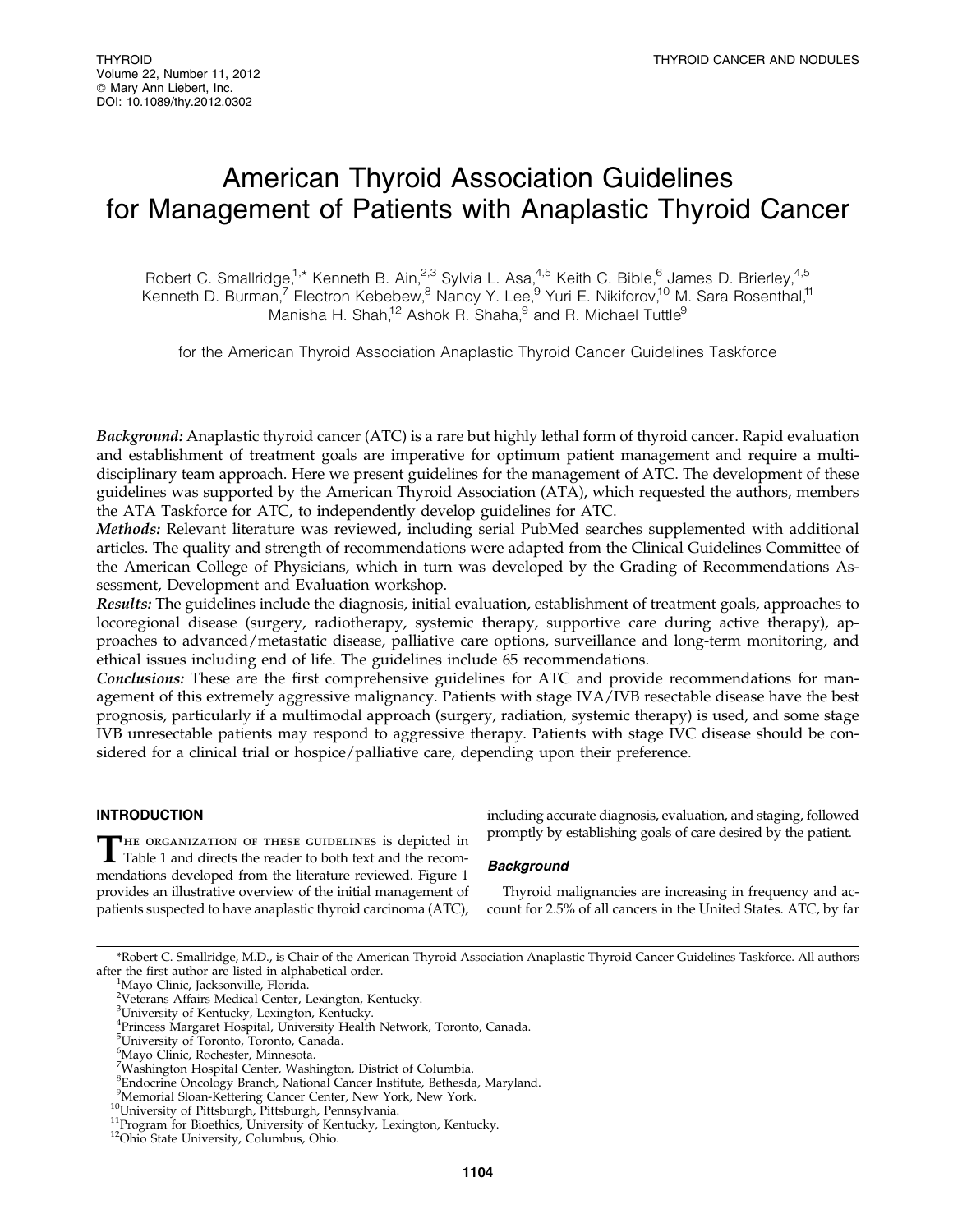Table 1. Organization of Guidelines for the Management of Patients with Anaplastic Thyroid Carcinoma

|                                                                               | Page              |
|-------------------------------------------------------------------------------|-------------------|
| <b>INTRODUCTION</b>                                                           | 1104              |
| Background                                                                    | 1104              |
| <b>METHODS</b>                                                                | 1107              |
| Terms and definitions                                                         | 1107              |
| Adjuvant therapy and neoadjuvant therapy                                      | 1107              |
| Standard radiation prescription                                               | 1107              |
| Altered fractionation                                                         | 1107              |
| Radiotherapy dose                                                             | 1108              |
| Concurrent chemoradiation                                                     | 1108              |
| Conformal radiation                                                           | 1108              |
| Intensity-modulated radiotherapy                                              | 1108              |
| Radiosurgery and stereotactic body                                            | 1108              |
| radiotherapy (stereotactic surgeries)                                         |                   |
| TNM staging                                                                   | 1108              |
| RECIST response                                                               | 1108              |
| Presentation of recommendations                                               | 1108              |
| <b>DIAGNOSIS: HISTOPATHOLOGY</b><br>and DIFFERENTIAL DIAGNOSIS                | 1108              |
| The importance of histopathology                                              | 1108              |
| Histopathological subtypes                                                    | 1108              |
| Differential diagnosis                                                        | 1109              |
| Poorly differentiated thyroid cancer                                          | 1109              |
| Squamous cell thyroid cancer                                                  | 1109              |
| Other tumors: the role of immunohistochemistry                                | 1109              |
| $\blacksquare$ Recommendation 1                                               | 1109              |
| Cytology and pathology procedures                                             | 1109              |
| Interobserver variability                                                     | 1109              |
| FNA and core biopsy                                                           | 1109              |
| Recommendation 2                                                              | 1109              |
| Intraoperative frozen section and                                             | 1109              |
| pathology consultation                                                        |                   |
| Recommendation 3                                                              | 1110              |
| Thyroid histopathology                                                        | 1110<br>1111      |
| ■ Recommendation 4                                                            | 1111              |
| Molecular techniques<br>Recommendation 5                                      | 1111              |
|                                                                               |                   |
| <b>INITIAL EVALUATIONS</b>                                                    | 1111              |
| Laboratory, biopsy, and imaging procedures<br>$\blacksquare$ Recommendation 6 | 1111<br>1112      |
| Biopsy of distant masses                                                      | 1112              |
| Recommendation 7                                                              | 1112              |
| Timing and nature of evaluation studies                                       | $\overline{11}12$ |
| Recommendation 8                                                              | 1112              |
| Airway and vocal cord assessment                                              | 1112              |
| ■ Recommendation 9                                                            | 1112              |
| Staging and order of therapies                                                | 1112              |
| Recommendation 10                                                             | 1113              |
| Indications for neoadjuvant therapy                                           | 1113              |
| Recommendation 11                                                             | 1113              |
| Postdiagnostic care of ATC                                                    | 1113              |
| Recommendation 12                                                             | 1113              |
| Prognostic factors                                                            | 1113              |
| $\blacksquare$ Recommendation 13                                              | 1114              |
| ESTABLISHING TREATMENT GOALS                                                  | 1114              |
| Treatment and care goals                                                      | 1114              |
| Advanced care planning and goals of care                                      | $11\overline{14}$ |
| Recommendation 14                                                             | 1114              |
| Decision-making capacity and informed consent                                 | 1114              |
| Recommendation 15                                                             | 1114<br>1114      |
| Surrogate decision making<br>Recommendation 16                                | 1115              |
|                                                                               |                   |

|                                                                                          | Page         |
|------------------------------------------------------------------------------------------|--------------|
| Truth-telling, patient autonomy,<br>and beneficent care                                  | 1115         |
| Recommendation $17$                                                                      | 1115         |
| Advance directives, surrogate decision making,<br>and code status                        | 1115         |
| ■ Recommendation 18                                                                      | 1115         |
| <b>APPROACHES TO LOCOREGIONAL DISEASE</b>                                                | 1115         |
| Roles of surgery                                                                         | 1115         |
| Criteria for resectability                                                               | 1116         |
| Recommendation 19                                                                        | 1116         |
| Optimal extent of surgery and control/survival                                           | 1116         |
| Recommendation 20                                                                        | 1117         |
| Recommendation 21                                                                        | 1117         |
| Need for surgery after up-front radiotherapy                                             | 1117         |
| and/or chemotherapy in initially<br>unresectable ATC                                     |              |
| Incidental ATC: surgical management                                                      | 1117         |
| Recommendation 22<br>■ Recommendation 23                                                 | 1117<br>1117 |
|                                                                                          | 1117         |
| Surgical risk to recurrent laryngeal nerve<br>Recommendation 24                          | 1118         |
| Airway management and indications<br>for tracheostomy                                    | 1118         |
| Recommendation 25                                                                        | 1118         |
| Securing the airway after surgery                                                        | 1118         |
| Recommendation 26                                                                        | 1118         |
| Benefits of tracheostomy                                                                 | 1118         |
| ■ Recommendation 27                                                                      | 1118         |
| Surgical airway and unresectable disease                                                 | 1118         |
| Recommendation 28                                                                        | 1118         |
| Radiotherapy and systemic chemotherapy<br>in locoregional ATC                            | 1118         |
| Radiotherapy after complete or near-complete<br>(R0 or R1) resection                     | 1118         |
| <b>Recommendation 29</b>                                                                 | 1119         |
| Timing and sequencing of perioperative                                                   | 1119         |
| radiation and/or systemic chemotherapy                                                   |              |
| Recommendation 30                                                                        | 1119         |
| Recommendation 31                                                                        | 1119         |
| Locoregional radiotherapy and/or systemic<br>therapy in patients with unresected disease | 1119         |
| <b>Recommendation 32</b>                                                                 | 1120         |
| Recommendation 33                                                                        | 1120         |
| <b>Recommendation 34</b><br>Radiation dose, field, and techniques                        | 1120<br>1120 |
| (conventional, altered fractionation, IMRT)                                              |              |
| Recommendation 35<br>Role of systemic therapy combined                                   | 1120<br>1120 |
| with radiation<br>■ Recommendation 36                                                    | 1121         |
| Supportive care during active therapy                                                    | 1122         |
| Airway management                                                                        | 1122         |
| ■ Recommendation 37                                                                      | 1122         |
| Maintenance of nutrition (PEG/feeding tube)                                              | 1122         |
| Recommendation 38                                                                        | 1122         |
| ■ Recommendation 39                                                                      | 1122         |
| Parenteral nutrition in perioperative                                                    | 1122         |
| management<br>Recommendation 40                                                          | 1122         |
| Growth factor support during                                                             | 1122         |
| chemoradiation therapy                                                                   |              |
| ■ Recommendation 41                                                                      | 1122         |
|                                                                                          | (continued)  |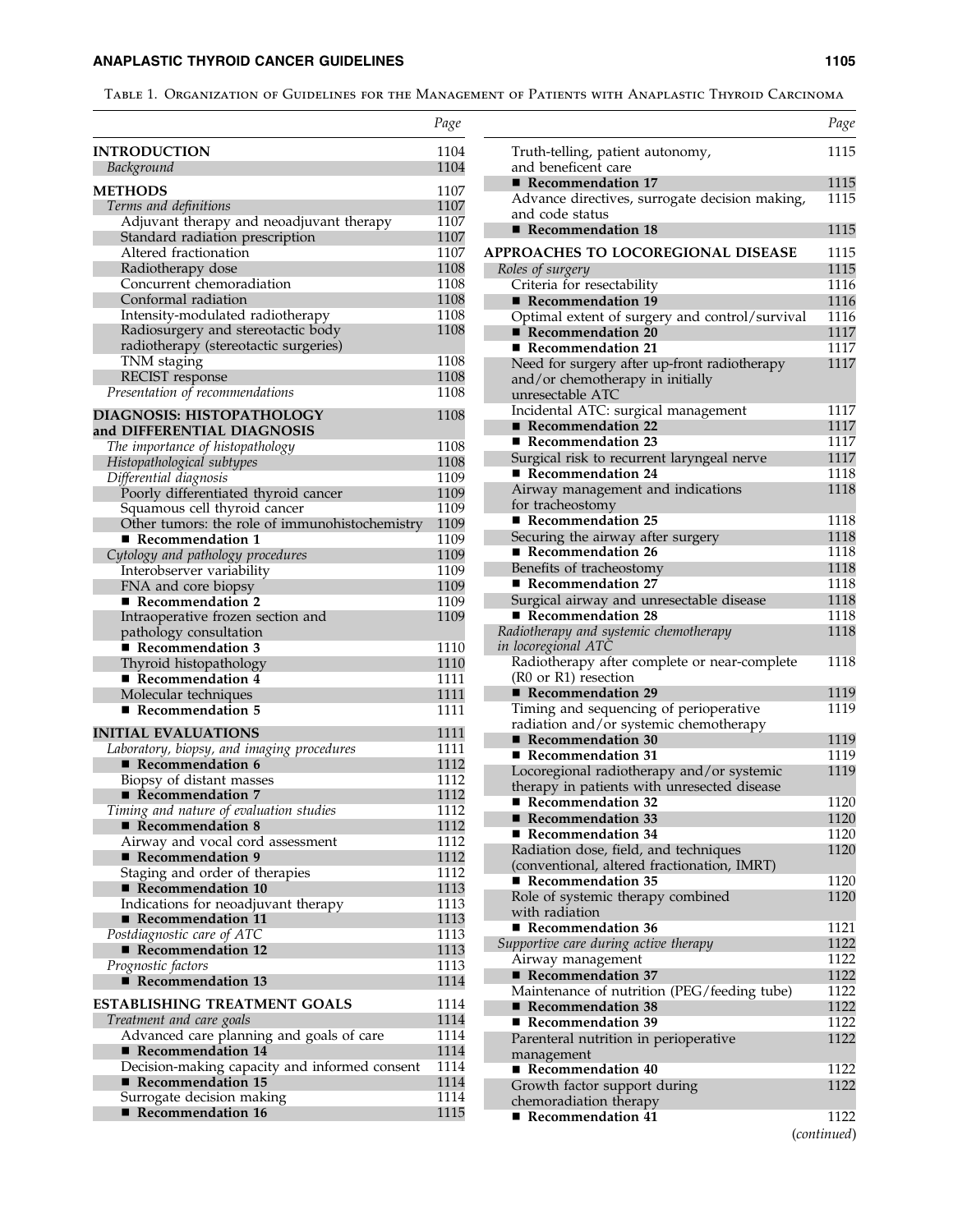|                                                                                                               | Page         |                                                                         | Page |
|---------------------------------------------------------------------------------------------------------------|--------------|-------------------------------------------------------------------------|------|
| APPROACHES TO ADVANCED METASTATIC                                                                             | 1123         | Utility of cryoablation and selective embolization                      | 1128 |
| DISEASE (STAGE IVC)                                                                                           |              | Recommendation 54                                                       | 1128 |
| Defining therapeutic goals, expected/possible adverse<br>events, appropriate expectations, and limits of care | 1123         | Approach to thrombosis and/or tumor invasion<br><i>into vasculature</i> | 1128 |
| Timing of systemic therapies                                                                                  | 1123         | Recommendation 55                                                       | 1128 |
| Recommendation 42                                                                                             | 1123         | ■ Recommendation 56                                                     | 1128 |
| Approaches to systemic disease (cytotoxic)                                                                    | 1123         | ■ Recommendation 57                                                     | 1128 |
| Taxanes                                                                                                       | 1123         | <b>PALLIATIVE CARE AND HOSPICE</b>                                      | 1128 |
| Anthracyclines and platins                                                                                    | 1123         | Definition of a palliative care service                                 | 1129 |
| First-line therapy                                                                                            | 1124<br>1124 | When to involve palliative care in ATC                                  | 1129 |
| Second-line or salvage therapy                                                                                |              | When to involve hospice care in ATC                                     | 1129 |
| Approaches to systemic disease (novel or<br>investigational)                                                  | 1124         | Working effectively with a palliative care                              | 1129 |
| Recommendation 43                                                                                             | 1125         | or hospice care team                                                    |      |
| <b>Recommendation 44</b><br>■                                                                                 | 1125         | Recommendation 58                                                       | 1129 |
| Recommendation $45$                                                                                           | 1125         | ■ Recommendation 59                                                     | 1129 |
| ■ Recommendation 46                                                                                           | 1125         | <b>SURVEILLANCE AND LONG-TERM</b>                                       | 1129 |
| Systemic therapy: what is next?                                                                               | 1125         | <b>MONITORING</b>                                                       |      |
| Approaches to brain metastases                                                                                | 1125         | Surveillance after clinical remission                                   | 1130 |
| Recommendation 47                                                                                             | 1125         | Recommendation 60                                                       | 1130 |
| Recommendation 48                                                                                             | 1125         | <b>Recommendation 61</b>                                                | 1131 |
| Recommendation 49                                                                                             | 1126         | ■ Recommendation 62                                                     | 1131 |
| Recommendation 50                                                                                             | 1126         | ■ Recommendation 63                                                     | 1131 |
| Approaches to bone metastases                                                                                 | 1126         | Restaging of patients with persistent metastatic disease                | 1131 |
| Recommendation 51                                                                                             | 1127         | Recommendation 64                                                       | 1131 |
| Recommendation 52                                                                                             | 1127         | ■ Recommendation 65                                                     | 1131 |
| ■ Recommendation 53                                                                                           | 1127         |                                                                         |      |
| Approaches to other sites of metastases                                                                       | 1127         | <b>SUMMARY</b>                                                          | 1131 |

ATC, anaplastic thyroid cancer; FNA, fine-needle aspiration; IMRT, intensity-modulated radiotherapy; PEG, percutaneous gastrostomy; RECIST, Response Evaluation Criteria in Solid Tumors.

the most deadly of thyroid-derived tumors, fortunately accounts for but a small percentage. In the United States, ATC is responsible for 1.7% of all thyroid cancers, while geographically the prevalence ranges from 1.3% to 9.8% (median = 3.6%) (1). In several countries the prevalence of ATC has decreased dramatically, due in part to increased dietary iodine and better management of differentiated thyroid cancer (DTC) (2,3).

Unlike DTC, which is derived from follicular thyroid cells, and medullary thyroid cancer (MTC), which are frequently cured or associated with prolonged survival, ATC patients have a median survival of 5 months and a 20% 1-year survival

#### Anaplastic Thyroid Carcinoma **Management Options**



FIG. 1. An overview of management options for patients with anaplastic thyroid carcinoma includes confirming the diagnosis, thoroughly evaluating the patient to permit accurate staging of the disease, and subsequently establishing treatment goals according to the patient's wishes. Recommendations and figures that pertain to each topic are noted in this and subsequent figures.

rate (1). All patients are classified by the American Joint Committee on Cancer (AJCC) TNM system as stage IV (A, B, or C) at presentation, and counseling and establishing a management plan must be accomplished quickly. While all thyroid cancer patients require a multidisciplinary team of specialists for optimal care, the coordinating physician is frequently an endocrinologist who has established a longstanding relationship with the patient who has DTC or MTC. In contrast, the sudden onset and explosive course of ATC necessitates immediate involvement by surgeons, radiation and medical oncologists, and palliative care teams.

The American Thyroid Association (ATA) has a history of supporting the development of guidelines for the care of patients with thyroid disease.\* This includes several guidelines for management of DTC (4–6) and recent first MTC guidelines (7). No such ATA guidelines exist for management of patients with ATC. The Latin American Thyroid Society has also published recommendations for DTC management (8). Other organizations have made recommendations for patients with ATC. The National Comprehensive Cancer Network devotes 37 pages to treating and following DTC patients but only three pages for ATC (9). The American Association of Clinical Endocrinologists guidelines for thyroid cancer discuss ATC management in less than one page (10).

<sup>\*</sup>For information provided by the ATA on guideline publications they approve and endorse, see the Supplementary Data, available online at www.liebertpub.com/thy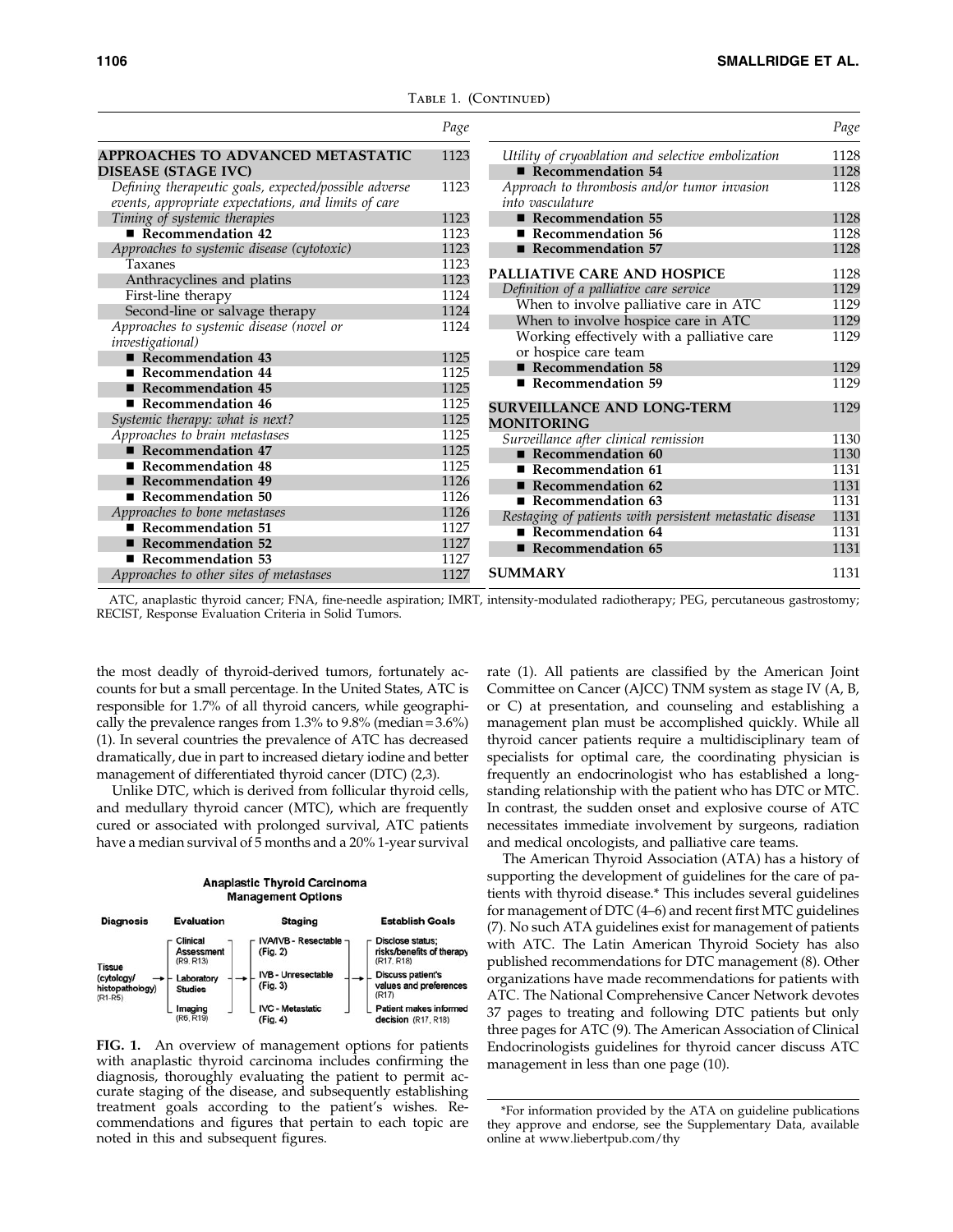Accordingly, the ATA Board of Directors requested that an independent task force, which authored this publication, develop a more comprehensive set of guidelines to assist practitioners in the management of critically ill patients with ATC. The authors include physicians who specialize in endocrinology, endocrine surgery, head/neck surgery, nuclear medicine, radiation oncology, medical oncology, pathology, and bioethics. The medical opinions expressed in these guidelines are those of the authors.

The final document was approved by the ATA Board of Directors, and was officially endorsed by (in alphabetical order) the American Academy of Otolaryngology—Head and Neck Surgery (AAO-HNS), American Association of Clinical Endocrinologists (AACE), American Head and Neck Society (AHNS), Italian Association of Clinical Endocrinologists (AME), Asia and Oceania Thyroid Association (AOTA), The Endocrine Society, European Thyroid Association (ETA), International Association of Endocrine Surgeons (IAES), Latin American Thyroid Society (LATS), and the Brazilian Society of Head and Neck Surgery (SBCCP).

## METHODS

In preparing these guidelines, we developed a list of questions covering the areas of diagnosis, initial evaluation, establishing treatment goals, approaches to locoregional disease, approaches to advanced/metastatic disease, palliative care/hospice, and surveillance and long-term monitoring. To maximize our deliberations we developed preliminary recommendations and solicited input from the ATA Board of Directors and members of the ATA by posting them on the members-only section of the ATA website (www .thyroid.org). All responses were from ATA members. Final recommendations, the strength of the recommendation, and the quality of the evidence were arrived at by consensus of the authors.

To identify all literature that might assist in preparing this document, a PubMed search of the terms ''anaplastic thyroid cancer,'' ''anaplastic thyroid carcinoma,'' and ''anaplastic thyroid'' was performed. A total of 2157 articles were identified. A search of ''ATC and randomized clinical trials'' was also performed and yielded no publications.

To rank the strength of each recommendation and the quality of the evidence supporting that recommendation, the Taskforce used the criteria described in Table 2. These criteria were adapted from the Clinical Guidelines Committee of the American College of Physicians (11), which in turn were developed by the Grading of Recommendations Assessment, Development and Evaluation workgroup (12). Given the rarity of ATC and lack of funding to support prospective trials, the types of publications are mostly low-quality. However, the authors consider that they were frequently able to make strong recommendations.

For ATC, the extent of surgical resection has been implicated as a prognostic factor by many authors. Therefore, the AJCC Cancer Staging Manual (7th edition) Residual Tumor (R) Classification was used to assess surgical effects on outcomes across the studies reviewed (Table 3) (12a).

| TABLE 2. CRITERIA USED IN RANKING STRENGTH |  |
|--------------------------------------------|--|
| OF RECOMMENDATIONS AND OUALITY OF EVIDENCE |  |

| Strength of recommendation  |                                                                                                                                                   |
|-----------------------------|---------------------------------------------------------------------------------------------------------------------------------------------------|
| Strong                      | Benefits clearly outweigh risks<br>and burden, or risks and burden<br>clearly outweigh benefits                                                   |
| Weak                        | Benefits finely balanced with risks<br>and burden                                                                                                 |
| None                        | Insufficient evidence to determine<br>net benefits or risks                                                                                       |
| Quality of evidence         |                                                                                                                                                   |
| High                        | Requires one or more randomized,<br>controlled trials without<br>important limitations,<br>or overwhelming evidence<br>from observational studies |
| Moderate                    | Derived from trials with important<br>limitations, or exceptionally<br>strong observational studies                                               |
| Low                         | Supported only by observational<br>studies or case series                                                                                         |
| Insufficient for<br>grading | Evidence is lacking, of poor quality,<br>or conflicting                                                                                           |

Adapted from Qaseem et al. (11).

#### Terms and definitions

Adjuvant therapy and neoadjuvant therapy. Radiation, systemic therapy, or the combination given after surgery with curative intention is referred to as adjuvant therapy. Radiation, systemic therapy, or the combination given before surgery with curative intention is referred to as *neoadjuvant* therapy.

Standard radiation prescription. The unit dose of radiation is the gray (Gy); some prescriptions are given in centigray  $(1 \text{ Gy}=100 \text{ cGy})$ . A radiation prescription describes the total dose of radiation to be given, the number of fractions (number of daily treatments), the size of each daily treatment, and the overall length of the treatment course. The usual daily fraction size is 1.8 or 2 Gy. A standard prescription would be, for instance, 66 Gy over 6.5 weeks, given as 33 daily fractions of 2 Gy per day, 5 days a week.

Altered fractionation. Altered fractionation implies either a larger number of fractions (hyperfractionated), or a smaller number of fractions (hypofractionated), or a shorter overall treatment time (accelerated). By use of hyperfractionated treatment, more than one daily fraction may be given, enabling the prescription to be given over a shorter treatment time (accelerated hyperfractionated radiotherapy). In a

Table 3. Residual Tumor (R) Classification

| $R0$ =no residual tumor                              |  |
|------------------------------------------------------|--|
| $R1$ = microscopic residual tumor                    |  |
| R2 = macroscopic residual tumor                      |  |
| $RX =$ presence of residual tumor cannot be assessed |  |

Source: Edge et al. (12a), page 23.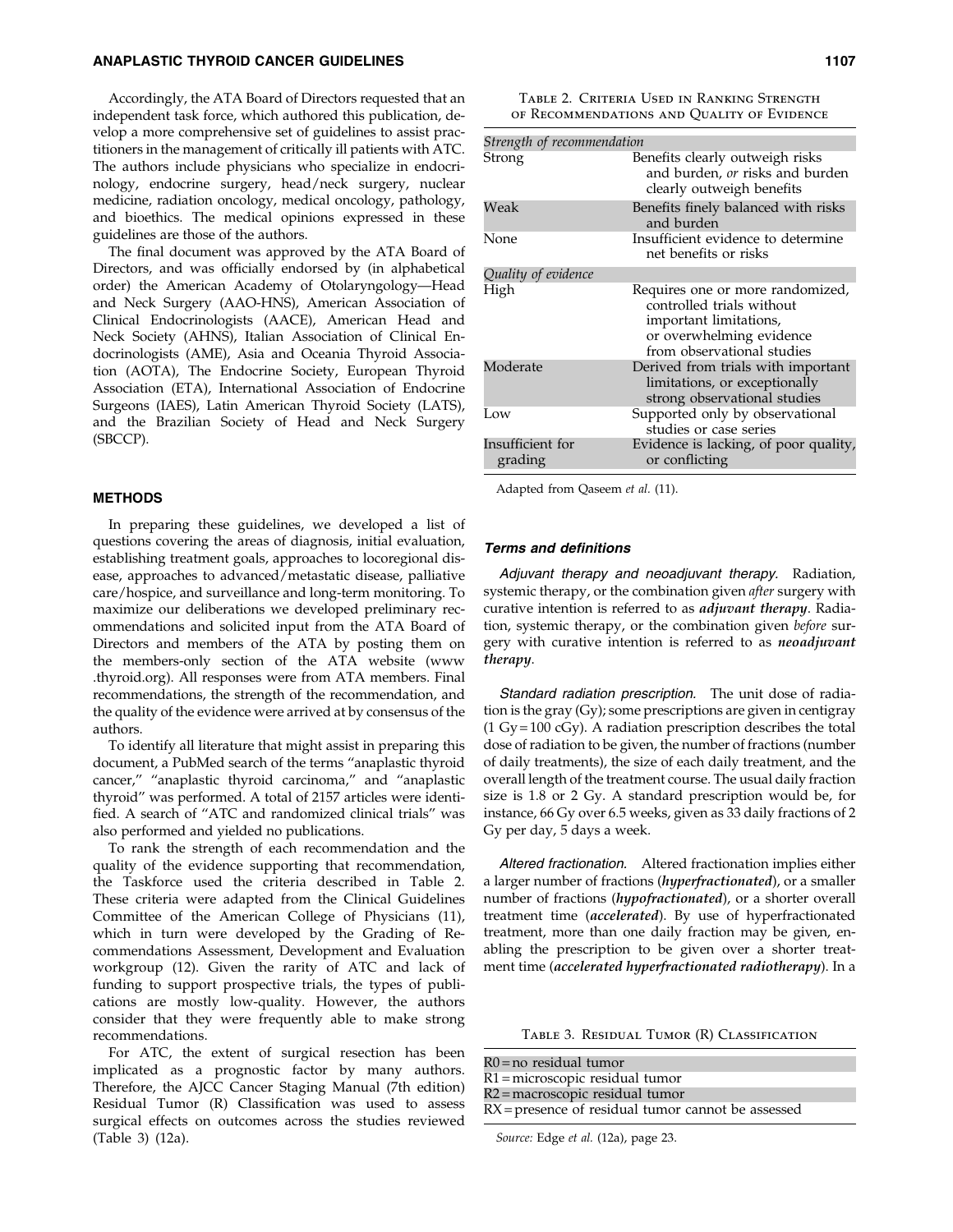rapidly growing tumor such as ATC, accelerating the treatment has the potential to overcome any tumor growth that may occur over the radiotherapy treatment course. By giving multiple small fractions, the toxicity may also be reduced. An example of an accelerated hyperfractionated prescription would be 60 Gy over 4 weeks given as 40 twice daily fractions of 1.5 Gy, 5 days a week.

Radiotherapy dose. There are many different potential radiation prescription doses; for the purpose of this report they have been grouped as definitive or palliative. Definitive radiotherapy is high-dose radiation given with or without concurrent chemotherapy, with the intent of maximizing the chance of long-term local control. Examples range from 50 Gy in 20 fractions, 2.5 Gy per fraction over 4 weeks at the low end, to 70 Gy in 35 fractions, 2 Gy per fraction over 7 weeks at the high end. Palliative radiotherapy is lower dose radiotherapy given over a shorter time period with the aim of improving local symptoms. It may be directed to the primary tumor or to metastases. Typical examples could be 20 Gy in five fractions, 4 Gy per fraction over 1 week and 30 Gy in 10 fractions, 3 Gy per fraction over 2 weeks.

Concurrent chemoradiation. Some chemotherapeutic agents when given concurrently with radiation can potentiate the antitumor effects of radiation and thereby act as ''radiation sensitizers.'' This therapeutic advantage may be at the cost of increased toxicity, and in some regimes a reduction of the radiation dose may be required. The aim of chemotherapy given concurrently with radiation is to increase the chance of local control of the tumor. The dose of chemotherapy when given with radiotherapy may be insufficient to have a systemic effect on potential or known metastatic disease.

Conformal radiation. In conformal radiotherapy the radiation volume treated is tailored to and ''conforms'' to the shape of the tumor. The toxicity of radiation to the surrounding normal tissues is thereby reduced.

Intensity-modulated radiotherapy. By modulation of the intensity of the radiation fields as well as shape of the fields, the radiation can be made more conformal (tailored), thereby reducing toxicity to normal structures further and potentially enabling a higher radiation dose to be given to the tumor areas.

Radiosurgery and stereotactic body radiotherapy (stereotactic surgeries). Radiosurgery and stereotactic body radiotherapy is highly conformal/focused radiation that allows a single large fraction of radiation to be given. Stereotactic radiosurgery usually refers to radiosurgery to the brain (e.g., Gamma Knife). Stereotactic body radiosurgery usually refers to radiosurgery to parts of the body other than to the brain (e.g., CyberKnife, X-Knife), and stereotactic body radiotherapy usually refers to highly conformal radiotherapy given in 3 to 10 fractions.

TNM staging. All ATCs are stage IV. IVA lesions are intrathyroidal (T4a), and N0, M0 (no distant metastases). In stage IVB, the primary tumor has gross extrathyroidal extension, any N, M0. Stage IVC patients have distant metastases.

RECIST response. Response Evaluation Criteria in Solid Tumors (RECIST) are used to assess objectively the effects of systemic therapy. After determining the baseline diameters of index lesions with computerized tomography (CT) scans, follow-up measurements are determined at defined intervals. A complete response (CR) means disappearance of all lesions, a partial response (PR) is at least a 30% reduction in size, progressive disease is a 20% or greater increase, and stable disease refers to tumors not reaching criteria for either PR or progressive disease.

#### Presentation of recommendations

In line with and echoing some of the official policy of the ATA, our recommendations are not inclusive of all proper approaches or methods, nor exclusive of others. They do not establish a standard of care and specific outcomes are not guaranteed. We recommend that treatment decisions be based on independent judgment of health care providers and each patient's individual circumstances. Our guideline recommendations are not intended to take the place of physician judgment in diagnosing and treating particular patients. We expect those who use this guideline to do so as an aid in clinical decision-making, with full consideration of each patient's individuality in terms of history and physical traits.

# DIAGNOSIS: HISTOPATHOLOGY AND DIFFERENTIAL DIAGNOSIS

#### The importance of histopathology

The diagnosis of ATC can often be suspected clinically, but the large differential diagnosis, reviewed below, necessitates tissue evaluation to exclude other treatable entities with better prognoses. The diagnosis of thyroid pathology involves correlation of clinical, biochemical, radiographic, and morphological features of the individual case. This is particularly important for ATC (13).

ATCs exhibit wide variations in appearance with several morphologic patterns recognized and many tumors manifesting a mixed morphology (14,15). A common morphologic presentation, and one that is most easily recognized as an anaplastic carcinoma of thyroid, is that of the biphasic spindle and giant cell tumor. Other tumors are dominated by bizarre malignant giant cells, and still others may show a more pure population of spindle and squamoid cells (16). All variations of anaplastic carcinoma of the thyroid are highly proliferative with numerous mitotic figures and atypical mitoses (17). There is usually extensive necrosis, and in some cases the necrosis may be so widespread that the only viable tumor is preserved around blood vessels. Inflammatory infiltrates are frequently seen with the necrosis. Osteoclast-like giant cells may be present and have been shown by immunohistochemical studies to be of the monocytic/histiocytic lineage (18,19). Neoplastic bone and cartilage may also be identified.

#### Histopathological subtypes

ATC has three main histological growth patterns: spindle cell pattern, pleomorphic giant cell pattern, and squamoid pattern. One of these patterns may predominate in a given tumor, or the tumor may show a mixture of two or three different patterns (14,20–22). Rare histological variants of anaplastic carcinoma include the paucicellular variant and the rhabdoid variant (23–31). The histological subtypes and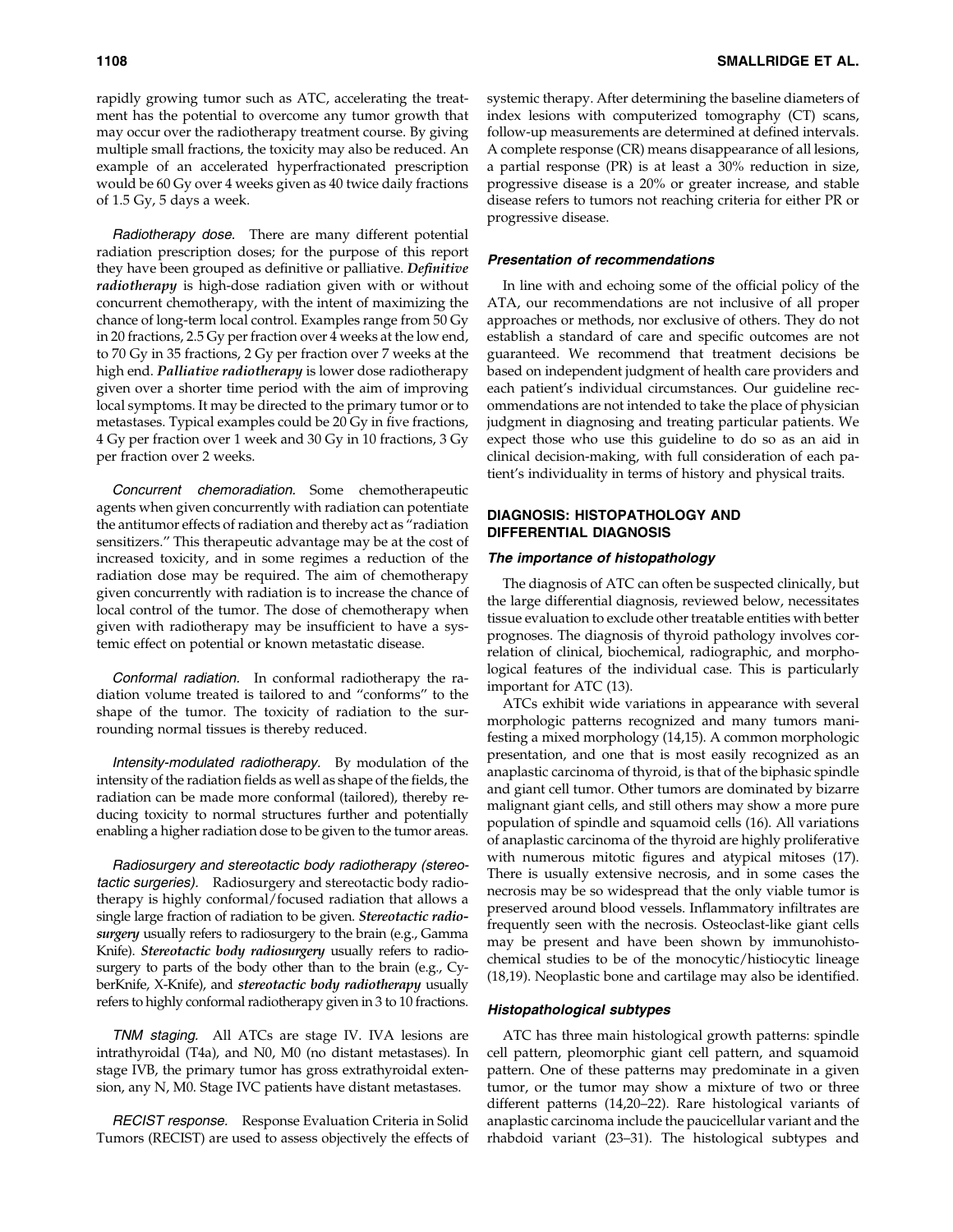variants of anaplastic carcinoma have no known prognostic significance, with the possible exception of the paucicellular variant, which in some studies was found to affect younger patients and have a more indolent course (23,25). A variant known in the past as small cell variant of anaplastic carcinoma is practically nonexistent at the present time, since most of these tumors are currently appropriately classified as lymphoma, medullary carcinoma, or poorly differentiated thyroid carcinoma (14,32,33).

#### Differential diagnosis

Poorly differentiated thyroid cancer. Thyroid carcinomas can exhibit an entire spectrum of differentiation. Poorly differentiated carcinoma is intermediate on the spectrum between well-differentiated and anaplastic carcinoma and may represent a transition form (34,35). The majority of these lesions have an architectural growth pattern that is characterized by large, well-defined solid nests, an appearance that mimics neuroendocrine tumors, hence the terminology ''insular'' carcinoma. Other tumors have trabecular growth patterns. The tumor cells are usually small and uniform in size; in contrast to anaplastic carcinomas there is little pleomorphism, and no bizarre, giant, or multinucleated cells are found. There is mitotic activity with three or more mitoses per 10 high power fields (36,37), which is less than that seen in anaplastic carcinomas. Tumor necrosis is usually identified as single cell necrosis or small well-defined necrotic foci in the center of cell nests rather than the large areas of geographic necrosis that are characteristic of anaplastic carcinoma. Preservation of immunohistochemical markers of epithelial and thyroid differentiation, such as thyroglobulin (Tg) and thyroid transcription factor 1 (TTF1), in poorly differentiated carcinoma can help to distinguish it from anaplastic carcinoma.

Squamous cell thyroid cancer. ATC with a predominant squamoid growth pattern may resemble squamous carcinoma morphologically and immunohistochemically (14,15,18,38,39). Primary squamous cell carcinoma of the thyroid is exceedingly rare (40–42), accounting for less than 1% of thyroid malignancies. It can be impossible to distinguish these lesions, and their clinical behavior is not distinct (43). The presence of an adjacent well-differentiated component of papillary or follicular carcinoma or the presence of thyroid-specific molecular events provides evidence that a lesion is ATC (16,44,45). The morphology of primary squamous carcinoma of the thyroid is not distinctive, and its appearance is identical to squamous carcinoma arising elsewhere; therefore, whenever possible an invasive laryngeal or metastatic squamous carcinoma must be excluded prior to making the diagnosis of a primary squamous carcinoma of the thyroid.

Other tumors: the role of immunohistochemisty. On fineneedle aspiration (FNA) or core biopsy, some thyroid tumors present a variety of differential diagnostic possibilities depending on the predominant morphologic pattern present in the sample. When the tumor presents in the form of a poorly differentiated large B cell carcinoma, the differential diagnosis includes large cell lymphoma (both diffuse large cell lymphoma and anaplastic large cell lymphoma), medullary carcinoma, direct extension of a laryngeal carcinoma, metastatic carcinoma

(18), metastatic melanoma, and ATC. When the spindle cell morphology dominates or the tumor appears biphasic with both epithelial and spindle cell components, the differential diagnosis once again includes medullary carcinoma, metastatic carcinoma (in particular a sarcomatoid renal primary), melanoma, and ATC, but now must include sarcomas (both primary and metastatic) as well as involvement of the thyroid by a primary laryngeal sarcomatoid squamous carcinoma. Occasionally infectious and inflammatory lesions can mimic anaplastic carcinoma (46,47). Resolution of these diagnostic possibilities requires careful attention to the morphology, combined with special stains or immunohistochemical studies (48–50) (see Table 4) and clinical information to arrive at the conclusion that the poorly differentiated malignancy is an ATC.

## **B** RECOMMENDATION 1

Morphologic diagnosis with appropriate immunostaining as relevant is mandatory to exclude other less aggressive and treatable entities that can mimic ATC.

Strength of Recommendation: Strong Quality of Evidence: Moderate

#### Cytology and pathology procedures

Interobserver variability. How consistently do pathologists make the diagnosis of ATC on the same sample? There are no data on interobserver variation in the diagnosis of ATC. However, this diagnosis is often one of ''exclusion'' when there is no evidence of other lesions that can mimic ATC. As with any result of an interpretive nature, accuracy may differ in the hands of experts who have more experience with this disease.

FNA and core biopsy. Morphological diagnosis of FNA biopsy may be diagnostic (51–54), but FNA may not always yield diagnostic material. In cases in which the limited sampling of FNA biopsy yields mainly necrotic or inflamed tissue, there may be a need for core biopsy or open biopsy. There is no cytologic description of the paucicellular variant of ATC, likely due to an inability to obtain diagnostic tissue in this setting (13); core biopsy or open biopsy is usually required for this diagnosis.

## **BECOMMENDATION 2**

FNA cytology or core biopsy should play a role in the preoperative diagnosis of ATC. In cases in which the limited sampling of FNA or core biopsy yields material that is nondiagnostic, open biopsy should be performed to obtain diagnostic tissue.

Strength of Recommendation: Strong Quality of Evidence: Low

Intraoperative frozen section and pathology consultation. Intraoperative consultation is used as a method of providing rapid diagnosis to assist in determining the ongoing operative extent and approach. Appropriate utilization of frozen sections should be limited to situations that fulfill three criteria. These are (i) the result of the intraoperative consultation should alter the surgical procedure, (ii) the information provided by the intraoperative consultation should not be available by other preoperative tests, and (iii) the information required must be realistically and practically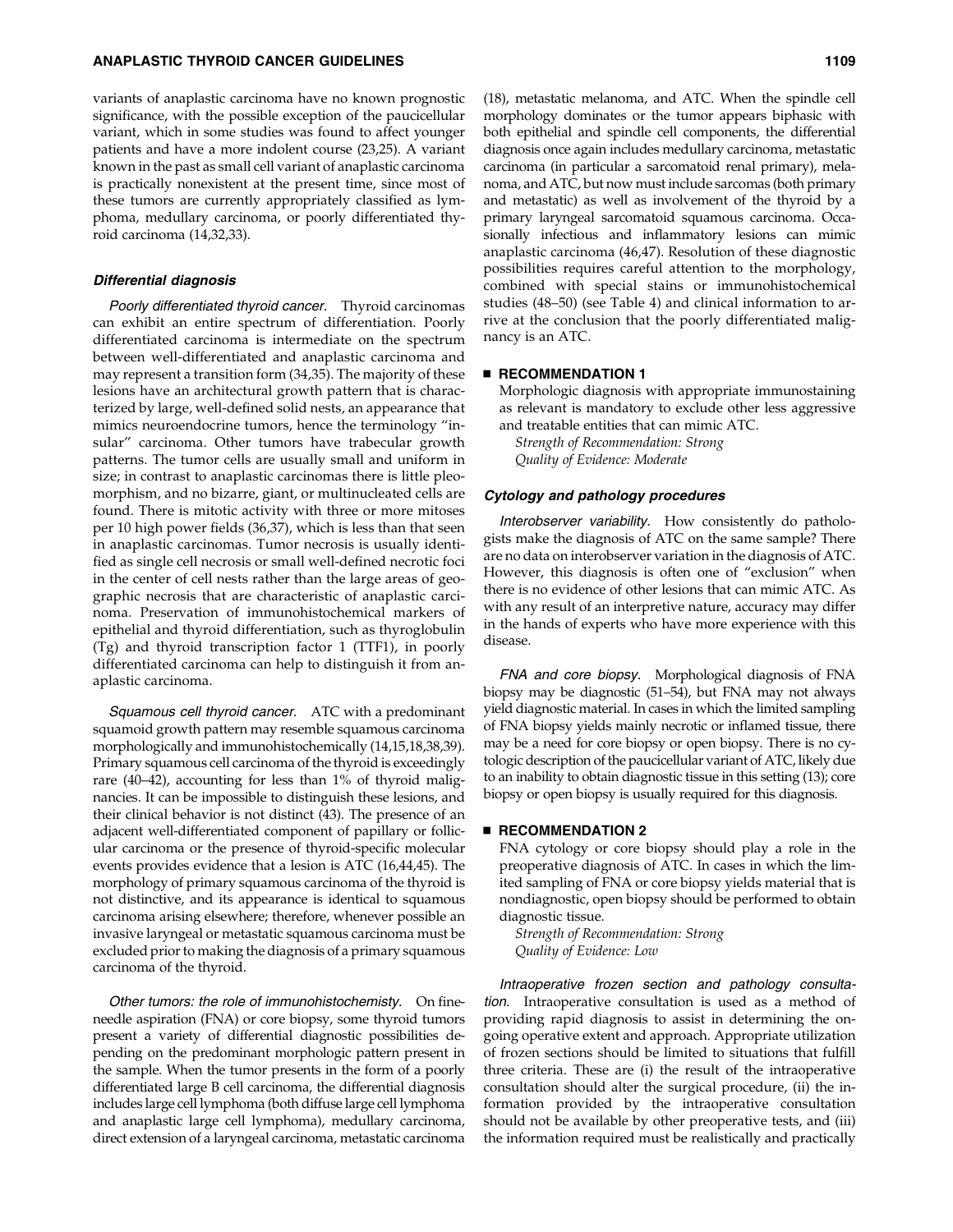| Immunohistochemical marker     | DTC                    | <b>MTC</b>               | ATC            | <b>SCC</b> | Lymphoma           |
|--------------------------------|------------------------|--------------------------|----------------|------------|--------------------|
| Pankeratin (AE1/AE3)           | $^{+}$                 | $+$                      | $+/-$          | $+$        | $-$ a              |
| High molecular weight keratins | $+$ (PTC)<br>$-$ (FTC) |                          | $- / +$        | $^{+}$     |                    |
| TTF-1                          | $^{+}$                 | $+/-$                    | $-$ /+         | —          |                    |
| PAX8                           | $^{+}$                 | $+/-$                    | $+/-$          |            |                    |
| Thyroglobulin                  | $^{+}$                 |                          |                |            |                    |
| Synaptophysin                  |                        | $^{+}$                   |                |            |                    |
| Chromogranin                   |                        | $+$                      | -              | -          | $\qquad \qquad -$  |
| Calcitonin                     |                        | $^{+}$                   |                |            |                    |
| <b>CEA</b>                     |                        | $+$                      |                |            |                    |
| P <sub>53</sub>                | $-$ (rare $+$ )        | $\overline{\phantom{m}}$ | $^{+}$         | $+/-$      | $+/-$              |
| E-cadherin                     | $^{+}$                 |                          |                | $^{+}$     | -                  |
| B-catenin                      | membranous             |                          | nuclear or $-$ |            | (nuclear)<br>$+/-$ |
| CD45                           |                        |                          |                |            | $^+$               |
|                                |                        |                          |                |            |                    |

a Plasmablastic lymphoma, anaplastic large cell lymphoma, and very rarely some diffuse large B cell lymphomas can express cytokeratin that is detected by AE1/AE3 cytokeratin monoclonal antibodies

PAX8 was detected by immunohistochemistry in normal B cells, but was not studied in lymphoma. It is very likely that various lymphomas express PAX8.

ATC, anaplastic thyroid carcinoma; CD45, protein tyrosine phosphatase receptor type C; CEA, carcinoembryonic antigen; DTC, differentiated thyroid carcinoma; FTC, follicular thyroid carcinoma; MTC, medullary thyroid carcinoma; P53, cellular tumor antigen p53 or tumor protein p53; PAX8, paired box protein Pax 8 or paired box 8; PTC, papillary thyroid carcinoma; SCC, squamous cell carcinoma; TTF-1, thyroid transcription factor 1; +, positive; -, negative; +/-, usually positive, often negative;  $-$ /+, usually negative, may be positive.

obtainable by pathologists performing the intraoperative consultation.

These three criteria are not frequently fulfilled in the diagnosis of ATC. Usually, the diagnosis is anticipated prior to surgery for open biopsy, and the procedure is being performed primarily to obtain tissue for diagnosis. Since freezing of tissue compromises morphology and may preclude accurate and definitive diagnosis, it is not recommended as a routine procedure. However, there may be indications for intraoperative evaluation in two scenarios.

If preoperative biopsies yield mainly necrotic tissue, the surgeon's objective in performing a biopsy is to obtain viable diagnostic material. Confirmation of such may entail intraoperative evaluation of a small piece of tissue to ensure that the remainder of the specimen is appropriate for further studies. This might be done by frozen section, but may be equally as productive when tissue is used to make ''touch preparations'' for cytologic assessment, thereby not freezing the tissue and altering its morphology. Involvement of the pathologist at this stage is also helpful to ensure that samples are correctly collected for other nonroutine testing such as microbiological examination to exclude infectious disorders that can mimic anaplastic carcinoma, collection of material for flow cytometry if a hematological malignancy is in the differential diagnosis, or snap freezing material for molecular diagnostics. The involvement of the pathologist for any of these procedures will not yield a diagnosis at the time of intraoperative consultation but should result in a more thorough and accurate final report.

The second situation in which intraoperative pathologist consultation may prove valuable in the diagnosis of ATC arises when the diagnosis is not suspected preoperatively, but is encountered unexpectedly. This rare occurrence may be faced when a patient is thought to have a differentiated thyroid malignancy, even after biopsy has confirmed the diagnosis, but the surgeon encounters unusual features during the operative procedure. In this situation, a frozen section may be used to confirm dedifferentiation of a lesion, and the result may alter the surgical approach.

#### **E** RECOMMENDATION 3

Whenever possible, a definitive diagnosis should be obtained prior to surgery. Intraoperative pathology consultation can be used to define the adequacy of the resected tissue for diagnostic evaluation or to identify ATC in a patient when that diagnosis was not anticipated preoperatively. Intraoperative pathology consultation is not usually appropriate for definitive diagnosis.

Strength of Recommendation: Strong Quality of Evidence: Low

Thyroid histopathology. The indications for thyroidectomy are discussed later in this article. Histologic examination of a thyroidectomy specimen provides additional material to examine the extent of disease and to identify additional coexisting differentiated components of the disease. ATC often originates in an abnormal thyroid gland; a history of goiter is reported in >80% of cases (55,56), and the reported association between well-differentiated thyroid carcinoma and ATC ranges from 7% to 89% of cases. The lower figures are likely underestimates, attributable to failure to detect a welldifferentiated component due to inadequate sampling (14,15,24,35,55–57). The association of papillary carcinoma, particularly the more aggressive tall cell variant, with anaplastic tumors has also been described (16,35,56).

In many cases (20%–90%), histological examination of ATC identifies a coexisting well-differentiated carcinoma, or patients have a history of previously resected well-differentiated or poorly differentiated thyroid carcinoma (14,15,24,26, 55,58,59). This supports the notion that many ATCs develop by dedifferentiation of a preexisting well-differentiated thyroid carcinoma. Well-differentiated papillary carcinoma, often the tall cell variant, is the most common coexistent carcinoma, followed in frequency by follicular carcinoma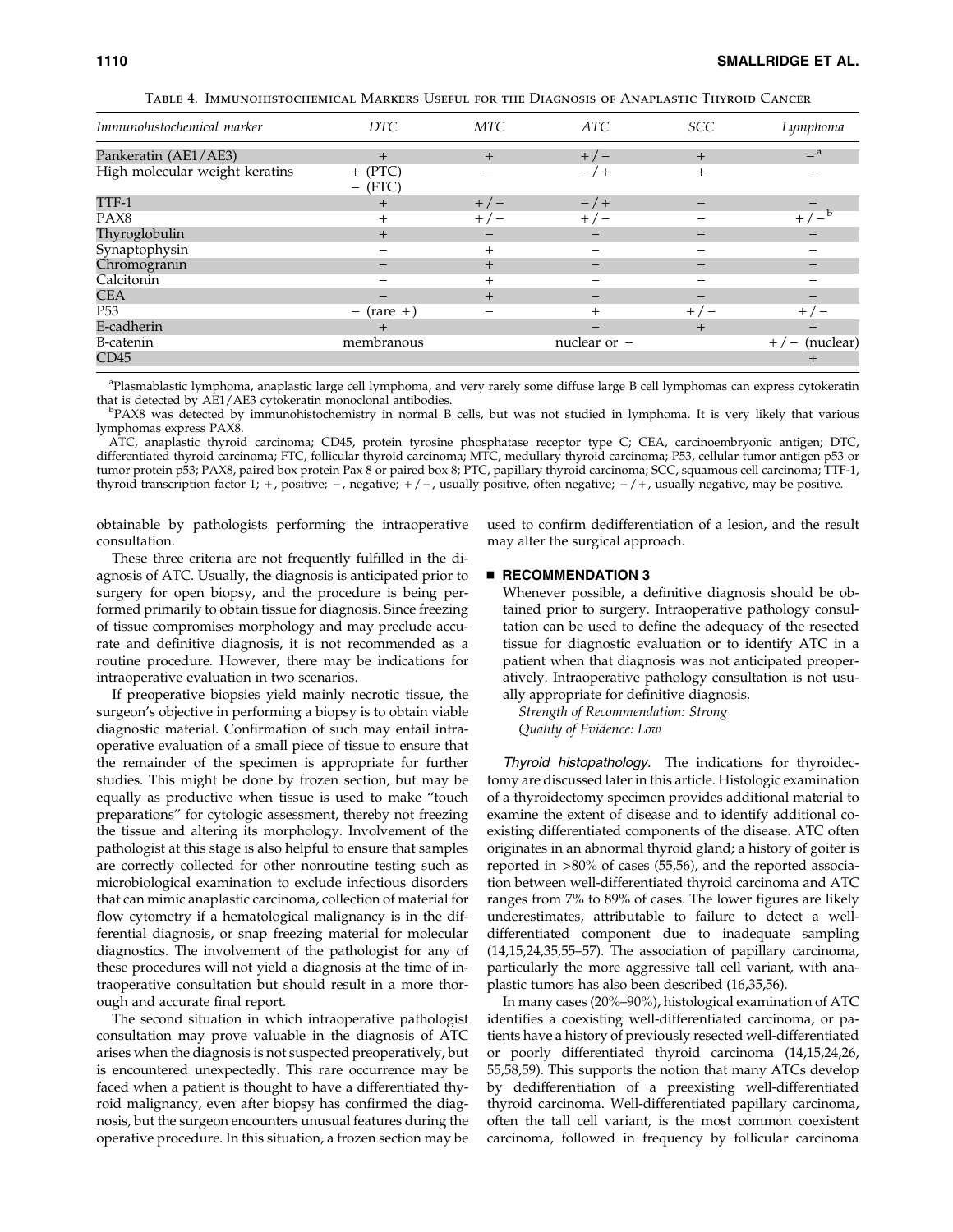of conventional type or oncocytic (Hürthle cell) type (16, 22,35,60). An adjacent component of poorly differentiated thyroid carcinoma may also be seen. In some anaplastic carcinomas, no well-differentiated or poorly differentiated cancer component is found on histological examination. The presence of coexisting well-differentiated or poorly differentiated carcinoma may be substantiated by finding preserved immunohistochemical staining for Tg, TTF1, and paired box protein Pax 8 (PAX8) in better differentiated areas (22). The finding of coexisting or preexisting welldifferentiated or poorly differentiated carcinoma is helpful in establishing a definitive diagnosis of ATC by ruling out metastatic carcinoma and nonepithelial malignancy. The proportion of anaplastic carcinoma in a given tumor may influence prognosis. Although data are limited, survival is likely to be more prolonged in cases in which anaplastic carcinoma comprises only a small component of an otherwise well-differentiated papillary or follicular thyroid carcinoma (55,61,62).

#### **B** RECOMMENDATION 4

Pathological evaluation should provide information on the proportion of tumor that comprises ATC and coexistent well-differentiated or poorly differentiated thyroid carcinoma, which may affect prognosis and guide management. Strength of Recommendation: Strong Quality of Evidence: Low

Molecular techniques. ATCs are typically aneuploid and have a complex karyotype with multiple numerical and structural chromosomal abnormalities (63–69). Loss of heterozygosity at multiple chromosomal regions is very common (70–73). A progressive accumulation of chromosomal alterations can be observed when comparing well-differentiated carcinomas with poorly differentiated carcinomas and anaplastic carcinomas, which supports the multistep dedifferentiation process (69,74). Most common somatic mutations found in ATCs are in the  $TP53$  and  $\beta$ -catenin (CTNNB1) genes (75–80). These mutations rarely occur in well-differentiated thyroid cancer. Other mutations, such as BRAF and RAS, are common in both well-differentiated thyroid cancer and ATCs and are likely to be early events in thyroid carcinogenesis that may predispose to tumor dedifferentiation (60,81). PIK3CA and PTEN gene mutations also occur in both well-differentiated thyroid cancer and ATCs. Papillary thyroid carcinomas carrying RET/PTC3 rearrangement may also be prone to dedifferentiation (82,83). Other rearrangements found in welldifferentiated papillary and follicular carcinomas, such as  $RET/PTC1$  and  $PAX8/PPAR\gamma$ , have not been detected in anaplastic carcinomas, but this may be due to technical limitations since the studies have been based on RNA expression that may be lost with dedifferentiation. Profound alterations in gene expression, microRNA, and protein composition are also found in ATCs (84). These molecular alterations provide potential therapeutic targets for novel therapies that may be clinically relevant in the future. Molecular markers have also been studied as candidate prognostic factors; it appears that higher urokinase-type plasminogen activator receptor (u-PAR) expression and protein formation may be associated with increased mortality (85). Currently, molecular techniques do not play a significant role in the diagnosis of ATC or provide guidance for patient management, although they

may occasionally be used to aid the diagnosis. Finding a BRAF or RAS mutation in a small biopsy sample would generally favor thyroid origin of an undifferentiated tumor, but these mutations are not specific for thyroid carcinomas and may occur in other malignant tumors. Detection of RET/PTC and  $PAX8/PPAR\gamma$  expression is fairly specific for thyroid cell origin; however, it is rarely found in ATC (79). Although TP53 and  $\beta$ -catenin mutations may occasionally be seen in poorly differentiated carcinomas, their presence would suggest tumor dedifferentiation.

#### **B** RECOMMENDATION 5

Molecular studies based on DNA/RNA analysis are not currently required for diagnosis and management of patients with ATC.

Strength of Recommendation: Strong Quality of Evidence: Moderate

#### INITIAL EVALUATIONS

#### Laboratory, biopsy, and imaging procedures

When a patient presents with a thyroid mass or metastatic lesion that has been characterized as ATC through appropriate cytological and/or histological assessment, there are a number of preoperative staging procedures that are likely to be of value. These consist of a physical examination and laboratory studies to appropriately characterize the physiological status of the patient and provide baseline parameters for further medical care issues, as well as radiological studies to determine the extent of disease for tumor staging and determine the best medical and/or surgical therapy.

Requisite laboratory studies include a complete blood count and differential to evaluate for anemia, assess adequacy of platelets, and to discern any underlying leukocytosis suggestive of active infection (86) or diminished white blood cell components indicating immunodeficiency. It should be noted that rare ATC patients present with marked leukocytosis consequent to tumor secretion of lymphokines (87,88). Blood chemistry evaluation could include: electrolytes, serum urea nitrogen, creatinine, glucose, and liver function tests. Free thyroxine and thyrotropin should be assessed because large tumor masses may have compromised thyroid function, and some cases of ATC are associated with significant thyrotoxicosis (89,90). Calcium and phosphorus should be measured because tumor invasion may compromise parathyroid function, and unusual ATC cases can present with humoral hypercalcemia of malignancy (91). Since ATC is most common in elderly patients, often with diminished nutrition, ionized calcium provides superior assessment of calcium status (92), although calculations involving serum protein levels and total calcium values may be useful when ionized calcium values are not available (93). Coagulation studies, prothrombin time and activated partial thromboplastin time, should also be obtained. Considering the technical difficulties of surgical resection for invasive ATC and the likely need for blood transfusion, it is reasonable to provide a preoperative blood sample for type and cross-match rather than just utilizing a type-and-hold approach if surgical resection is being planned.

It is axiomatic that adjunctive preoperative radiological studies should not delay urgent therapeutic intervention and that required radiologic tests should be scheduled expeditiously. Cross-sectional imaging of the neck and chest should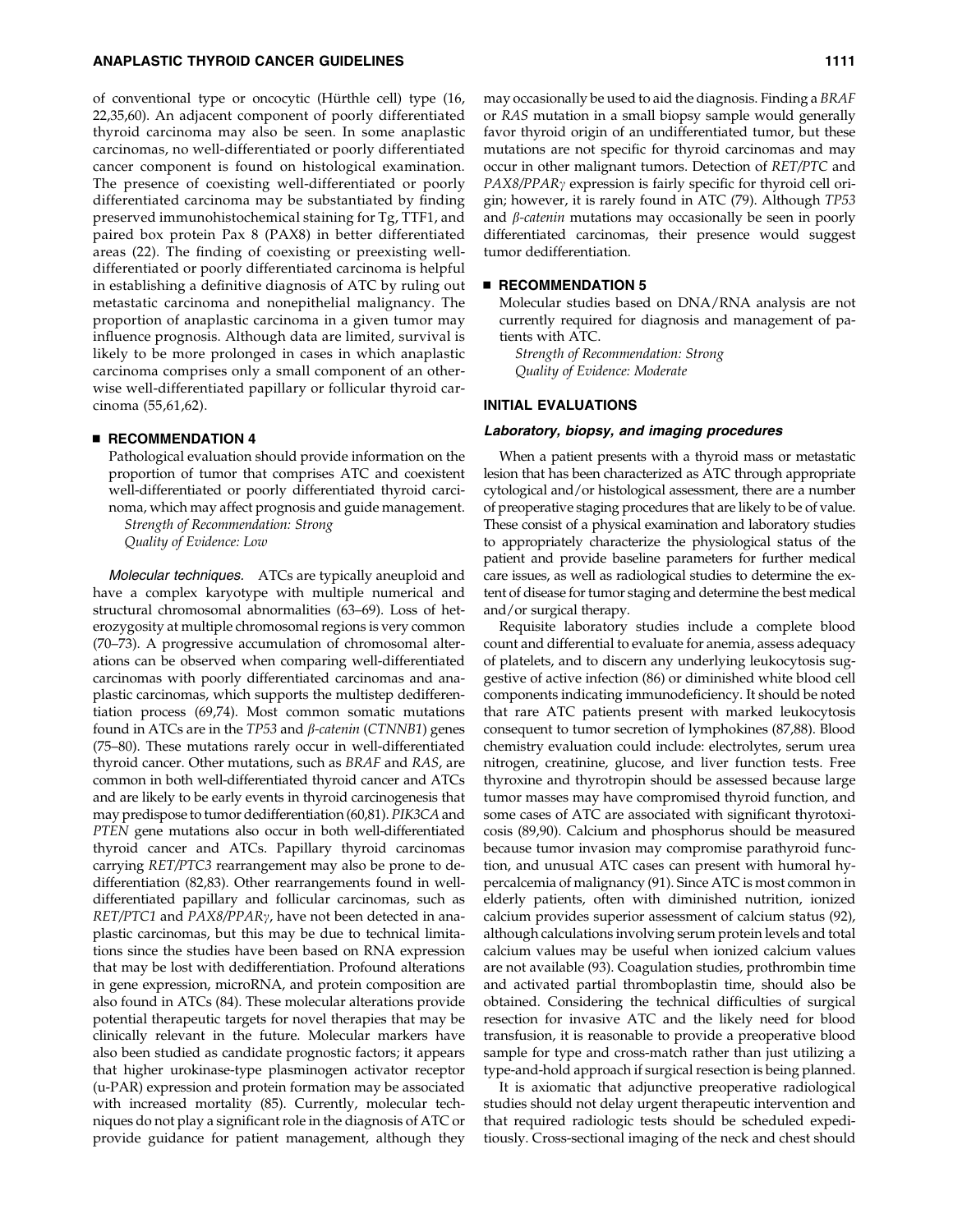be performed to assess the extent of disease and to plan any subsequent surgery and/or radiation therapy (94). A high resolution ultrasound of the neck should be obtained because it is able to provide rapid evaluation of the primary thyroid tumor and to assess for involvement of the central and lateral lymph node basins and to assist in evaluating airway patency. If accessible, positron emission tomography (PET), utilizing  $18F$ -fluorodeoxyglucose ( $18FDG$ ) and fused to a coincident CT scan (brain to pelvis), is particularly valuable in evaluating metastatic sites (95–98). This may be useful in the context of distinguishing ATC metastases from coincident DTC metastases due to the greater glucose transport of ATC cells from enhanced expression of the Glut-1 glucose transporter with resultant significantly elevated modified standard uptake values (increased uptake of  ${}^{18}$ FDG) (99). Cross-sectional imaging of the neck and chest with magnetic resonance imaging (MRI) and/or CT scan is also imperative to determine the presence of regional disease and exclude distant metastasis. For better evaluation of the extent of disease, CT scan with intravenous contrast will be helpful. Alternatively, MRI using gadolinium contrast can evaluate the neck and superior mediastinum (100).

## **E** RECOMMENDATION 6

Adjunctive preoperative radiological tumor staging should not delay therapy and should make use of appropriate cross-sectional imaging including neck ultrasound, CT scans or MRI (for the neck and chest), and PET/CT fusion scans.

Strength of Recommendation: Strong Quality of Evidence: Moderate

Biopsy of distant masses. It is common for ATC and DTC to coexist in the same patient (24,55) because ATC usually arises by dedifferentiation of preexisting DTC. In this context, it may be necessary to attempt to distinguish macroscopic distant metastases of ATC from those of DTC, because of the significant differences in prognostic implication and because it could alter the therapeutic approach. Likewise, ATC may be diagnosed in patients with separate cancers (previously diagnosed or not) such as primary lung carcinomas, metastatic prostate cancers, or metastatic breast cancers. Under such circumstances, therapeutic modalities vary considerably depending upon the proper tumor diagnosis.

There may be some clinical clues that could prove informative. PET/CT fusion studies may be able to distinguish hypermetabolic ATC metastases, which have increased uptake of <sup>18</sup>FDG, from more indolent metastases typically observed in DTC or some other cancers. Likewise, severely elevated tumor markers (i.e., prostate-specific antigen for prostate cancer, Tg for DTC) may suggest the need to distinguish and characterize distant metastases. Fine-needle biopsy of distant metastatic sites, along with appropriate immunohistochemical analysis, can be used to resolve such questions.

Although it is important to properly characterize the etiology of metastatic tumor sites, it would be unusual for this knowledge to have a significant effect upon the planning or implementation of primary surgery for ATC. For this reason, in most circumstances primary surgery should not be delayed to biopsy distant metastases. Such biopsies may be pursued after primary surgery is completed in the rare circumstances when such questions arise. It is not expected that this will be needed in most cases of ATC.

#### **E** RECOMMENDATION 7

Primary management of ATC should not be delayed in order to biopsy tumors at distant sites. If clinically indicated, such biopsies could be performed after completion of primary surgery.

Strength of Recommendation: Weak Quality of Evidence: Low

#### Timing and nature of evaluation studies

In the assessment of a rapidly growing neck mass, necessary preoperative evaluations must be completed quickly. All initial staging procedures should be expedited by the treating physician and should not be relegated to any schedule that delays treatment. It is critical that preoperative medical and anesthesia assessments be accomplished in the briefest time if required.

#### **E** RECOMMENDATION 8

All critical appointments and assessments that are required prior to primary treatment of ATC should be prioritized and completed as rapidly as possible.

Strength of Recommendation: Strong Quality of Evidence: Low

Airway and vocal cord assessment. Vocal cord paralysis is quite common in patients with ATC, as compared with those with well-differentiated thyroid cancer. Because of the rapid increase in tumor size, the patient may present with obvious hoarseness of voice, raising the question of vocal cord mobility. The best way to evaluate vocal cord mobility is laryngeal evaluation, which can easily be performed in the office with mirror or fiber optic laryngoscopy. Most patients will present with one paralyzed vocal cord and an adequate airway. The endolaryngeal mucosa is generally normal. The fiber optic laryngoscopy will also help to evaluate whether there is direct involvement of the tumor, either in the larynx or the upper trachea. In patients with airway invasion on laryngoscopy, a bronchoscopy to evaluate the trachea is helpful to determine extent of disease and resectability.

#### **E** RECOMMENDATION 9

Every patient should undergo initial evaluation of the vocal cords. The best way to evaluate the vocal cords is with fiber optic laryngoscopy; however, mirror examination may be acceptable. Fiber optic laryngoscopy will also help to assess the opposite vocal cord, mobility of the vocal cord, and endolaryngeal pathology and whether there is any extension of disease in the subglottic or upper tracheal area.

Strength of Recommendation: Strong Quality of Evidence: Low

Staging and order of therapies. In the context of a rapidly growing neck mass that may compromise the airway and cause thoracic outlet syndrome, there are very few findings from staging that could delay planned local therapies. For example, impending neurological crisis, either from a growing brain metastasis or vertebral metastases that compromise the spinal cord, would constitute sufficient cause for delaying primary thyroid site surgery until after emergent surgical or radiosurgical care is rendered. Likewise, pulmonary hemorrhage from metastatic disease may demand priority if life threatening.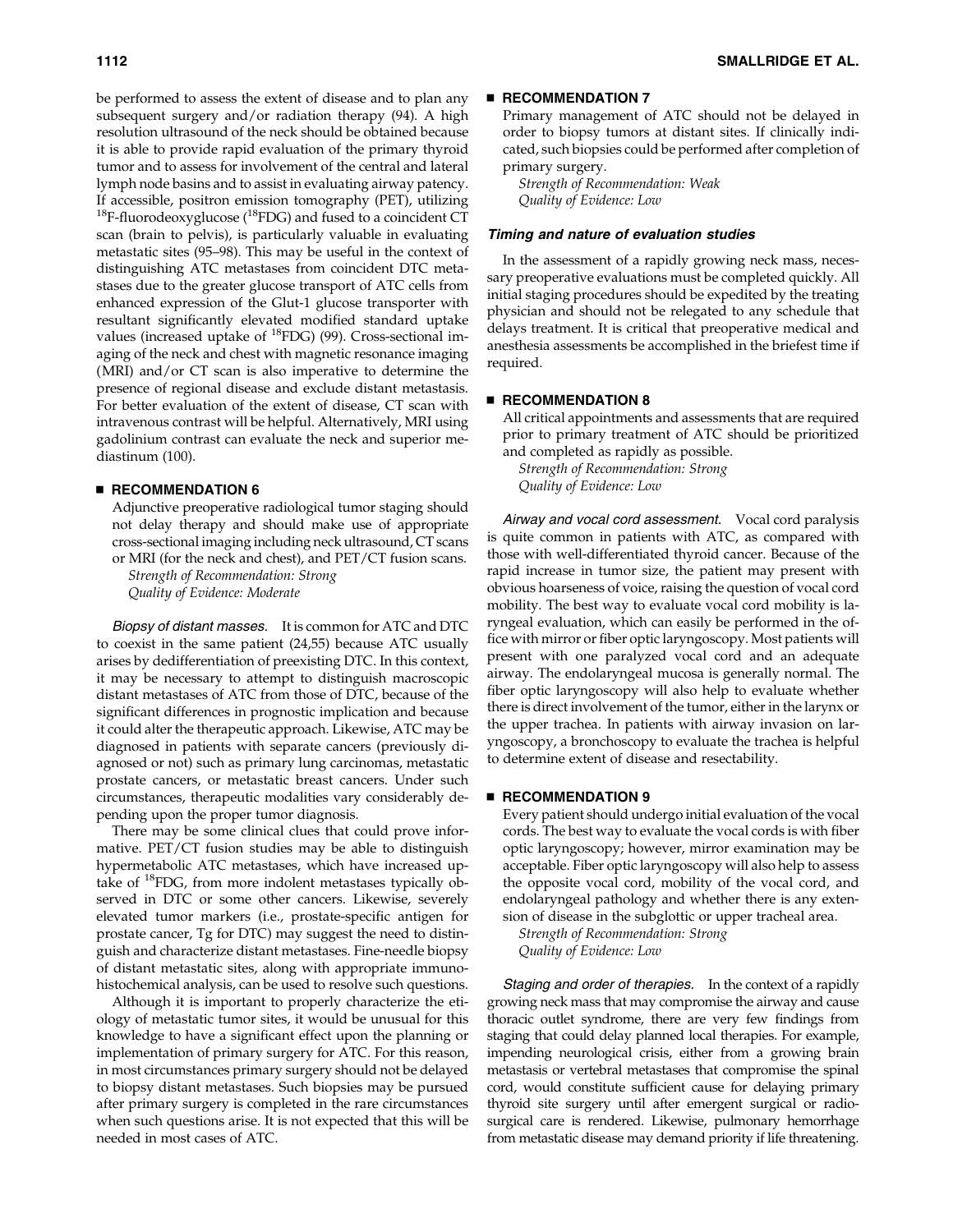Preoperative medical assessment may indicate significant surgical risk, particularly in the context of severe ischemic cardiac or cerebrovascular disease. Considering the almost certain lethality of unresected primary ATC, it may be considered reasonable to proceed with surgery in situations that would preclude elective procedures.

## **BECOMMENDATION 10**

Only imminently threatening disease elsewhere (e.g., brain or spine metastases or pulmonary hemorrhage) should prevent primary surgical management of neck disease if achievable.

Strength of Recommendation: Strong Quality of Evidence: Low

Indications for neoadjuvant therapy. More than 80% of ATC patients present with extensively invasive primary tumors (101). Careful radiological assessment of tumor involvement in the visceral compartment, nearby vascular structures, and posterior paraspinous structures may reveal significant obstacles to successful primary surgery. This is because a 69% rate of tracheal invasion, 55% rate of esophageal invasion, and 39% rate of carotid artery involvement have been reported (102). Endoscopic evaluation of hypopharynx, esophagus, larynx, and trachea may be needed to supplement radiographic studies. The aggressiveness of the operative resection should be considered in the context of morbidities that may occur from resecting adjacent involved structures. Extensive tumor involvement in the thoracic inlet and upper mediastinum may presage involvement of mediastinal vascular structures that warrant emergent sternotomy to control hemorrhage. Approximately 38% of primary thyroidectomies for ATC require extended resections (2). Ultimately, preoperative staging and assessment of local tumor extent are balanced against the experience, judgment, and technical expertise of the surgeon to determine whether a primary tumor resection should be attempted with acceptable morbidity and risk. Thus, the definition of unresectable can vary among different surgeons.

If a primary tumor is deemed unresectable, then there are alternative approaches. Full or partial course external beam radiotherapy may be followed by primary surgical resection, then completion of radiotherapy if there had been a partial course. This can be as efficacious as initial primary resection (103). Likewise, neoadjuvant chemotherapy (104) may prove effective in permitting delayed primary resection in similar circumstances.

# **B** RECOMMENDATION 11

If preoperative staging and primary tumor assessment define the tumor extent as precluding safe or effective surgical resection, neoadjuvant external beam radiotherapy and/or chemotherapy should be considered to permit delayed primary surgical resection.

Strength of Recommendation: Strong Quality of Evidence: Moderate

#### Postdiagnostic care of ATC

Once the diagnosis of ATC has been established, optimal initial management requires close coordination and communication among multiple specialties. The timely, decisive input of all specialties is critical in defining the initial management plan.

Since the point of entry to the multidisciplinary team may be through an initial endocrine consultation, patients and family members may also expect the endocrinologist to remain involved in, and potentially also coordinate, the decision-making process and to serve as an advocate for the patient and their family. Early interactions with pain and palliative care specialists, social workers, clergy, and/or psychologists or psychiatrists are often also important components of a comprehensive approach.

Furthermore, it is important to also have readily available gastroenterological expertise (evaluation of nutritional status and potential need for enteral or parenteral nutritional support) and radiological expertise (timely interpretation of imaging studies needed to assess the extent and spread of the disease) in parallel.

Because formulation of the initial management plan requires rapid, complex, and integrated decision making, these patients should ideally be evaluated and cared for at medical centers that have in place highly functional multidisciplinary management teams. The rarity of the disease, coupled with the breadth of knowledge required to arrive at initial treatment recommendations, makes it quite challenging for even the most experienced thyroid cancer specialist to care for these patients outside of an established thyroid cancer disease management team.

On the other hand, should logistic or geographic issues preclude rapid access to a medical center with appropriate multidisciplinary management teams, the urgency of appropriate care for ATC requires that such care be rendered by the best available clinicians in local facilities.

## **B** RECOMMENDATION 12

A comprehensive multimodality management plan should be rapidly formulated and implemented by a multidisciplinary thyroid cancer management team.

Strength of Recommendation: Strong Quality of Evidence: Low

#### Prognostic factors

ATC is an aggressive tumor with a poor prognosis (1,84,105–107); median survival is only about 5–6 months and 1-year survival is  $\sim$ 20% (1,106). Relevant prognostic features include socioeconomic status, tumor stage, increasing age, and sex (108). In a retrospective review of 121 patients with ATC, age <60 years, tumor size <7 cm, and less extensive disease at presentation were independent characteristics of decreased disease-related mortality (109). In a separate study of 47 patients with ATC, the presence of acute symptoms, tumor size >5 cm, distant metastases, and leukocytosis were each independent significant risk factors predicting a poor outcome and increased risk of death (61). Increased survival is associated with greater extent of surgery, younger age, smaller tumor size, higher dose radiotherapy, absence of distant metastases at presentation, coexistence of DTC, and management using multimodal therapy (1,84).

Kebebew et al. (110) utilized the SEER (Surveillance, Epidemiology, and End Results) database to analyze clinical characteristics of 171 men and 345 women with ATC. Thyroid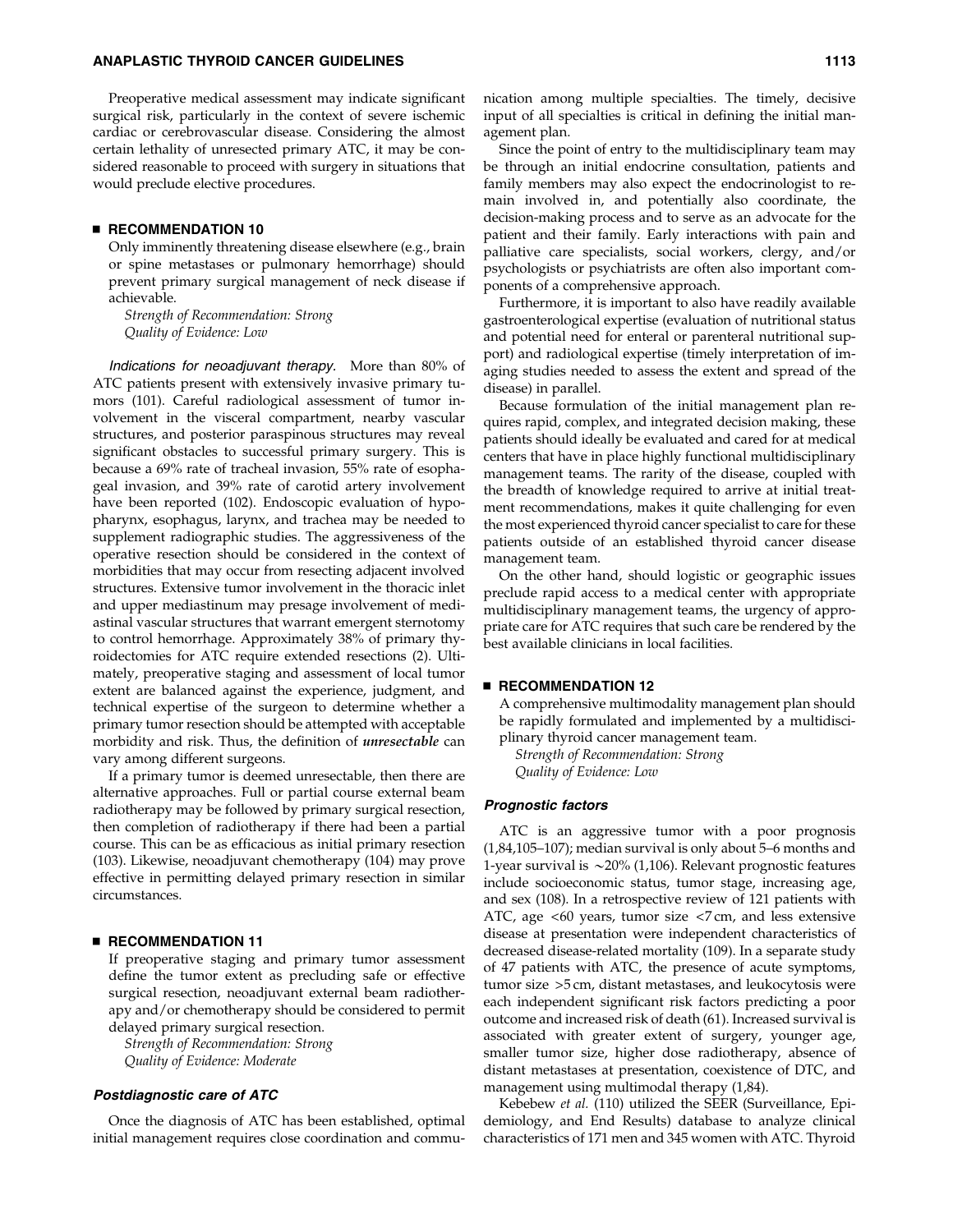cancer–specific mortality rates were 68% at 6 months and 81% at 1 year. Similar to the studies noted above, poor prognostic characteristics included male sex, age >60 years, and the presence of extrathyroidal involvement. Women under age 60 years had a better prognosis when they had surgical excision and/or external beam radiotherapy. Tan et al. (101) also observed enhanced survival in women as compared to men, but this sex difference has not been consistently observed (14,15,58,107,108,111,112). Further studies assessing the ability of markers to predict mortality are needed.

With regard to risk factors, ATC frequently occurs in a setting of previous or concurrent benign or malignant thyroid disorders. Demeter et al. (113) studied 340 patients with thyroid cancer. Of the 17 (5%) with ATC, 13 (76%) had a history of a previous thyroid disorder, primarily benign goiter, or DTC. Clinical factors such as younger age, smaller tumor size, disease confined to the thyroid gland, absence of distant metastases, and complete resection of the primary tumor are associated with the subset of ATC patients with the best prognosis.

Akaishi et al. (114) reviewed 100 patient charts with ATC. Only six patients were noted to have a small ATC within a more DTC component. Total resection was achieved in 24 of 70 patients who were operated upon. External radiation was administered to 78 subjects; 15 patients were able to receive multiple treatment modalities (e.g., surgery, radiotherapy, and chemotherapy). Survival rates at 1 year were 72.7%, 24.8%, and 8.2% for patients with disease stage IVA, IVB, and IVC, respectively. Several characteristics, such as age  $\geq 70$ years, extrathyroidal invasion, and distant metastases at presentation were associated with poorer outcomes. A complete resection, as compared to no resection for debulking, is associated with better overall survival.

# **BECOMMENDATION 13**

ATC is an aggressive tumor with a poor prognosis and high mortality. Assessment of predictive factors such as age, sex, tumor size, histology, and clinical stage should be performed in all patients.

Strength of Recommendation: Strong Quality of Evidence: Moderate

## ESTABLISHING TREATMENT GOALS

#### Treatment and care goals

Advanced care planning and goals of care. Once the diagnosis of ATC has been verified, the attending physician should convene a multidisciplinary team discussion with subspecialists who may be involved in the patient's care (115– 118), including palliative care expertise (119). This discussion should precede a discussion with the patient. The goal of this discussion is to reach consensus over the realistic treatment options that can be offered to the patient to improve continuity of care and reduce internal disagreement over goals of care. Overly optimistic messages to patients, as well as overly pessimistic messages, can dramatically affect advanced care planning discussions with patients (120–124), patient decision making, well-being, and beneficent care (125).

# **B** RECOMMENDATION 14

Physicians involved with the management decisions in the care of the patient should consult with multidisciplinary specialists who may be involved in the care of the patient, either at the present time or in the future, before having "goals of care" discussions with patients.

Strength of Recommendation: Strong Quality of Evidence: Low

Decision-making capacity and informed consent. Decisionmaking capacity means that patients have the ability to understand and appreciate the relevant information necessary to make an informed medical decision (126).\* There are many barriers to decision-making capacity, which include the physical or psycho-social consequences of having a serious illness, as well as factors such as language; literacy; numeracy; pain or delirium; mental health disorders, such as depression, anxiety, or serious addictions; and untreated mental illnesses, such as schizophrenia (130). Patients without adequate decision-making capacity cannot provide genuine consent to treatment. Assessing decision-making capacity supports both the principles of autonomy and beneficence because patients who are not able to make autonomous decisions require special protections through surrogate decision making according to patient preferences (if known) or in the patient's best interests (131,132). Autonomous decisions must also be voluntary, without coercion (133). The following questions can help to assess decision-making capacity. The first three questions assess understanding, and the last four questions assess appreciation and rationality (134).

- What do you understand to be the current situation?
- What are your treatment options?
- What will happen when you take this treatment? What makes you not want this treatment?
- Why do you want this treatment?
- What other choices do you have?
- Tell me about the decision. How did you arrive at your choice?
- What questions do you have? Is there anything that you are particularly worried about?

#### **B** RECOMMENDATION 15

Patients must have decision-making capacity to consent to or make particular medical decisions. Concerns about diminished or impaired capacity may prompt a psychiatric consult or clinical ethics consult to assess barriers to capacity.

Strength of Recommendation: Strong Quality of Evidence: Low

Surrogate decision making. The ethical principle of autonomy/respect for persons obligates health care providers

<sup>\*</sup>The Patient Self-Determination Act (127,128) requires hospitals, nursing homes, and other health care facilities to ask about Advance Directives or to record patient preferences regarding certain treatments should the patient lose decision-making capacity. Additionally, all states have specific health care laws that include proxy/surrogate decision making. See for example, New York State's The Family Health Care Decisions Act [N.Y. Pub. Health— Article 29-CC (2994-A-2994-U)], which reflects more flexibility in who can act as a surrogate. Other states, such as in Tennessee, Virginia, Georgia, Pennsylvania, Delaware, and Utah have specific laws regarding who may serve as surrogate decision makers (129). For information on a particular state's health laws, contact your state legislature or institutional health law office.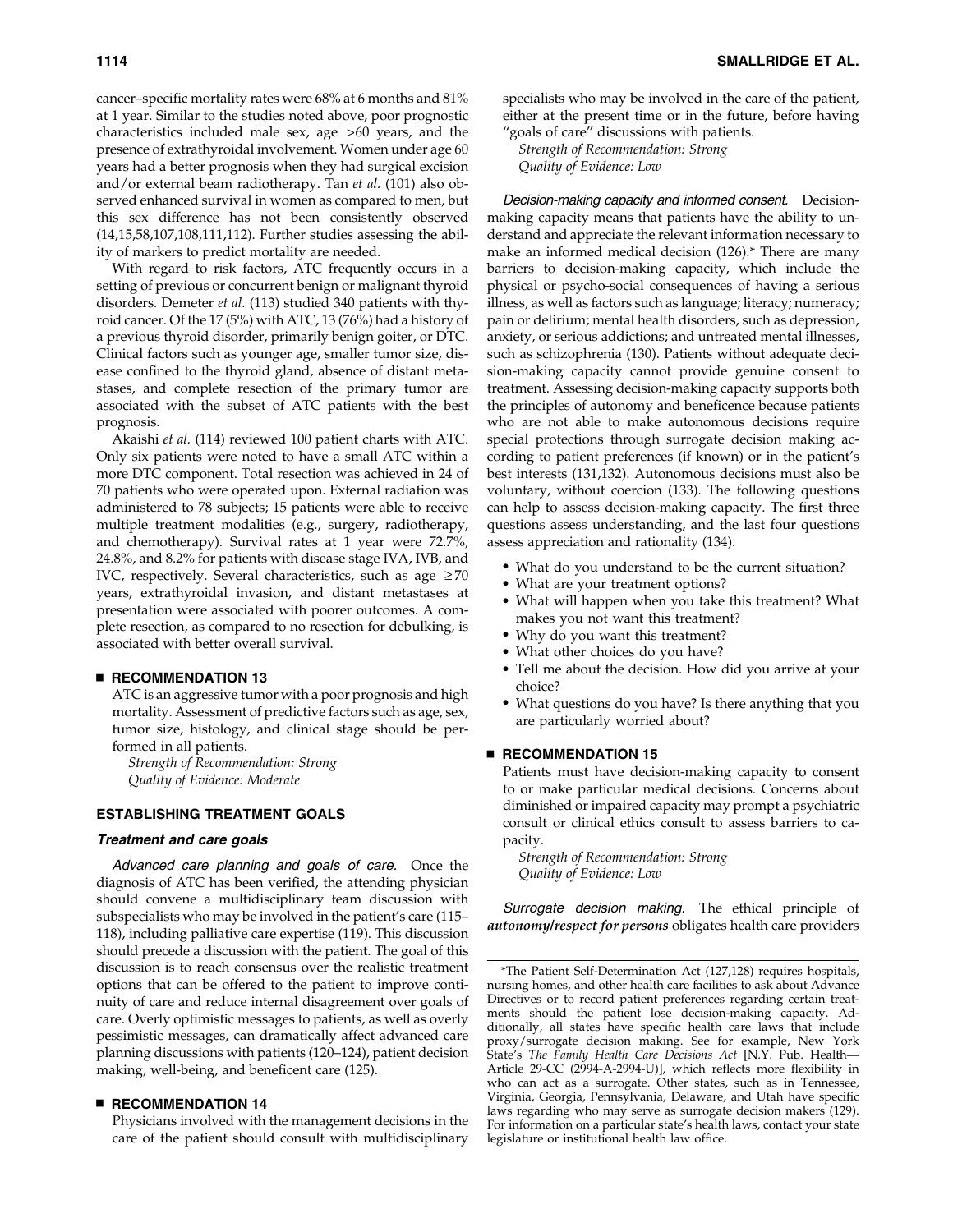to seek out surrogate decision makers for patients who do not have decision-making capacity. Surrogate decision makers are required to make decisions according to the patient's preferences (if known) or in the patient's best interests if preferences are unknown. If the patient has not appointed a surrogate decision maker and/or has no Advance Directive, physicians should be aware of their state's laws surrounding proxy decision making. Local jurisdiction surrogacy laws may vary. In the United States, some states have family hierarchy laws, while some do not. If there are questions about who may serve as the patient's surrogate decision maker, treating physicians should consult with their hospital ethics committee or hospital attorney about appointing a proxy decision maker.

#### **B** RECOMMENDATION 16

If patients require a surrogate (proxy) decision maker, the treating physician should ensure that one is appointed according to the patient's stated preferences if known (written or verbal) or in compliance with local jurisdiction laws surrounding surrogacy and guardianship in consultation with a hospital ethicist or attorney.

Strength of Recommendation: Strong Quality of Evidence: Low

Truth-telling, patient autonomy, and beneficent care. Beneficent care refers to care in which clinical benefits are maximized, while potential clinical harms are minimized (135,136). What constitutes clinical harms in ATC management may be highly variable and can depend on a range of circumstances such as the patient's age, comorbid conditions, tumor status, overall health, and psychosocial support system. Thus, clinical management must be guided by patient preferences with respect to quality of life, which become known through an in-depth candid discussion with the patient, in which there is full disclosure of the diagnosis, realistic prognosis, and treatment options available for prolonging life (137,138). In this discussion, all relevant potential risks and benefits of available therapies must be disclosed (139). The concept of innovative therapy should be fully explained to the patient; *innovative therapy* refers to a treatment plan developed for a patient in the absence of a proven standard therapy, in which the goal is beneficent care for the patient and not the collection of data for generalizable knowledge (140,141). However, if the patient is being considered for or is enrolling in a clinical trial, this must be fully disclosed, and the informed consent procedures for the trial must be followed.

As appropriate, the patient should be provided, as one available option, palliative care and aggressive pain management, as well as the option to discuss his or her distressing diagnosis and end-of-life issues with psychosocial experts, including pastoral care (119,142,143). The early introduction of psychosocial support and pastoral care can help to reduce what is known as "existential suffering" in patients who may need to have closure about their life events or life relationships (144).

#### **BECOMMENDATION 17**

In consultation with a multidisciplinary team (see Recommendation 14), a candid meeting with the patient should be scheduled in which there is full disclosure of the potential risks and benefits of various treatment options, including

how such options will impact the patient's life. Treatment options discussed should include palliative care. Patient preferences should guide clinical management.

Strength of Recommendation: Strong Quality of Evidence: Low

Advance directives, surrogate decision making, and code status. All ATC patients with decision-making capacity should be encouraged to draft an *advance directive*, which names a surrogate decision maker in the event the patient loses the ability to communicate wishes (145,146). Although advance directive forms in the United States vary from state to state, these documents can also specify patient preferences regarding intubation, nutrition supplementation and hydration, the placement of feeding tubes, intravenous ports, and tracheostomy, as well as code status, such as do not resuscitate (DNR). A newer term, allow natural death (AND), may be used as an alternative order (147) in limiting aggressive care and one which patients, families, and health care providers may better understand and appreciate. Advance directive documents can be highly problematic because they do not account for many of the nuances in intensive care unit care; additionally, DNR can have multiple meanings for practitioners, and reversible conditions, for example, may go untreated, which can hasten death (147–149). For these reasons, using the term AND is recommended over DNR when discussing end-of-life preferences with patients (147). Clinical ethicists recommend that naming a surrogate decision maker is the most important feature of advance directives (145,146). The surrogate should then be asked to make substituted decisions based on the patient's preferences. Naming a surrogate decision maker is particularly important for patients with no living family members. In states with family hierarchy laws, patients without a designated surrogate could have decisions being made by estranged spouses or other relatives (150).

Patients should be asked about code status preferences, nutrition, and hydration at an appropriate juncture, guided by a values history (151,152). Patients who have indicated they wish to be DNR or AND should be asked about suspension of such orders during surgery (153) or during other palliative procedures (154).

#### **E** RECOMMENDATION 18

Patients should be encouraged to draft an advance directive in which they name a surrogate decision maker and list code status and other end-of-life preferences. Consider, in some cases, using ''allow natural death'' (AND) over ''do not resuscitate'' (DNR), which may be better understood by patients and families as an order that limits inappropriate aggressive care. Circumstances in which suspension of DNR or AND may occur must be discussed with the patient.

Strength of Recommendation: Strong Quality of Evidence: Low

## APPROACHES TO LOCOREGIONAL DISEASE

#### Roles of surgery

The initial approach to patients with stage IVA or IVB disease depends on whether the tumor is resectable (Fig. 2) or unresectable (Fig. 3) at the time of diagnosis.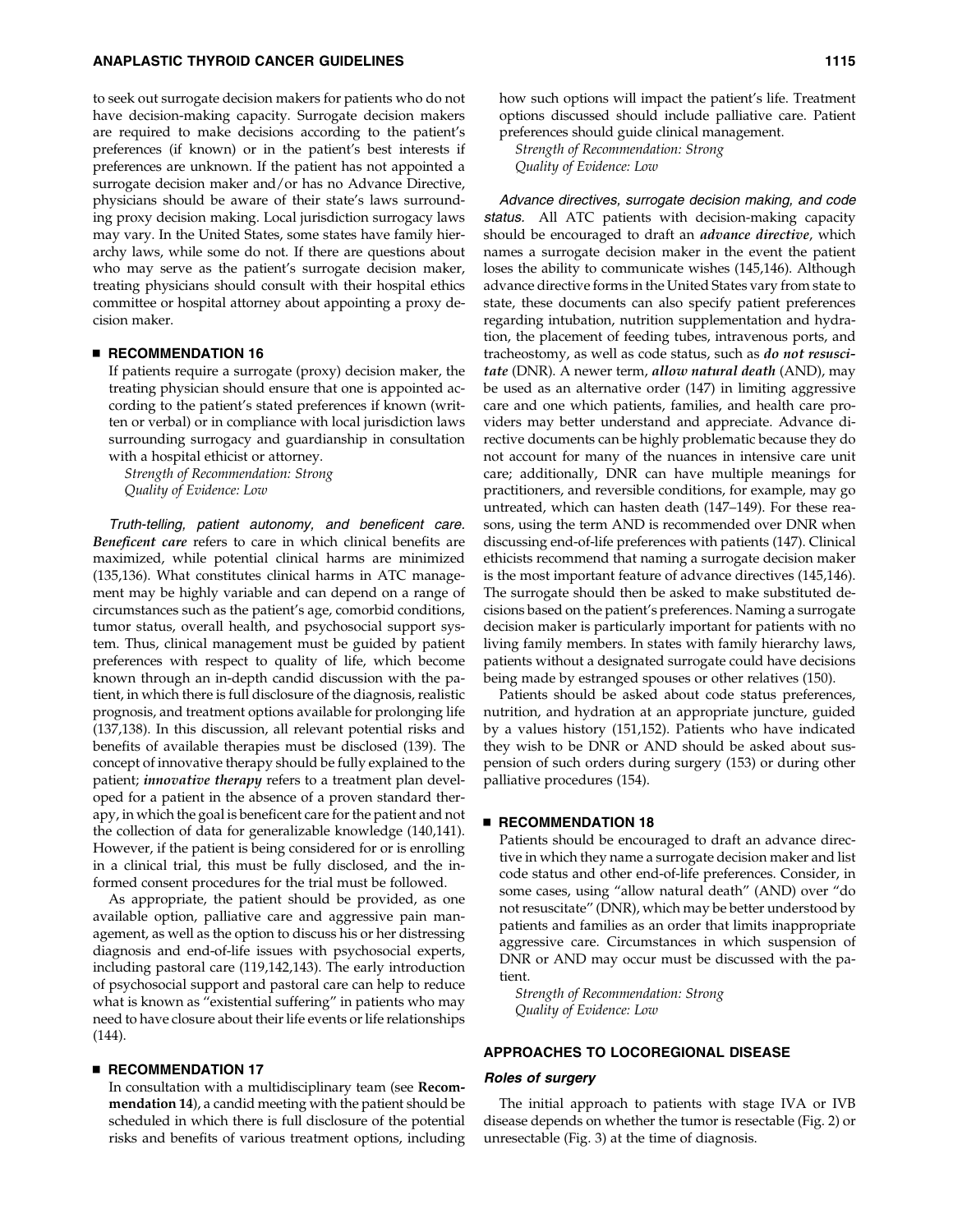Criteria for resectability. In patients with a preoperative diagnosis of ATC, the two criteria used to determine whether the tumor is resectable for curative intent are (i) distinguishing between locoregional disease and distant metastatic disease, and (ii) extent of local invasion and the structures involved. In patients with locoregional disease, the determination of whether the tumor is resectable should be based on what structures are involved, whether a satisfactory resection can be achieved (R0/R1), and whether resection of the involved structure results in significant morbidity or mortality. Gross tumor resection, not debulking, is the goal of surgery.

ATC can invade structures in the central and lateral neck and mediastinum by direct tumor invasion or by lymphatic invasion. Locoregional invasion into the internal jugular vein, carotid artery, nerves (e.g., recurrent laryngeal, vagus, spinal accessory, and phrenic), sternocleidomastoid muscle, esophagus, trachea, and/or superior vena cava is not uncommon and needs to be evaluated to determine resectability. Therefore, routine preoperative imaging in all patients should be performed to evaluate the extent of disease locally and to exclude the presence of distant metastasis. A high-resolution ultrasound of the neck should be obtained to evaluate the primary thyroid tumor and to assess for involvement of the central and lateral lymph node basins. Cross-sectional imaging of the neck and chest with MRI and/or CT scan is also imperative to determine the presence of regional disease and exclude distant metastasis. For better evaluation of the extent of disease, CT scan with intravenous contrast will be helpful. In patients with symptoms suggesting recurrent laryngeal nerve invasion, tracheal and/or esophageal invasion, a direct laryngoscopy, bronchoscopy, and esophagoscopy, respectively, should be performed. Patients with locoregional disease should be offered a resection if gross tumor resection can be achieved with minimal morbidity. This is because most



FIG. 2. Patients with anaplastic thyroid carcinoma, resectable disease, and no distant metastases should be considered for surgery and locoregional radiation therapy (with or without systemic therapy). Follow-up management options depend on whether the patient has no evidence of disease or local recurrence, or progresses to systemic disease. \*Patient may decline surgery and/or RT ± chemotherapy (**Recommen-**<br>**dation 34**) and prefer palliative/hospice care. <sup>†</sup>Neoadjuvant  $RT \pm$  chemotherapy may precede surgery (**Recommendation** 33).  $\mathrm{MRT}$  is preferred in adiation therapy (IMRT) is preferred if possible. RT, radiation therapy; NED, no evidence of disease.



FIG. 3. Patients with anaplastic thyroid carcinoma who present with locoregionally confined but unresectable disease should consider radiotherapy with or without systemic therapy. Some patients may subsequently be deemed to have resectable tumor. Follow-up therapy options depend on patient responses to the initial therapy. <sup>\$</sup>IMRT is preferred if possible.

studies suggest complete resection (R0/R1) is associated with prolonged disease-free survival and/or overall survival with or without combination chemotherapy and radiotherapy (2,58,101,112,155–162). There are insufficient data to determine if there is a difference in disease-free survival rates between patients who have grossly negative margins (R1 resection) versus microscopic negative margins (R0 resection). In patients with systemic disease, resection of locoregional disease for palliation may be considered if there is impending airway or esophageal obstruction.

#### **BECOMMENDATION 19**

Resectability of ATC should be determined by routine preoperative imaging studies (ultrasound, CT, MRI, and/ or PET scan of the neck and chest). If locoregional disease is present and a grossly negative margin (R1 resection) can be achieved, surgical resection should be considered. In patients with systemic disease, resection of the primary tumor for palliation should be considered to avoid current or eventual airway or esophageal obstruction.

Strength of Recommendation: Strong Quality of Evidence: Moderate

Optimal extent of surgery and control/survival. Approximately 10% of patients with ATC present with only an intrathyroidal tumor, whereas 40% have extrathyroidal invasion and/or lymph node metastasis, with the remainder of patients presenting with widely metastatic disease (58,163). Total or near-total thyroidectomy with therapeutic lymph node dissection of the central and lateral neck lymph node compartments should be considered in patients with resectable disease. The rationale for a total or near-total thyroidectomy is that approximately 20% of patients with ATC have coexisting DTC, and a complete resection (R0/R1) is associated with improved disease-free survival and overall survival with or without combination chemotherapy and radiotherapy (2,58,71,101,112,155–162,164). Although there are insufficient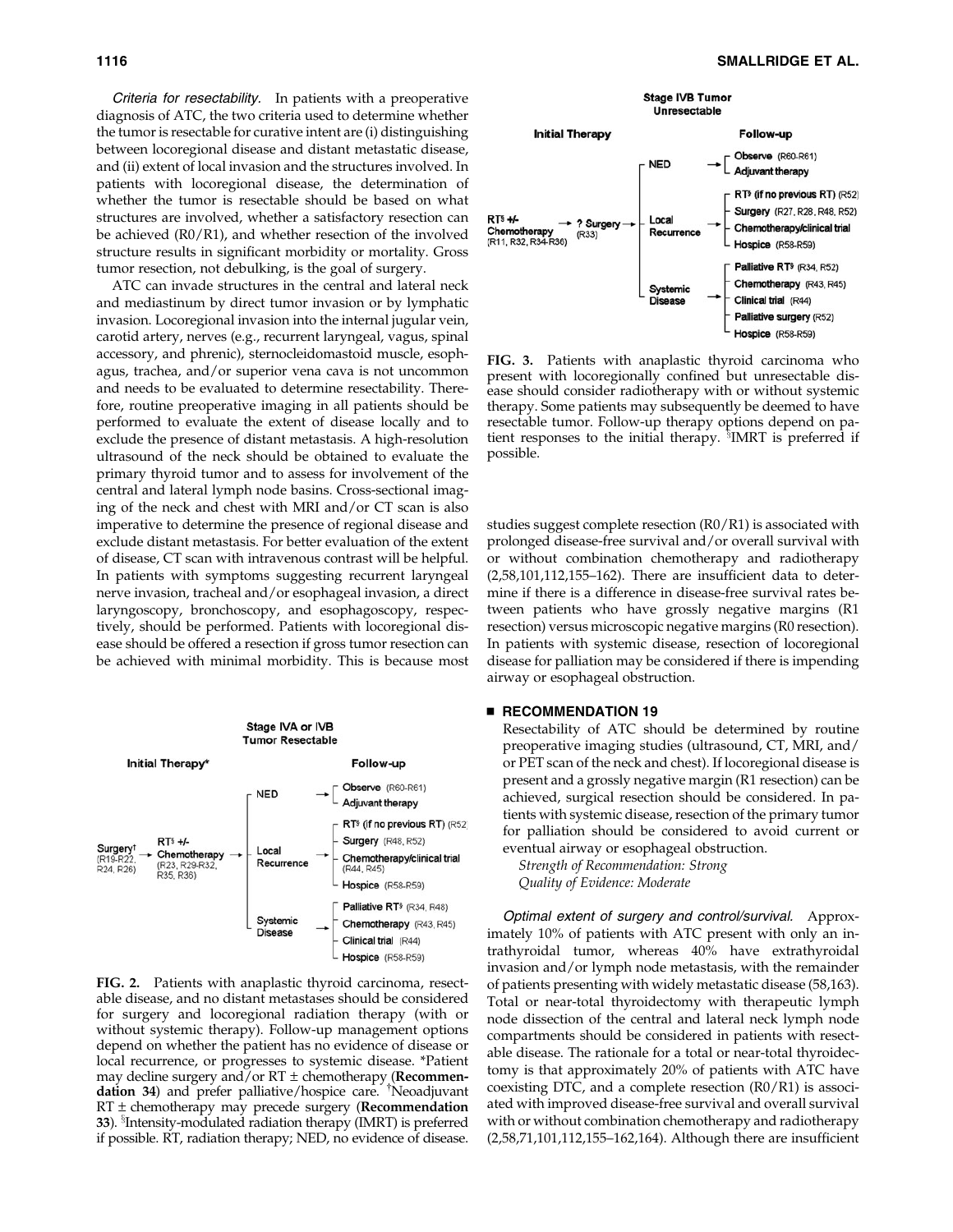data regarding the outcome from thyroid lobectomy in patients with localized and resectable ATC, it is reasonable to consider this procedure when there is concern for or documented injury to the ipsilateral recurrent laryngeal nerve, or removal of or no identification of the ipsilateral parathyroid glands. If there is extrathyroidal invasion, an en bloc resection (but not total laryngectomy) with the goal of achieving gross negative margins should be considered. The aggressiveness of the operative resection should be considered in the context of morbidities that may occur from resecting adjacent involved structures. If complete resection (R0/R1) can technically be achieved with minimal morbidity, it should be performed and may be associated with improved survival (114,164). Total laryngectomy is not likely to be beneficial given the morbidity associated with this procedure and the high likelihood of recurrent and or persistent disease. Similarly, incomplete resection or tumor debulking (R2) should also not be performed because it is unlikely to be beneficial for local control and/or survival.

#### **BECOMMENDATION 20**

A total lobectomy or total or near-total thyroidectomy with a therapeutic lymph node dissection should be performed in patients with intrathyroidal ATC.

Strength of Recommendation: Strong Quality of Evidence: Moderate

## **BECOMMENDATION 21**

In patients with extrathyroidal invasion, an en bloc resection should be considered if grossly negative margins (R1 resection) can be achieved.

Strength of Recommendation: Strong Quality of Evidence: Moderate

Need for surgery after up-front radiotherapy and/or chemotherapy in initially unresectable ATC. Some patients with ATC who receive initial radiotherapy with or without chemotherapy will have a PR—or rarely a CR—to treatment (112,155,156,165,166). In such cases, the tumor may become resectable even if initially unresectable. Although external beam radiation may result in significant fibrosis and scarring making surgical resection difficult, patients who have a durable response and who have residual disease may be considered operative candidates if there is no other disease outside the neck. There are, however, limited data in the literature to determine if such an aggressive approach results in improved disease-free survival and overall survival. One of the main rationales for such an approach is that the relapse rate after PR or CR to radiotherapy is high, and operative resection may reduce the risk of local relapse (112).

Incidental ATC: surgical management. At the time of diagnosis, ATC is confined to the thyroid (T4a) in 2%–15% of patients (58,110,157,163,167,168). Even more uncommonly (2%–6% of cases), the ATC is identified as a small, incidental finding after surgical resection of a predominantly nonanaplastic tumor (155,169,170). Although there are unfortunately no meaningful data to define the best approach in this context, completely resected intrathyroidal ATC is clearly associated with a better prognosis (109,110). Expert opinion therefore differs with regard to whether patients with small, incidentally detected ATC contained within more differentiated neoplasms might benefit from adjuvant therapy beyond initial surgical resection. Likewise, the role for completion thyroidectomy (if only an initial lobectomy was performed) is based more upon the characteristics of the non-anaplastic malignancy than on the incidental finding of anaplastic microcarcinoma, including the findings of preoperative imaging studies evaluating the contralateral lobe for the initial lobectomy. There are insufficient data to demonstrate a difference in disease-free survival or cause-specific mortality based on the extent of thyroidectomy for an incidental (microscopic) focus of ATC.

There are recently emerged data indicating apparent clinical benefit and possible improvement in survival from the application of adjuvant combined modality chemotherapy and radiation therapy in locoregionally confined ATC, after complete/near complete resections or in patients with unresected disease, as discussed in the later sections on radiotherapy. The question remains open, therefore, as to whether intrathyroidal incidentally detected ATC is best treated with surgery alone, surgery followed by radiotherapy, or surgery followed by chemotherapy plus radiation therapy.

# **E** RECOMMENDATION 22

A total lobectomy or total or near-total thyroidectomy should be performed in most patients with an incidental area of ATC within a DTC. This is based primarily on treatment recommendations related to the non-anaplastic component of the malignancy.

Strength of Recommendation: Strong Quality of Evidence: Low

# **B** RECOMMENDATION 23

The data are inadequate to definitively recommend either for or against local or systemic adjuvant therapy for small, intrathyroidal ATCs. A majority of the authors would favor cautious observation with frequent anatomic imaging studies for at least the first year of follow-up, while a minority would recommend adjuvant therapy.

Strength of Recommendation: Weak Quality of Evidence: Low

Surgical risk to recurrent laryngeal nerve. If a patient presents with ipsilateral recurrent laryngeal nerve palsy, one needs to be extremely careful in the operating room to avoid injury to the opposite recurrent laryngeal nerve. Any injury to the opposite side may lead to airway-related issues and may precipitate airway distress requiring reintubation or a tracheostomy. In most cases, the need for elective tracheostomy can be determined by evaluating the integrity of the recurrent laryngeal nerve using a nerve stimulator at the time of the operation. However, such a problem intraoperatively or postoperatively is rare. If there is any concern regarding the recurrent laryngeal nerve, one may consider leaving some thyroid tissue on the nerve on the other side. Occasionally, if the tumor involves a single lobe and there is concern about resecting the normal contralateral lobe, one may consider leaving normal thyroid tissue behind as these patients do not respond to radioactive iodine (RAI). The need for tracheostomy on an emergent basis postoperatively is quite rare (58,110,171,172). However, during the course of postoperative follow-up, the patient's tumor may grow, causing involvement of the opposite recurrent laryngeal nerve, which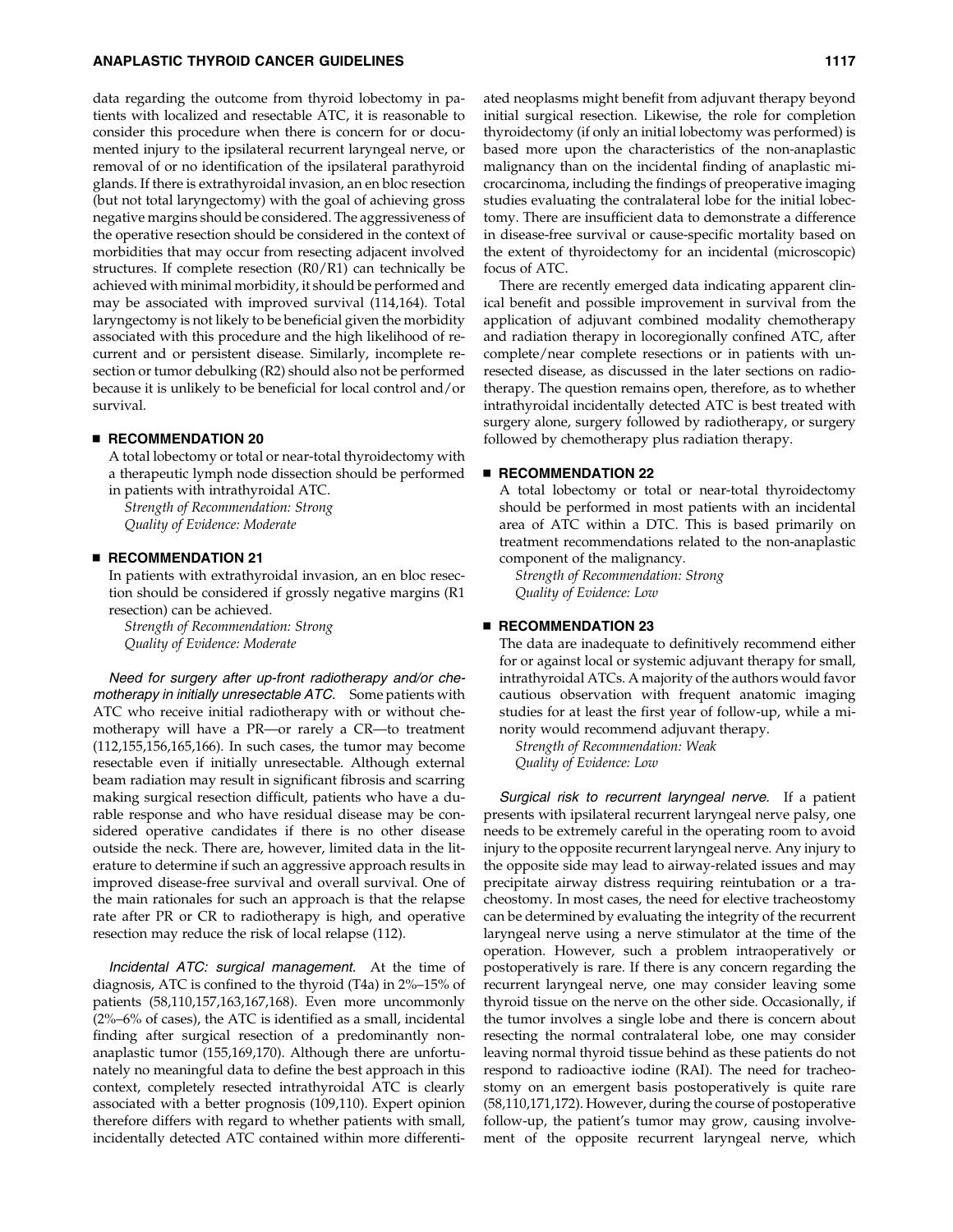generally happens over a period of time, and the patient will present with progressive dyspnea or stridor.

#### **BECOMMENDATION 24**

Every attempt should be made to identify the contralateral recurrent laryngeal nerve, especially if the ipsilateral nerve is paralyzed, to protect the nerve from injury, which may lead to bilateral vocal cord paralysis and requirement for tracheostomy. A nerve monitor may be quite helpful to confirm nerve function.

Strength of Recommendation: Strong Quality of Evidence: Low

Airway management and indications for tracheostomy. Tracheostomy in patients with ATC is performed to support an airway in extreme circumstances of life-threatening asphyxia. Most patients who require a tracheostomy in ATC have an extremely guarded prognosis and progression of disease. Tracheostomy is best avoided as long as possible. However, if the patient is in severe airway distress, he or she should be brought to the operating room since tracheostomy is best performed under anesthesia with preoperative intubation. Additionally, some patients will require an isthmusectomy or debulking of the pretracheal tumor to obtain adequate access for a tracheostomy. An attempt to perform the tracheostomy either on the ward or in the emergency room under local anesthesia should be avoided (172,173).

#### **B** RECOMMENDATION 25

Patients with ATC may require tracheostomy to avoid asphyxia. It should be done in an operating room setting, unless acute airway distress demands immediate action. Strength of Recommendation: Strong

Quality of Evidence: Low

Securing the airway after surgery. After the surgical procedure, the patient should remain intubated for a short period of time and extubated either in the operating room itself or in the recovery room with close observation. If the airway was secure preoperatively, most patients will not have postoperative airway-related issues. However, if there is an airway-related issue the patient should have direct laryngoscopy evaluation and be reintubated, and extubated under optimal circumstances with close observation. If there is any continued major concern about stridor or shortness of breath, the patient will require revaluation and possible semi-elective tracheostomy, which should be performed in the operating room (172,173).

#### **BECOMMENDATION 26**

The patient's airway should be closely monitored in the recovery room during the postoperative period and throughout radiation therapy. Elective tracheostomy is best avoided unless there are acute airway issues.

Strength of Recommendation: Strong Quality of Evidence: Low

Benefits of tracheostomy. This continues to be a subject of considerable controversy in the management of patients with ATC. Tracheostomy does prolong life, as it overcomes acute airway distress and impending mortality. However, the patients with ATC who require tracheostomy have advanced local disease, and the chances of long-term survival are quite small. Under these circumstances, the tracheostomy may prolong some suffering. Tracheostomy does lead to secretions, need for frequent suctioning, and overall discomfort that the patient may experience. However, it does overcome acute airway distress with some prolongation of life. Whether that is meaningful or not remains controversial (58,110,171–173).

#### **E** RECOMMENDATION 27

Tracheostomy may be temporarily beneficial in patients with impending airway loss.

Strength of Recommendation: Strong Quality of Evidence: Low

Surgical airway and unresectable disease. Most patients with ATC will not require surgical airway intervention unless the patient has severe stridor or acute airway distress. The presence of a tracheostomy tube and secretions will lead to considerable discomfort on the part of the patient, and there is generally no need for creation of a surgical airway, even in patients with unresectable ATC.

#### **E** RECOMMENDATION 28

Tracheostomy or stent placement is best avoided unless there is impending airway compromise. Strength of Recommendation: Strong

Quality of Evidence: Low

## Radiotherapy and systemic chemotherapy in locoregional ATC

The application of radiotherapy and/or systemic chemotherapy in locoregionally confined (IVA/B) ATC should be tailored to the capabilities and directives of the patient in coordination with the treatment team in accord with the intended goals. Critical in defining approaches to be used are (i) the wishes or directives of the patient, (ii) the fitness of the patient to undergo candidate therapeutic approaches, (iii) the availability of treatment approaches at intended treatment site(s), and (iv) the intended goals of therapy merged with discussions of the patient's aversion to risks of candidate therapeutic approaches.

In general, initial treatment goals first need to be established as either palliative or curative in intention, realizing that interval developments in terms of tumor response and progression and also in terms of interval adverse events will necessarily shape therapy once underway. Typically, the mainstays of therapy in addition to surgery can involve locoregional approaches, most commonly radiotherapy (but sometimes also interventional radiological approaches), and systemic approaches, most commonly cytotoxic chemotherapy (but sometimes also novel targeted therapeutics).

Radiotherapy after complete or near-complete (R0 or R1) resection. The best results in terms of both local control and survival from numerous studies appear to result from surgical resection followed by radiation therapy, usually in combination with chemotherapy. However, there is always an element of case selection bias because, invariably, patients with better performance status, younger age, and less extensive disease receive more aggressive combination therapy than older patients with extensive unresectable or metastatic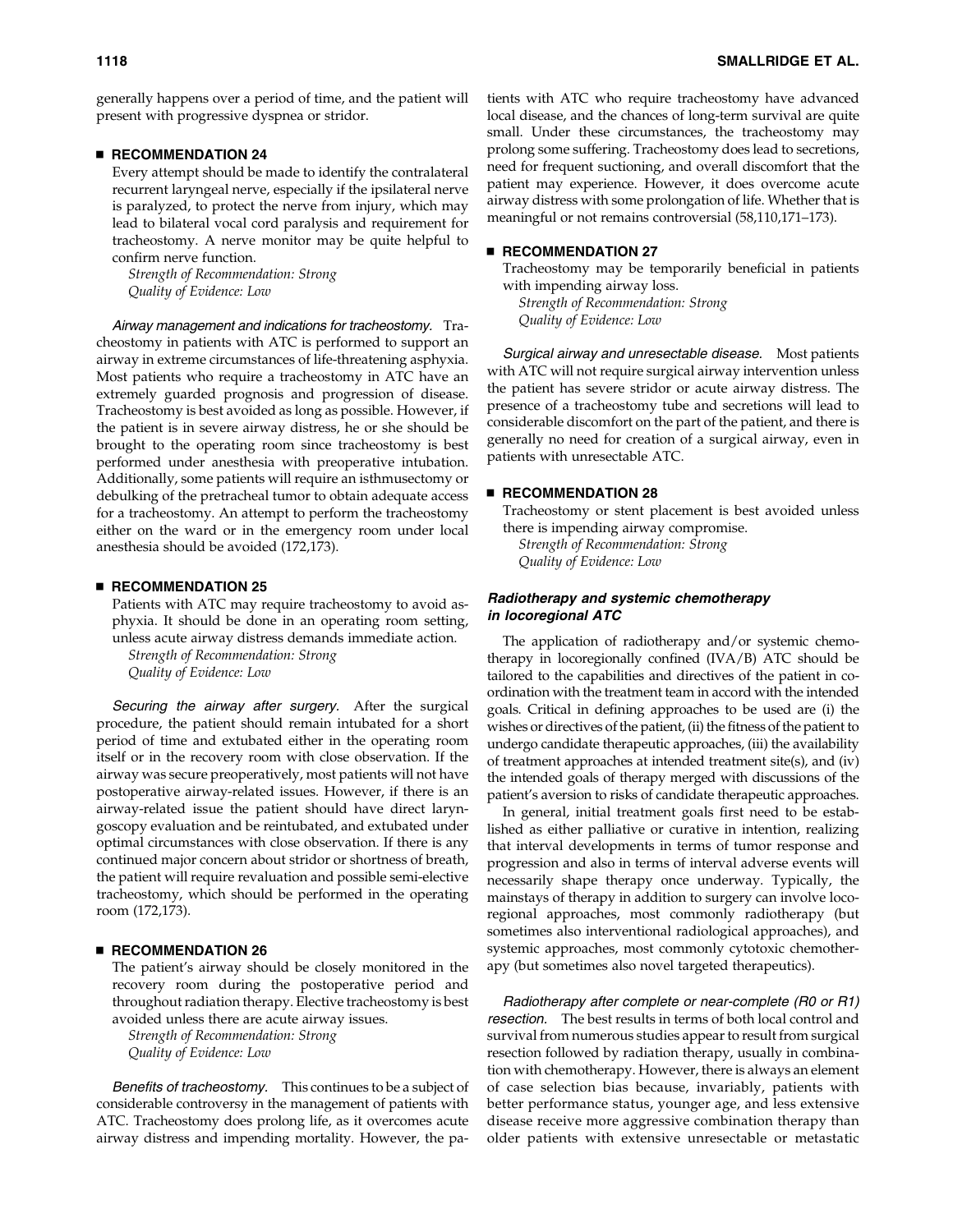disease. The SEER data of 516 patients revealed in a multivariate analysis that, along with age, only the combined uses of surgical resection and external beam radiotherapy were identified as independent predictors of survival (110). Given the large numbers and that this was a populationbased study, these data provide the strongest evidence available that the combination of surgery and radiation is important.

Similarly, in another smaller population-based study from British Columbia analyzing 75 patients, survival was better in patients who had more extensive surgery and had high-dose radiation with or without chemotherapy (158). In contrast, a large single-institution review of 134 patients from the Mayo Clinic found that the extent of surgery did not correlate with survival. In the Mayo Clinic series, postoperative radiation was associated with an improvement in median survival from 3 to 5 months, but this was not statistically significant  $(p=0.08)$  (58). In general, however, most single-institution studies report improved results due to the combination of surgery and radiation with or without chemotherapy (2,15,62,104,114,155–157,159–162,169,174–178).

In the majority of series, radiation is given after surgery; however, in a few, preoperative radiation has been given, and in some series radiation is performed pre- and postoperatively. Brignardello et al. (159) reported best results in their series after maximum surgical debulking and postoperative chemoradiation therapy. They reported that radiation therapy was of unlikely benefit in terms of permitting subsequent surgical resection in patients who had initially unresectable disease because in only one out of five cases was resection subsequently possible. In contrast, Besic et al. (169) concluded that preoperative therapy was preferable to postoperative therapy. Ninety-nine patients were considered initially unresectable and treated with up-front chemotherapy and/or radiotherapy followed by surgery if possible, although it is not clear how many had subsequent surgery. Busnardo et al. (176) reported that preoperative chemoradiation improved operability. Tennvall et al. (166) used a sandwich approach with preoperative chemoradiation followed by surgery then further chemoradiation, but more recently have given preoperative chemoradiation then surgery, then more chemotherapy without radiation. In this latest series, 17 out of 23 patients were able to undergo some form of surgery, two with gross residual disease. Despite this approach, the median survival was only 2 months.

In patients with initially resectable disease, there does not appear to be any substantive evidence that preoperative is preferable to postoperative radiation therapy. Surgical resection may therefore reasonably be performed first, with postoperative chemoradiation therapy given subsequently depending upon outcome. However, in patients with initially unresectable disease, chemoradiation may rarely enable subsequent resection and should be considered in patients with good performance status and without metastatic disease. However, the potential benefit in a few must be weighed against the risk of toxicity in a population of patients, the majority of whom still have a poor survival.

# **B** RECOMMENDATION 29

Following an R0 or R1 resection (excluding an incidental intrathyroidal microscopic lesion; see Recommendation 23), patients with good performance status with no evidence of metastatic disease who wish an aggressive approach should be offered definitive radiation therapy (with or without concurrent chemotherapy, see Recommendation 36).

Strength of Recommendation: Strong Quality of Evidence: Moderate

Timing and sequencing of perioperative radiation and/or systemic chemotherapy. There are no definitive data that indicate when radiation and systemic therapy should start or how they should be sequenced. Some physicians may prefer sequential therapy. However, given that ATC grows very rapidly, it is probably prudent to start as soon as feasible. Radiotherapy can generally begin after preliminary postoperative healing has transpired and when the patient has recovered sufficiently to lie supine and enable immobilization. In particular, radiation treatment planning should begin expeditiously when postoperative swelling has gone down,  $\sim$ 2–3 weeks after surgery. Depending on the time required for treatment planning with three-dimensional (3D) conformal radiation or intensity-modulated radiotherapy (IMRT), treatment may start with a parallel pair beam arrangement until the final treatment plan is available, which should be  $\leq 1$  week. In terms of time of initiation of systemic therapy if elected, this too should begin expeditiously. However, systemic chemotherapy can often be initiated more quickly after surgery than can radiotherapy because less postoperative healing is required for its safe administration.

## **E** RECOMMENDATION 30

Treatment should be planned and radiation started as soon as the patient is sufficiently recovered from neck surgery, usually within 2 to 3 weeks after surgery.

Strength of Recommendation: Strong Quality of Evidence: Low

## **BECOMMENDATION 31**

Systemic chemotherapy can begin as soon at the patient is sufficiently recovered from surgery, potentially even within 1 week of surgery, depending upon postoperative course and treatment goals.

Strength of Recommendation: Strong Quality of Evidence: Low

Locoregional radiotherapy and/or systemic therapy in patients with unresected disease. Even in patients with unresected disease (after an R2 resection or if surgery is not performed), radiation therapy can achieve long-term local control. Several series show better response rates with higher dose radiation. However, these data must be interpreted with caution since all such studies are retrospective, and patients with less extensive disease and better performance status are more likely to be given high-dose radiation therapy. Levendag et al. (167) reported that patients who received < 30 Gy had a median survival of 1 month compared with 3.3 months if > 30 Gy was given. Pierie et al. (155) also reported that patients who had  $\geq$  45 Gy had a better survival. Swaak-Kragten et al. (156) reported that the median survival was 5.4 months if patients were given > 40 Gy but only 1.7 months if  $<$  40 Gy was given. Wang et al. (168) reported the median survivals were 3 months if  $<40$  Gy and 11 if  $>40$  Gy was prescribed. In a recent report on the experience with radiation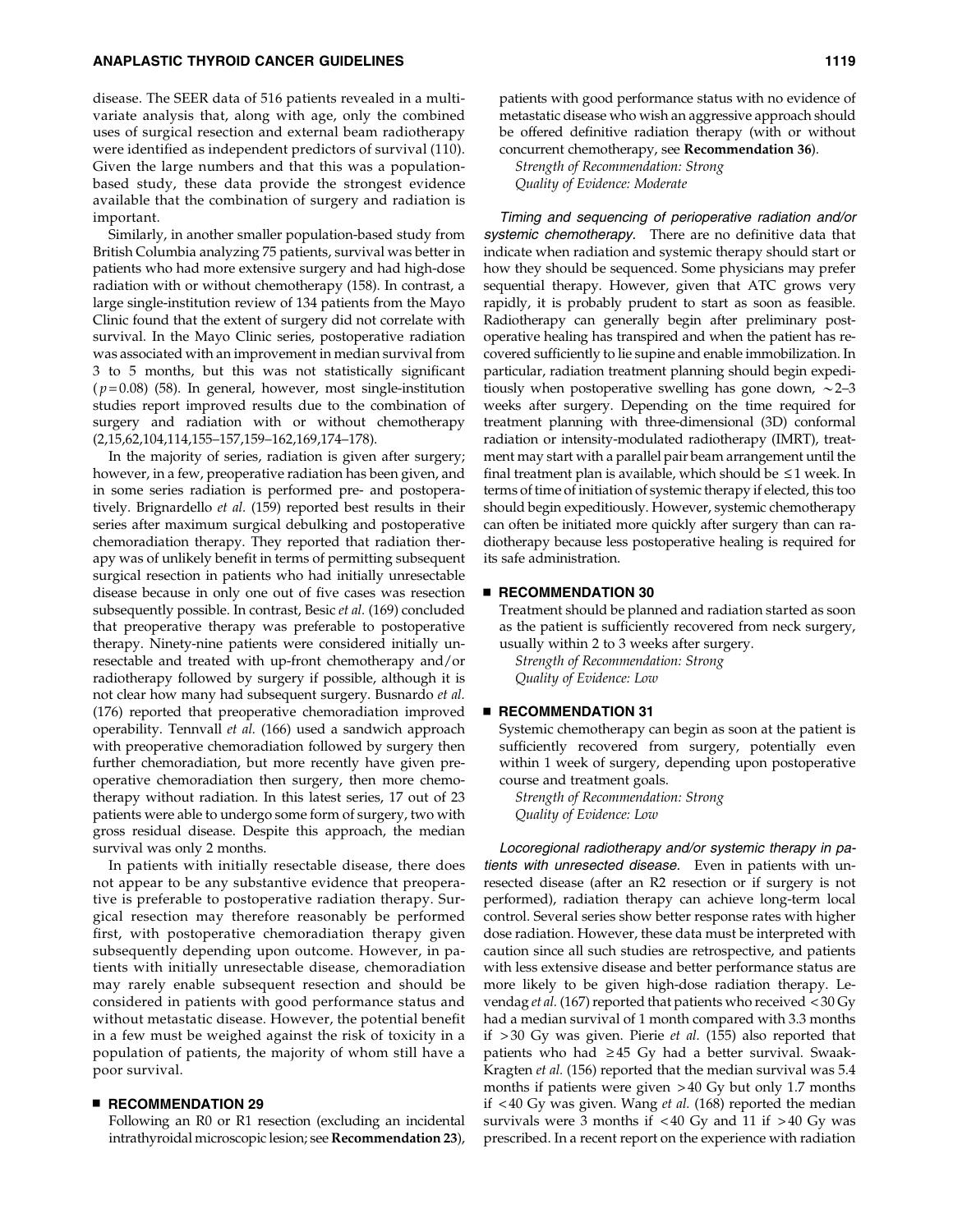and weekly doxorubicin a median survival of 6 months was reported (179). When the radiation dose was  $\geq 50$  Gy, median survival was 8.5 months, and if  $>60$  Gy was given, median survival increased to 14.1 months. Levendag et al. (167) reported that median survival in patients with metastatic disease was improved if local control was achieved (8 vs. 2 months). This must be tempered by the overall poor survival of patients with metastatic disease. These studies collectively suggest that high-dose radiation therapy is seemingly of value. How to select patients is uncertain, but patients with good performance status and no metastases should probably be offered high-dose radiation therapy. There is, however, also the suggestion that patients with limited metastatic disease may benefit from an aggressive approach to the neck to ensure long-term local control.

# **B** RECOMMENDATION 32

Patients who have undergone R2 resection or have unresected disease with good performance status and who wish an aggressive approach should be offered definitive radiation (with or without concurrent chemotherapy; see Recommendation 36).

Strength of Recommendation: Strong Quality of Evidence: Moderate

#### **B** RECOMMENDATION 33

Surgical resection may be reconsidered in patients when radiation (with or without chemotherapy) renders the tumor potentially resectable.

Strength of Recommendation: Strong Quality of Evidence: Low

For patients with poor performance status who decline or who would not tolerate high-dose radiation, low-dose radiation may be of palliative benefit in controlling pain and possibly obstructive symptoms, but there are few data to support this. Junor et al. (112) reported a 40% CR rate from radiotherapy and a 42% PR rate for an overall response rate of 82% and a trend to increased survival with higher doses. Higher doses of radiation, however, did not improve response rate (doses of < 20 Gy were excluded). Thus, there is probably a reasonable chance of response to less than radical doses of radiotherapy or to palliative radiation with modest doses. Lessened toxicity in response to a palliative radiotherapy program could therefore prompt consideration of such an approach in symptomatic patients not considered appropriate for high-dose radiation either because of performance status, widespread metastatic disease, or patient wishes.

## **E** RECOMMENDATION 34

Patients with local symptoms and poor performance status should be offered palliative radiotherapy. Strength of Recommendation: Strong Quality of Evidence: Low

Radiation dose, field, and techniques (conventional, altered fractionation, IMRT). The clinical target required to optimally manage irradiation with acceptable toxicity in the setting of either unresected or postoperative ATC has historically been difficult, often requiring a degree of compromise which can lead to undesirable dose reductions and/or increased treatment morbidity. A variety of conventional twodimensional (2D) and 3D planning techniques have been used over the years, but with IMRT it is possible to generate concave dose distributions and dose gradients with narrow margins so that complex volumes can be treated and adjacent normal structures such as spinal cord and salivary glands can be spared. There is strong evidence of the benefit of IMRT in improving outcome and reducing toxicity in other head and neck cancers (180,181).

In a comparison of conventional radiation, 3D conformal radiation therapy (3DCRT) and IMRT plans to the thyroid bed, and to the thyroid bed and locoregional lymph nodes, Nutting et al. (182) reported that 3DCRT reduced normal tissue irradiation compared with conventional techniques but did not improve tumor coverage or reduce dose to the spinal cord. In contrast, IMRT improved the tumor coverage and reduced the spinal cord dose (182). In a clinical comparison of conventional radiation and IMRT, Schwartz et al. (183) reported less late morbidity in 56 patients treated with IMRT compared with 76 treated with conventional radiation, but the difference was not statistically different. This study was in patients with DTC, not ATC. In a study of patients with ATC, with smaller numbers and shorter follow-up, the same group was unable to show a similar improvement in late morbidity (177). Cancer Care Ontario Program in Evidenced-Based Care has recently reviewed the evidence in support of IMRT for a variety of tumors (184). Although there was insufficient evidence in a systematic review to propose evidence-based recommendations for thyroid cancer, based on the data presented above the Ontario group concluded that there are compelling reasons why IMRT should be offered to patients with thyroid cancer as an alternative to conventional treatment planning. Because of the improved dose distribution and the ability to reduce toxicity, where available, patients should be irradiated with IMRT (177).

## **BECOMMENDATION 35**

Patients who are to receive radiation for unresectable thyroid cancer or in the postoperative setting should, where available, be treated with IMRT; however, treatment should not be delayed because of lack of availability of IMRT.

Strength of Recommendation: Strong Quality of Evidence: Low

Role of systemic therapy combined with radiation. In the past when chemoradiation has been given for thyroid cancer, radiation has been most often combined with doxorubicin. Tennvall et al. (166), using hyperfractionated radiation and doxorubicin with surgery when feasible, reported 9% 2-year overall survival; however, Pierie et al. (155) reported no improvement in disease-specific survival with the addition of chemosensitization (usually doxorubicin). Although the Mayo Clinic reported no improvement in median survival in patients receiving chemotherapy (generally also doxorubicin) and radiation, a greater proportion of patients survived  $>1$ year (23% vs. < 10%), suggesting perhaps that systemic chemotherapy might have potential to treat micrometastatic disease and affect long-term survival (58). However, the addition of chemotherapy to radiation therapy also has potential to increase morbidity and potentially mortality (see also Recommendation 41).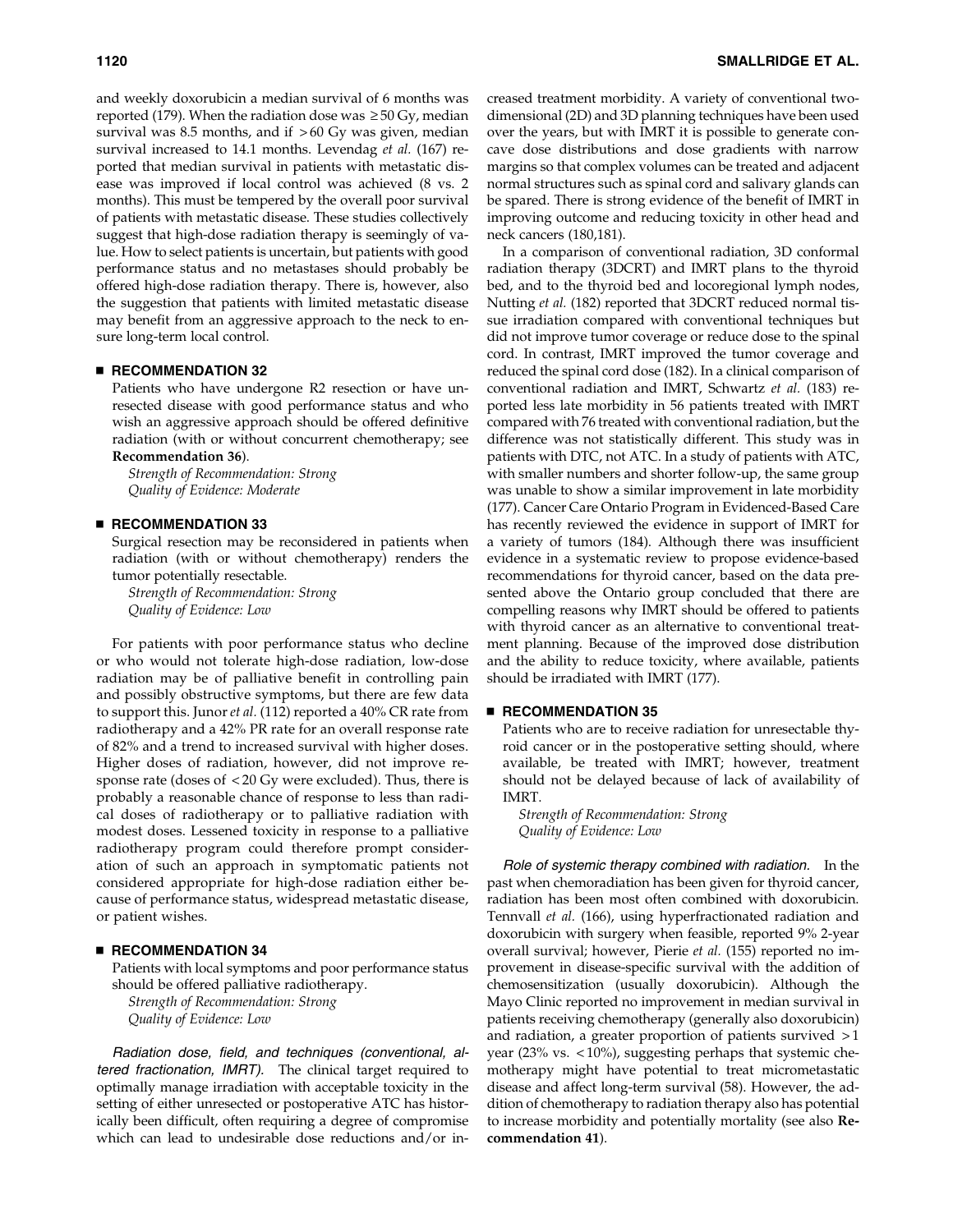Several more recent reports support the hypothesis that the addition of both radiosensitizing and adjuvant chemotherapy to surgery and radiotherapy may improve ATC outcomes. Among 30 patients treated with surgery, radiation therapy, and doxorubicin administered concurrently with radiation therapy and continued thereafter, Swaak-Kragten et al. (156) reported better 1-year survival (23% vs. 9%). Other agents such as cisplatin, which is a better established clinical head and neck radiosensitizing agent, have also been used, often in combination with doxorubicin, but no study has prospectively compared radiation alone to radiation and cisplatin. Haigh et al. (157) reported 75% 2-year survival in eight patients undergoing complete surgical resection and adjuvant radiation therapy and chemotherapy using a variety of different agents. Tan et al. (101) reported 5-year survival in three of five patients who underwent complete resection, four receiving postoperative radiation therapy and three receiving post-radiation doxorubicin chemotherapy.

There is increasing evidence that taxanes, which are also radiosensitizing agents, may be more effective chemotherapeutic agents than those traditionally used in ATC. In particular, Ain et al. (185) reported that single agent paclitaxel had a 53% transient response rate in 19 patients with advanced disease. Higashiyama et al. (104) reported a 33% response rate (including one CR) to paclitaxel when given preoperatively and a 44% 1-year survival in nine patients with stage IVB ATC treated with induction paclitaxel in comparison with 5.9% in a historical control group. Bhatia et al. (177) have reported as part of a larger cohort of 53 patients, six treated with continuous-infusion paclitaxel and twice-daily radiation in three separate week-long cycles. Of the 53 there were five long-term survivors, one treated with radiation and paclitaxel and the other four with cisplatin or carboplatin.

The taxane docetaxel has also been reported to produce encouraging results in ATC, especially when combined with radiation therapy. Troch et al. (186) reported four CRs and two PRs among six patients treated with combined docetaxel and IMRT, with five of six patients surviving > 21 months. Similarly, among 10 consecutively treated ATC patients with locoregional disease, Foote et al. (187) reported that five patients were alive and cancer-free having been followed > 32 months with a median overall Kaplan–Meier survival of 60 months (overall survival at 1 and 2 years was 70% and 60%, respectively) in response to IMRT combined with adjuvant and radiosensitizing chemotherapy. However, Kawada et al. (188) reported a somewhat discouraging response rate of only 14% in response to docetaxel monotherapy in advanced ATC.

Compared with conventional radiotherapy, hyperfractionation may also increase radiation response rate at the cost of increased toxicity with the advantage of shorter overall treatment time, which can reduce the risk of tumor repopulation. This latter effect may be important in rapidly growing tumors such as ATC and has been used in combination with chemotherapy in several studies. Wang et al. (168) found in a study of radiation alone that hyperfractionated radiotherapy resulted in improved median survival (13.6 months) compared with conventional fractionation (10.3 months), although the difference was not significant. In contrast, Dandekar et al. (189) reported that with a hyperfractionated accelerated protocol with larger fraction sizes than usually given, there was no survival advantage but significant toxicity; altered fractionation was abandoned. There has been no comparison of altered fractionation alone compared with chemoradiation; therefore, either may be considered.

The toxicities associated with high-dose radiotherapy concurrent with chemotherapy are seen both in the acute and late setting. During chemotherapy and radiotherapy, patients' major complaints are dysphagia and odonophagia. Severe mucous production giving rise to a ''choking'' sensation and desquamation of the skin are also common side effects. The difficulty in swallowing can result in the placement of a percutaneous gastrostomy (PEG) tube. At this time, the treating physician should continue to counsel patients to swallow because the discontinuation of swallowing can result in PEG tube dependence. This is the major late complication associated with high-dose radiotherapy, and hence every effort to counsel patients to continue swallowing during radiotherapy is warranted. Examples of adjuvant or radiosensitizing chemotherapy regimens are listed in Table 5.

#### **B** RECOMMENDATION 36

The use of cytotoxic chemotherapy involving some combination of taxane (paclitaxel or docetaxel), and/or anthracyclines (doxorubicin) and/or platin (cisplatin or carboplatin) therapy should be considered in combination with radiation therapy or altered fractionated radiotherapy in good performance status patients with nonmetastatic ATC who desire aggressive therapy.

Strength of Recommendation: Strong Quality of Evidence: Moderate

|         | TABLE 5. EXAMPLES OF ADIUVANT/RADIOSENSITIZING CHEMOTHERAPY REGIMENS IN ANAPLASTIC THYROID CARCINOMA |                |           |
|---------|------------------------------------------------------------------------------------------------------|----------------|-----------|
| Regimen |                                                                                                      | Agents/dosages | Frequency |

| $\mathbf{w}_\mathbf{A}$ | $11 \times 1000$                                                                                                                                                       | 1.000000000               |
|-------------------------|------------------------------------------------------------------------------------------------------------------------------------------------------------------------|---------------------------|
| Paclitaxel/carboplatin  | Paclitaxel 50 mg/m <sup>2</sup> , carboplatin AUC <sup>a</sup> 2 mg/m <sup>2</sup> IV                                                                                  | Weekly                    |
| Docetaxel/doxorubicin   | Docetaxel 60 mg/m <sup>2</sup> IV, doxorubicin 60 mg/m <sup>2</sup> IV (w/ pegfilgrastim)<br>or<br>Docetaxel $20 \,\text{mg/m}^2$ IV, doxorubicin $20 \,\text{mg/m}^2$ | Every 3-4 weeks<br>Weekly |
| Paclitaxel              | Paclitaxel 30–60 mg/m <sup>2</sup> IV                                                                                                                                  | Weekly                    |
| Cisplatin               | Cisplatin $25 \,\mathrm{mg/m^2}$ IV                                                                                                                                    | Weekly                    |
| Doxorubicin             | Doxorubicin 60 mg/m <sup>2</sup> IV                                                                                                                                    | Every 3 weeks             |
| Doxorubicin             | Doxorubicin $20 \,\text{mg/m}^2$ IV                                                                                                                                    | Weekly                    |
|                         |                                                                                                                                                                        |                           |

<sup>a</sup>Carboplatin AUC, carboplatin dosed using the Calvert formula with the Cockroft & Gault equation, actual body weight, and using a minimum serum creatinine value of 0.7 mg/dL.

IV, intravenously.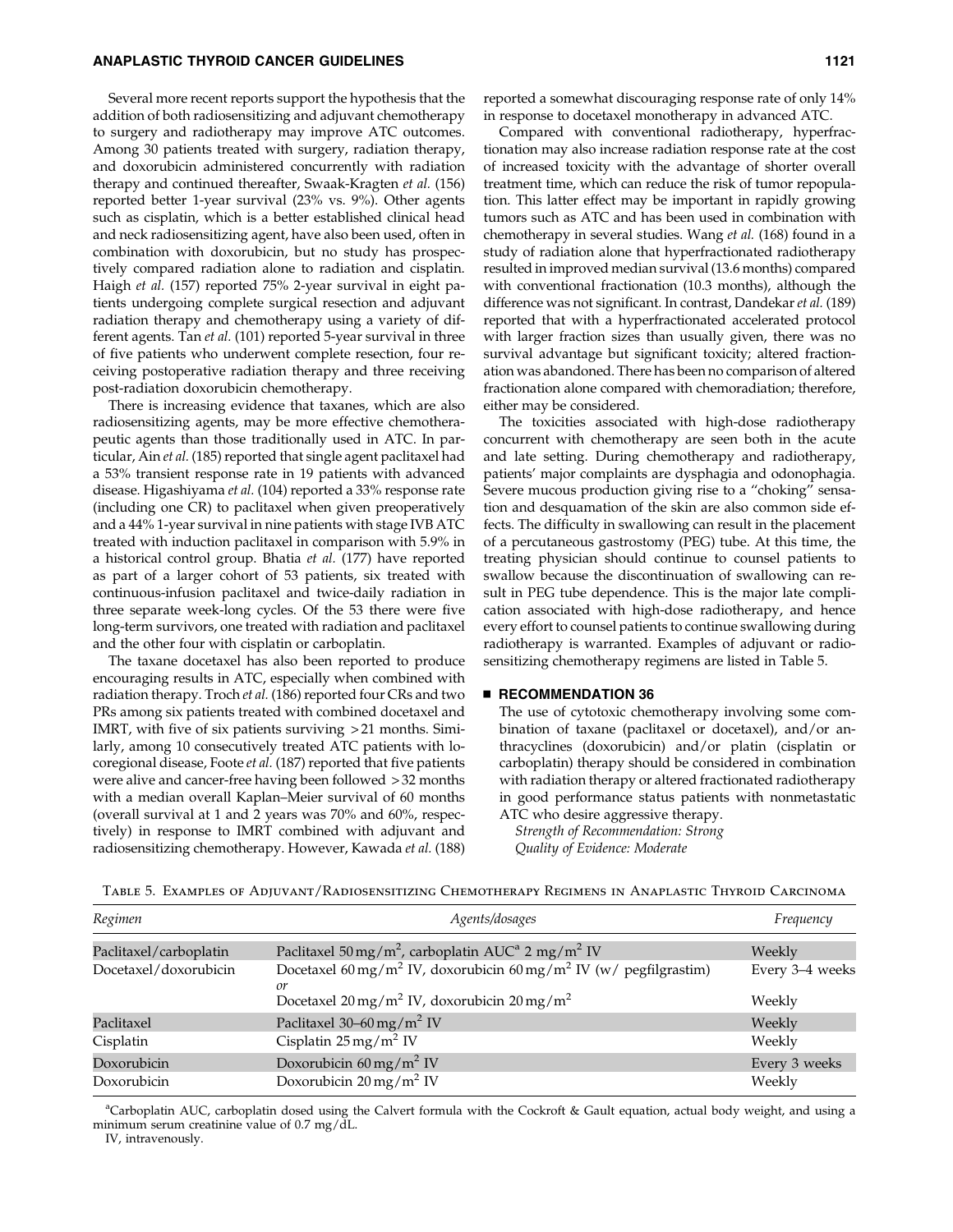#### Supportive care during active therapy

ATC itself poses imminent risk to patients both in terms of the threat to airway and esophagus due to local disease in the neck and potentially also consequent risk of metastatic disease. Moreover, during active treatment some existing patient risks are increased, while other new risks arise. The patient, family, and involved health care providers must be fully informed about these risks, with risk mitigation plans articulated.

It is critical that all involved be aware of the potential risks so as to identify and act on any emerging problems as they arise and without delay. Patients should be educated to be proactive in bringing emerging issues to the attention of their caregivers, and caregivers should be educated as to how to respond in the best interests of the patient given the unusual context of ATC under active therapy.

Airway management. Patients with ATC undergoing radiation therapy require close monitoring. The airway may become narrowed from the effect of ATC, vocal cord paralysis, or endolaryngeal edema due to radiation therapy.

## **B** RECOMMENDATION 37

In the absence of impending airway compromise, minor airway-related issues can be overcome with humidity, rest, and occasional use of short-term corticosteroids.

Strength of Recommendation: Strong Quality of Evidence: Low

Maintenance of nutrition (PEG/feeding tube). Most patients with ATC, providing their nutritional status is good, can tolerate adequate oral nutrition and do not require enteral feeding. However, patients with esophageal obstruction who cannot tolerate adequate oral nutrition may benefit from enteral nutrition. Enteral nutrition may also be considered for patients prior to chemoradiation, depending on the protocol used, the degree of expected pharyngitis and esophagitis, and their nutritional status (179). Depending on the local expertise, gastrostomy for enteral feeding may be placed by one of the following specialists: gastroenterologist, interventional radiologist, or surgeon.

Placement of a PEG tube in a patient with ATC may be a challenge if there is considerable narrowing of the esophagus due to tumor invasion or obstruction, and the gastroscope may be difficult to pass through. Radiologically directed placement of the tube may be undertaken. When irritation by the gastroscope may lead to airway compromise, PEG tube placement with controlled intubation in the operating room or radiologically directed placement of the tube may be necessary.

## **BECOMMENDATION 38**

If the patient with ATC has difficulty swallowing and treatment with surgery, radiation, or chemoradiation therapy is planned, gastrostomy for enteral nutrition should be considered.

Strength of Recommendation: Strong Quality of Evidence: Low

# **E** RECOMMENDATION 39

A PEG tube may be difficult to place if the patient has involvement or obstruction of the esophagus. A percutaneous radiologically directed gastrostomy may be indicated in these patients.

Strength of Recommendation: Strong Quality of Evidence: Low

Parenteral nutrition in perioperative management. Total parenteral nutrition (TPN) is rarely necessary or indicated in patients with ATC. The majority of patients will obtain adequate nutrition through the placement of a percutaneous gastrostomy tube. The practical need for TPN in patients with ATC is rare and should be considered only in extenuating circumstances. For instance, if the patient has responded to chemoradiation but the patient's nutritional status is deteriorating and either a gastrostomy tube cannot be inserted or enteral feeding is not tolerated, TPN may allow time to recover from the side effects of treatment.

#### **E** RECOMMENDATION 40

Total parenteral nutrition is rarely necessary in patients with ATC.

Strength of Recommendation: Strong Quality of Evidence: Low

Growth factor support during chemoradiation therapy. Adding chemotherapy to radiation therapy, with the aims of improving disease control in irradiated areas and, in parallel, preemptively treating microscopic metastatic disease, has the potential to increase toxicity. Among the most serious potential toxicities from chemotherapy is that of infection complicating chemotherapy-induced neutropenia; this risk is heightened by the concomitant use of chemotherapy and radiation. Further, mucositis or esophagitis is commonly induced by intensive radiotherapy, resulting in disruption of some of the usual mucosal defenses against infection. Collectively, these factors result in an inordinate risk of serious infection when combining chemotherapy with radiotherapy in ATC. Such risks can be lessened in several ways. First, any planned chemotherapy should take into account these risks, to use either a weekly administration strategy (so as to allow hiatus from therapy in the event of neutropenia) or alternatively use preemptive granulocyte colony-stimulating growth factor/pegfilgrastim support so as to minimize treatment-related neutropenia. Second, patients must additionally be made aware of the risks and cautioned to present immediately to medical attention upon attaining a fever of  $>101^{\circ}$ F (38.3 $^{\circ}$ C) so as to allow rapid palliation of neutropenic fever by prompt institution of intravenous antibiotics.

#### **BECOMMENDATION 41**

The use of preemptive granulocyte colony-stimulating growth factor/pegfilgrastim or weekly chemotherapy dosing regimens should be strongly considered when combining chemotherapy and radiotherapy in ATC so as to minimize the risks of treatment-related neutropenia and neutropenic infections.

Strength of Recommendation: Strong Quality of Evidence: Low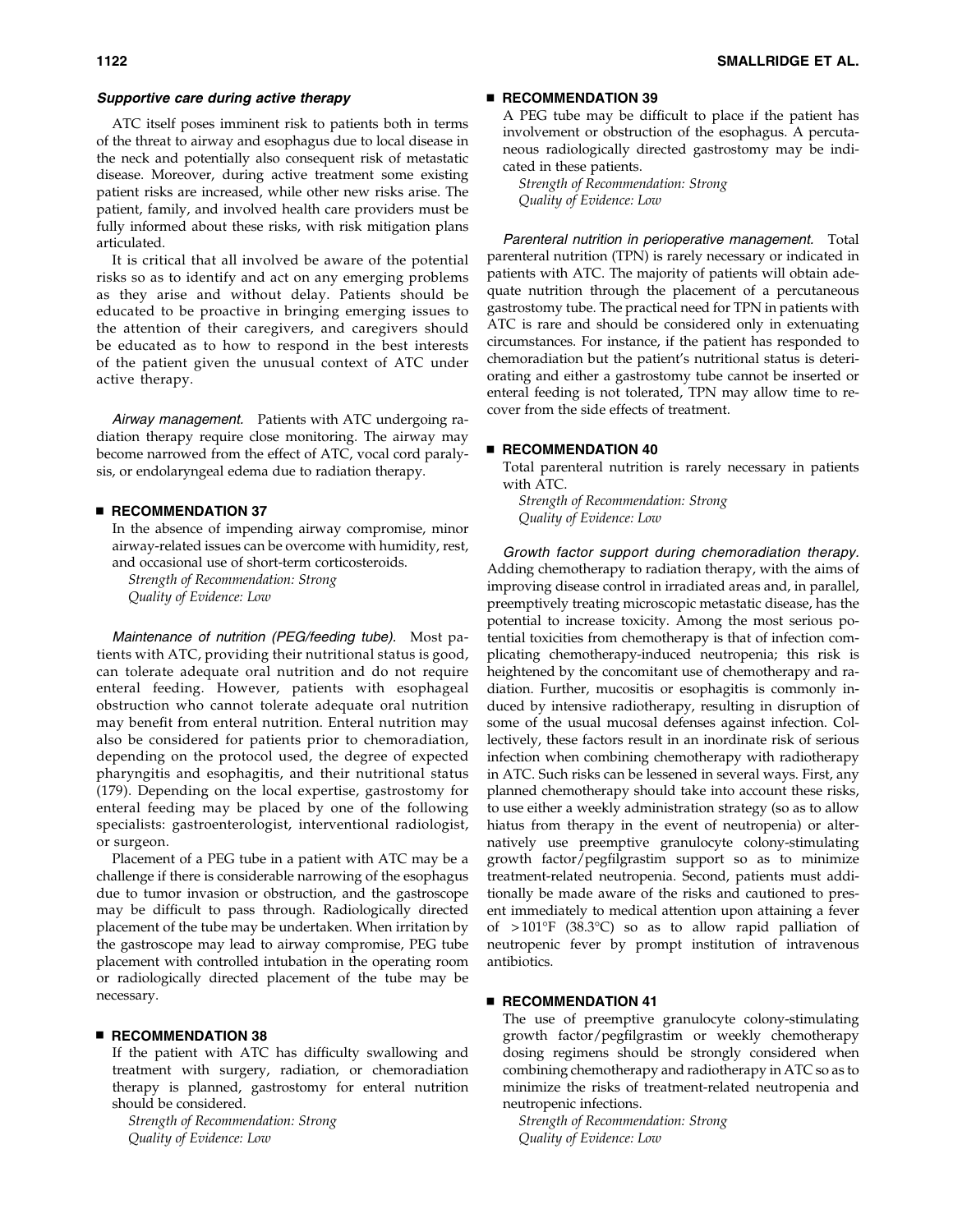## APPROACHES TO ADVANCED METASTATIC DISEASE (STAGE IVC)

Figure 4 illustrates the approach to patients with metastatic disease. Establishing the overall goal, ranging from aggressive therapy to supportive care, allows the patient care team to initiate and monitor subsequent therapy in a manner understandable to the patient and family members.

# Defining therapeutic goals, expected or possible adverse events, appropriate expectations, and limits of care

Patients with metastatic ATC almost uniformly have short survival and no prospects for curative outcome. Moreover, the use of aggressive approaches in metastatic ATC has never been definitively shown to improve survival. These factors combine to make it imperative that the formulation of treatment plans in patients with metastatic ATC be undertaken only after careful discussions of the expected risks and benefits of available palliative active therapies versus those expected from hospice/best supportive care approaches. In this setting, resuscitation/code status should be established and Advance Directives procured early on. Please refer to the section Establishing Treatment Goals for additional discussion of these important topics.

#### Timing of systemic therapies

The administration of cytotoxic and/or targeted systemic therapies in metastatic ATC has never been definitively shown to have curative potential or to improve survival or quality of life. In advanced disease, decisions related to the timing of administration of systemic therapies relative to palliative focal therapies depend greatly on the specifics of the case. In general, if a patient has symptomatic or imminently threatening focal disease that can be treated with focal measures (e.g., radiation therapy) then systemic therapy should follow, and not precede, focal therapy. If diffuse disease progression instead poses the primary threat, systemic therapy should be considered as an alternative to palliative locoregional therapies that otherwise neglect the bulk of disease and imminent global threat to the patient. Additionally, as the rate of disease progression in ATC tends to be very fast, delaying consideration

#### Stage IVC



FIG. 4. After initial evaluation and staging, patients who present with distant metastases should decide whether to pursue aggressive therapy or supportive care, which may  $\frac{1}{2}$ include palliative procedures.  $\frac{1}{2}$ IMRT is preferred if possible.

of systemic therapy in ATC if desired by the patient is generally unwise because such a delay may be met with disease progression sufficient to make the patient less tolerant or unsuitable for later systemic therapy. Because inclusion criteria for clinical trials tend to be rigid, clinical trials—if suitable and desired by the patient—should be considered earlier on; however, initiation of systemic therapy if desired and suitable for a particular patient should be expeditious.

#### **B** RECOMMENDATION 42

Palliation of symptomatic and/or imminently threatening lesions should be given high priority in comparison to treatment with systemic therapy unless the primary threat to the patient is diffuse disease progression.

Strength of Recommendation: Strong Quality of Evidence: Low

#### Approaches to systemic disease (cytotoxic)

There are no randomized trial data to conclusively demonstrate that survival is prolonged or quality of life improved in ATC patients in response to treatment with systemic therapy. Nonetheless, tumor regression can be induced in response to systemic therapies in some ATC patients, with anecdotal and nonrandomized study evidence supporting its use in selected patients as summarized in the following subsections. Risks and potential benefits must be carefully considered in the context of each patient in individualizing care in accord with patient directives.

Taxanes. A multicenter clinical trial conducted by Ain et al. (185) demonstrated that the taxane paclitaxel administered weekly or every 3 weeks resulted in transient disease regression in 53% of 19 evaluable patients, with anecdotal evidence suggestive that weekly therapy may be superior to 96-hour infusional therapy every 3 weeks. However, reported dosages of paclitaxel  $(225 \text{ mg/m}^2 \text{ intravenously } [IV]$  weekly) were incorrect (personal communication from author Dr. Kenneth Ain) since paclitaxel dosages should instead be 60–  $90 \,\mathrm{mg/m^2}$  IV weekly to assure safety. Moreover, criteria for response in this trial required maintenance of response for only 2 weeks, rather than the typical 4 weeks utilized in the National Cancer Institute RECIST criteria, making study results difficult to interpret in the context of studies using RECIST response criteria. Although survival data are reported, the trial was not randomized or case-controlled, so the full impact of paclitaxel therapy on survival remains difficult to accurately assess.

Anecdotal experience, however, suggests that single agent paclitaxel can have disease-modifying effects in some patients [as indicated by Ain *et al.* (185)] and may impact survival in a subset of treated patients. Further, a recent report indicated also that the taxane docetaxel at a dosage of  $60 \,\mathrm{mg/m^2}$  IV administered as a single agent every 3 weeks can occasionally even produce CRs—but more commonly stabilize disease for a time (188). In this study, one of seven patients had CR lasting 50 weeks, but median time to progression was only 6 weeks.

Anthracyclines and platins. Doxorubicin,  $20 \,\text{mg/m}^2$  IV weekly or  $60-75 \,\text{mg/m}^2$  IV every 3 weeks has also been used in advanced ATC, and it is the only cytotoxic chemotherapy specifically approved by the U.S. Food and Drug Administration for use in ATC. Published studies of the application of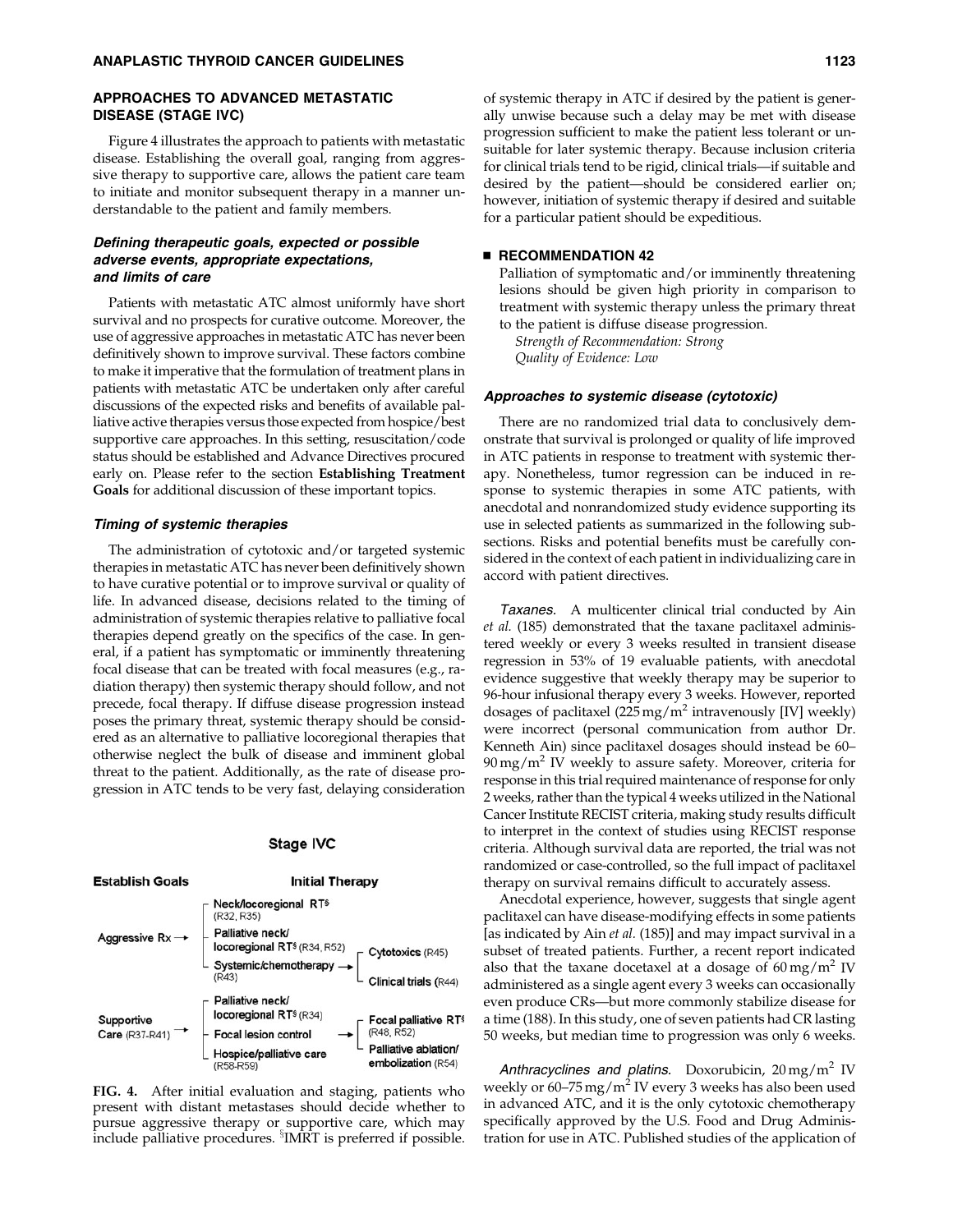doxorubicin in ATC, however, generally discuss its use in combination with surgery and radiotherapy, making assessment of response rates and impact on survival uncertain in advanced disease (166,190). However, in a trial conducted by the Eastern Cooperative Oncology Group (191) from 1976 to 1982, 84 patients with advanced progressive thyroid cancer of all histotypes (not specifically ATC) were randomized to receive doxorubicin alone  $(60 \,\text{mg/m}^2)$  IV every 3 weeks) or doxorubicin plus cisplatin (60 mg/m<sup>2</sup> IV doxorubicin, 40 mg/  $m<sup>2</sup>$  cisplatin IV every 3 weeks). In 39 patients with ATC on this study, doxorubicin alone produced no CRs and one PR in 21 treated ATC patients, while doxorubicin plus cisplatin yielded three each CRs and PRs of 18 treated ATC patients (PR + CR: 5% vs. 33%;  $p$  < 0.03). Median survival in ATC was only 2.7 months, but two responses to doxorubicin plus cisplatin were durable at 41.3 and 34.7 months, suggesting a possible impact on survival in select patients with ATC.

First-line therapy. At the time of the formulation of these guidelines the agents with the greatest established clinical activity in metastatic ATC are the taxanes paclitaxel or docetaxel, the anthracycline doxorubicin, and perhaps also platins. None of these agents, however, have proven ability to extend survival or quality of life in advanced ATC. Depending upon the directives of a particular patient and patient characteristics that might otherwise affect decision making, first-line therapy in advanced ATC could reasonably include these drugs as single agents or alternatively in combination. Alternatively, a clinical trial should be considered if available. Table 6 provides examples of chemotherapy regimens in advanced ATC.

Second-line or salvage therapy. Similarly, no prospective data are available to guide decision making in choosing second-line or subsequent salvage systemic therapy in advanced ATC. Consequently, patient directives or preferences and the prior response data in a particular patient should heavily inform decision making. For instance, should a particular patient respond especially well to first-line paclitaxel therapy but progress, consideration could be given to salvage therapy using another anti-microtubule agent (e.g., ixabepilone, combretastatin/crolibulin on a clinical trial). However, since no prospective data are available to guide second-line therapy, strong consideration should be given to enrollment in clinical trials.

## Approaches to systemic disease (novel or investigational)

Unfortunately, there are no systemic therapeutics (cytotoxic, novel, targeted, or otherwise) of proven benefit in terms of improved survival and/or quality of life in advanced ATC. Consequently, there is critical need to develop novel systemic therapeutic approaches, and all patients wishing an aggressive approach to their cancer who are of sufficient vigor and performance status should therefore be considered as candidates for therapeutic clinical trials. However, suitable trials may not always be available to or practical for a particular patient, justifying use of available therapeutics in the non– study setting in some circumstances.

A number of novel agents have been preliminarily studied in ATC. Fosbretabulin, a prodrug of the investigational antimicrotuble disrupting agent combretastatin, was assessed in a phase II trial in ATC, producing no PRs or CRs in ATC patients. However, stable disease was seen in 7 of 26 patients with a median survival of 4.7 months and 23% of patients surviving 1 year (192). Its parent compound, combretastatin, has also shown preliminary activity anecdotally in a single ATC patient treated in a phase I trial of the agent (192,193), with a related compound, crolibulin, also being evaluated in ongoing clinical trials in ATC. Sorafenib, a multitargeted tyrosine kinase inhibitor that weakly inhibits the BRAF gene product and more potently inhibits angiogenesis via inhibition of vascular endothelial growth factor receptors has also been assessed in a small number of ATC patients in two recent phase II clinical trials, with no RECIST responses seen in six treated patients (194,195). Likewise, in a trial of all thyroid cancer histotypes, the tyrosine kinase inhibitor axitinib also yielded no responses in two treated ATC patients (196). Gefitinib, an epidermal growth factor receptor–targeted kinase inhibitor similarly produced no responses in five treated ATC patients although one had stable disease for 12 months (197). However, in a trial of the kinase inhibitor imatinib, two of eight evaluable patients attained a partial response, with stable disease reported in an additional four patients; 6 month progression-free survival was 36% with 6-month overall survival somewhat encouraging at 45% (198). These preliminary data suggest that novel antimicrotubule inhibitors and kinase inhibitors may ultimately find application as useful ATC therapeutics.

| Regimen                                          | Agents/dosages                                                                                                                                                            | Frequency                 |
|--------------------------------------------------|---------------------------------------------------------------------------------------------------------------------------------------------------------------------------|---------------------------|
| Paclitaxel/carboplatin<br>Paclitaxel/carboplatin | Paclitaxel 60–100 mg/m <sup>2</sup> , carboplatin AUC 2 mg/m <sup>2</sup> IV<br>Paclitaxel 135-175 mg/m <sup>2</sup> , carboplatin AUC 5-6 mg/m <sup>2</sup> IV           | Weekly<br>Every 3-4 weeks |
| Docetaxel/doxorubicin                            | Docetaxel 60 mg/m <sup>2</sup> IV, doxorubicin 60 mg/m <sup>2</sup> IV (w/ pegfilgrastim)<br>or<br>Docetaxel $20 \,\text{mg/m}^2$ IV, doxorubicin $20 \,\text{mg/m}^2$ IV | Every 3-4 weeks<br>Weekly |
| Paclitaxel                                       | Paclitaxel $60-90$ mg/m <sup>2</sup> IV                                                                                                                                   | Weekly                    |
| Paclitaxel                                       | Paclitaxel 135-200 mg/m <sup>2</sup> IV                                                                                                                                   | Every 3-4 weeks           |
| Doxorubicin                                      | Doxorubicin $60 - 75$ mg/m <sup>2</sup> IV                                                                                                                                | Every 3 weeks             |
| Doxorubicin                                      | Doxorubicin $20 \,\text{mg/m}^2$ IV                                                                                                                                       | Weekly                    |

Table 6. Examples of Chemotherapy Regimens in Advanced Anaplastic Thyroid Carcinoma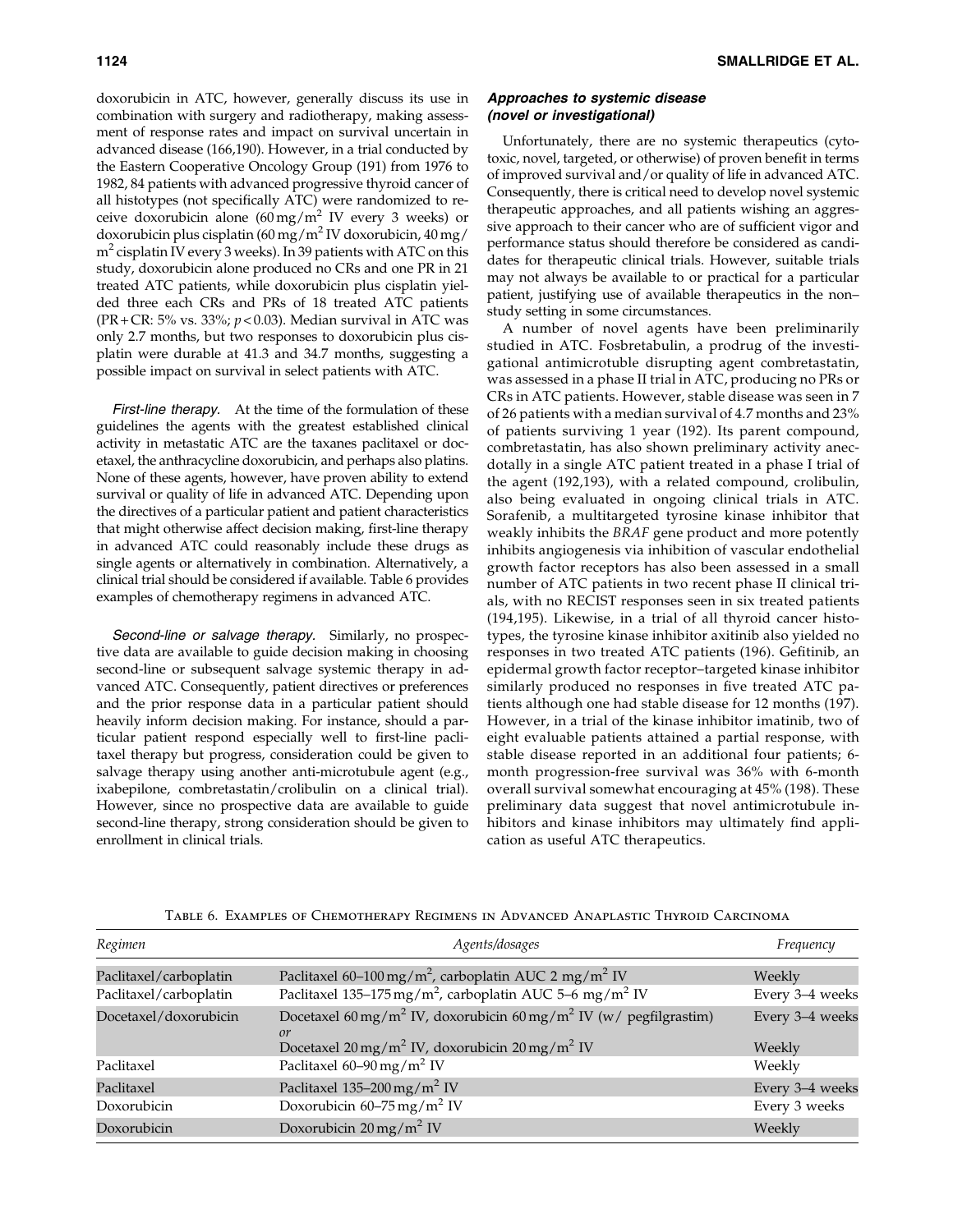#### **B** RECOMMENDATION 43

Since systemic therapy can result in transient, and occasionally more durable, disease regression or control in patients with advanced ATC and may improve survival in responders, it can reasonably be considered in patients with metastatic ATC of good performance status wishing an aggressive approach.

Strength of Recommendation: Strong Quality of Evidence: Low

# **B** RECOMMENDATION 44

Patients with advanced or metastatic ATC wishing an aggressive approach should be encouraged to participate in clinical trials given the rarity of ATC, lack of data in support of improved survival or quality of life from any systemic therapeutics, and the need to develop evidence-based safe and effective therapeutic approaches in advanced ATC.

Strength of Recommendation: Strong Quality of Evidence: Low

#### **B** RECOMMENDATION 45

Combination or monotherapy including a taxane and/or an anthracycline could be considered in metastatic ATC if a suitable clinical trial is not otherwise available.

Strength of Recommendation: Strong Quality of Evidence: Moderate

## **E** RECOMMENDATION 46

Since aggressive tumor-directed therapy may not be desired by or appropriate for all patients with metastatic ATC, consideration of best supportive care or hospice should also be prominently discussed as an alternative to systemic cancer-directed therapy.

Strength of Recommendation: Strong Quality of Evidence: Low

#### Systemic therapy: what is next?

As anthracyclines (doxorubicin) and taxanes (paclitaxel, docetaxel) have at least some degree of clinical activity in advanced ATC, first-line ATC therapeutic clinical trials could reasonably include one of these agents so as to assure that use of a potentially effective therapy is not withheld or delayed. In this respect, two-arm trial designs comparing doxorubicin or paclitaxel alone to paclitaxel or doxorubicin combined with another candidate ATC therapeutic (showing evidence of preclinical synergy) have particular appeal. Available but sparse preclinical data suggest that agents targeting angiogenesis, mutant p53, EGFR, aurora kinases, and  $PPAR\gamma$ among others may represent reasonable candidate agents to consider in the salvage setting, perhaps especially when combined with cytotoxic chemotherapy.

#### Approaches to brain metastases

Brain metastases are relatively unusual in ATC, occurring in  $\sim$  1%–5% of patients clinically, but they are associated with a poor prognosis (14,15,101,199). Chiu et al. (200) studied 47 cases of all types of thyroid cancer that had been metastatic to the brain. Brain metastases were most commonly detected during the monitoring of the patient after the original diagnosis of thyroid cancer, and brain metastases were the initial manifestation of thyroid cancer in 15% of patients. Patients

with brain metastases tended to be older and had more aggressive disease and accounted for 11 of the 47 patients (23%) that had ATC. Among the ATC patients with brain metastases, 56% had local regional invasion and 89% had locoregional cervical node involvement. The median time interval from the diagnosis of ATC to the diagnosis of brain metastases was 0.7 years, and the median time interval from diagnosis of brain lesions to death was 1.3 months. Disease-specific mortality was 100%. Salvati et al. (199) reported solitary brain metastases in 12 patients with thyroid cancer, five of whom had ATC. Four of five patients with ATC had lung and/or brain metastases, and median size of brain metastases in the ATC patients was 4 cm. All patients were treated with surgical removal and radiotherapy. The median survival of the five patients with ATC was 9 months (individual survival in months: 7, 8, 9, 10, 10).

Brain MRI and CT scans are more sensitive in detecting lesions than PET scans, with some evidence suggesting that brain MRI is more sensitive than CT scan (199,201).

#### **E** RECOMMENDATION 47

Patients considering therapy should have radiologic studies (MRI or CT scan) assessing the presence of brain metastases when ATC is diagnosed. Additional radiologic studies of the brain are indicated in the context of progressive disease and/or neurological abnormalities suggesting the development of a brain lesion or change in character or size of a known brain lesion.

Strength of Recommendation: Strong Quality of Evidence: Moderate

Salvati et al. (199) found a statistically significant improvement in survival ( $p = 0.03$ ) in ATC patients undergoing total removal of brain metastases as compared with patients undergoing subtotal removal. However, the number of patients studied was small, being three for total removal (survival 9, 10, and 10 months) and two for subtotal removal (survival 7 and 8 months). Surgical treatment resulted in improvement in quality of life and improvement in neurological symptoms. Sample size was very small and selection bias may be a significant issue in this study; therefore, these data must be interpreted carefully.

There are insufficient data to make a recommendation for or against Gamma Knife therapy in patients with ATC and metastases (200). Single small solitary brain metastases can be treated with radiosurgery such as Gamma Knife or undergo surgical resection. To be considered carefully in the decisionmaking process, however, is whether other systemic disease is imminently threatening coupled with consideration of the goals of the patient. Multiple lesions should instead be treated with whole-brain radiation therapy.

#### **B** RECOMMENDATION 48

Surgical removal of brain lesion(s) in selected patients and/ or radiation therapy may result in better disease control. Strength of Recommendation: Weak Quality of Evidence: Low

There is evidence that tyrosine kinase inhibitors are capable of crossing the blood–brain barrier, but there are insufficient studies to indicate that these agents are effective in treating brain metastases from ATC or whether they may be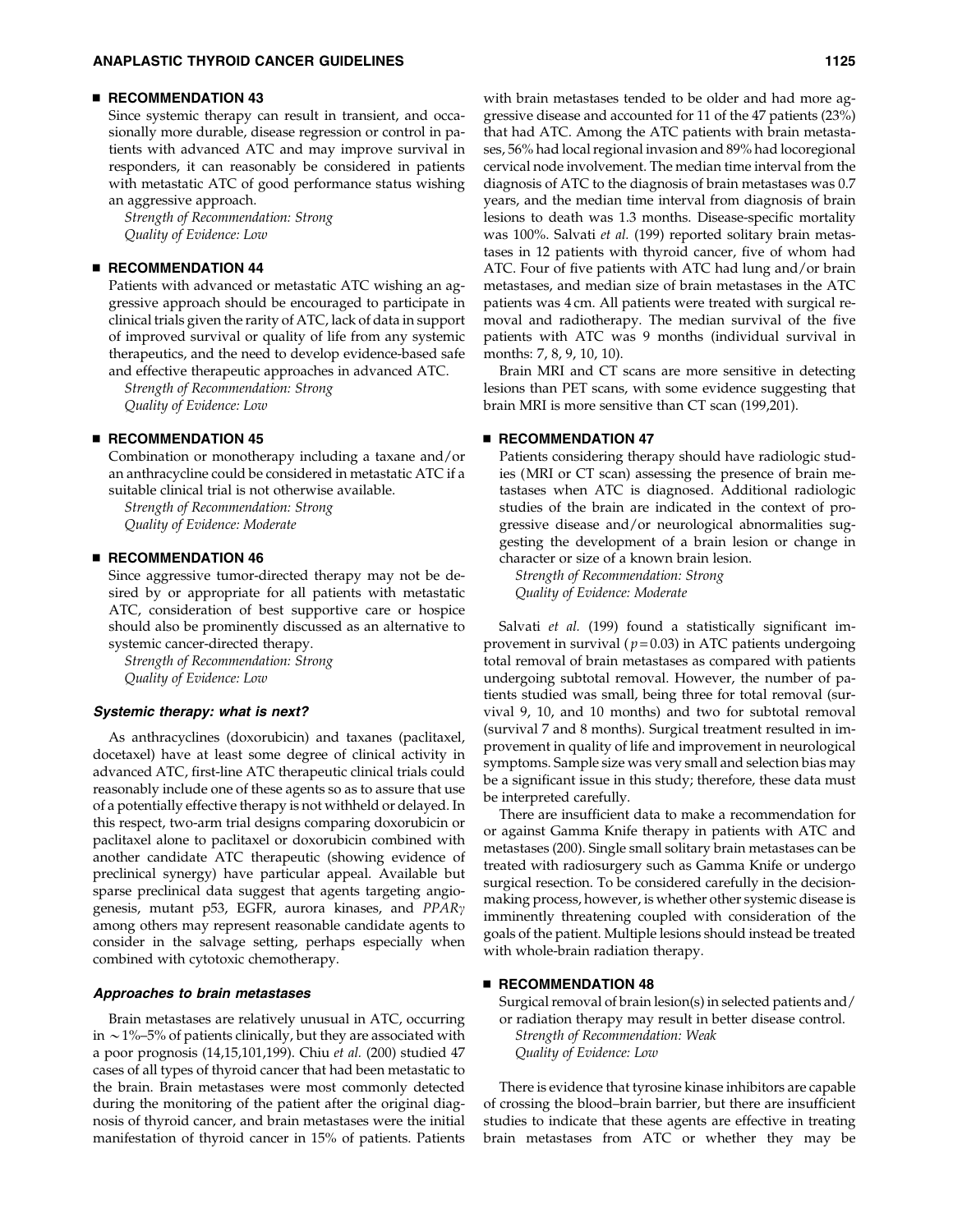detrimental by causing increased risk of bleeding in brain metastases (202,203).

There are no prospective, randomized clinical studies assessing the role of exogenous corticosteroid administration in patients with brain metastases from ATC. Therefore, recommendations are extrapolated from studies or guidelines regarding other tumors that have metastasized to the brain.

Ryken et al. (204) published guidelines for patients with brain metastases from a variety of different tumors. They noted there was insufficient evidence to recommend that patients with asymptomatic brain metastases without mass effect receive exogenous corticosteroids routinely. However, they recommended that patients with brain metastases with mass effect causing mild symptoms receive corticosteroids to attempt to give partial relief of cranial symptoms associated with increased intracranial pressure and edema. They recommended 4–8 mg/d of dexamethasone be considered as the initial dose. Patients with moderate to severe cranial symptoms should be considered to receive 16 mg/d (generally 4 mg, 4 times daily) (204). Dexamethasone is considered the preferred corticosteroid therapy in these circumstances. Dexamethasone should be tapered slowly over 2 weeks, but there should be individualization in that longer periods of dexamethasone can be considered in patients with severe disease who remain symptomatic. It is recommended that there be discussion of the long-term issues regarding corticosteroid administration. There are insufficient studies to render specific recommendations for patients regarding metastatic ATC to the brain. However, it is presently believed that the pathophysiology, approach, and treatment of brain metastases from any cause are similar and that similar treatment recommendations would apply.

#### **BECOMMENDATION 49**

Neurologically asymptomatic patients with brain metastases do not routinely require exogenous corticosteroid administration. Patients with neurologic brain compressive symptoms or signs should preferably receive dexamethasone (or alternatively a glucocorticoid equivalent) at appropriate doses. Individual patient considerations should apply with regard to the initiation, dose, and duration of exogenous corticosteroid administration.

Strength of Recommendation: Strong Quality of Evidence: Moderate

Mikkelsen et al. (205) provided guidelines that did not recommend routine prophylactic use of antiseizure medications for adult patients with brain metastases that have not yet had a seizure. There is a paucity of relevant controlled studies. A single underpowered randomized controlled trial did not detect a statistically significant difference in seizure activity in patients who prophylactically received antiseizure medication and those that did not (206).

## **B** RECOMMENDATION 50

It is not recommended that patients with brain metastases from ATC routinely receive prophylactic antiseizure medications.

Strength of Recommendation: Weak Quality of Evidence: Low

#### Approaches to bone metastases

ATC does metastasize to bone ( $\sim$  5%–15% of cases), usually in the presence of multiple other sites of distant metastases (14,15,101,207). Tickoo et al. (207) studied 79 patients with a variety of different types of thyroid cancer who had osseous metastases. Ten (four men, six women; mean age at bone metastasis 58.1 years) of these 79 patients had anaplastic cancer (five were solely undifferentiated and five also had a well-differentiated component). All 10 patients with ATC had died within 3.8 years of the diagnosis of osseous metastases, and 6 of the 10 patients who had ATC died within the first year. The median survival of the 10 patients with ATC was 0.55 years. Lam et al. (59) studied 38 patients with ATC (7 men, 31 women), mean age 70 years (range 15–93 years). Eighteen patients had distant metastases, five of whom had osseous metastases. The five patients with osseous metastases ranged in age from 15 to 87 years and died 1 day after admission to 10 months after diagnosis. Pittas et al. (208) retrospectively reviewed 146 patients with thyroid cancer and bone metastases. Ten of these patients had undifferentiated cancer; their median survival was less than a year, and 3-year survival was  $\sim$  20%.

Given the paucity of studies regarding the diagnosis and treatment of osseous metastases in patients with ATC, it is reasonable to consider relevant recommendations in patients with cancers with more frequent osseous metastases. In this regard, there are three primary issues: (i) how to best treat symptomatic and/or threatening bony metastases, (ii) how to optimally undertake surveillance for additional metastases, and (iii) the role of systemic agents in preventing or slowing bony metastases.

With regard to therapy for symptomatic or threatening bony metastases, surgery or radiotherapy can be considered depending upon the situation. In general, radiation therapy is preferred in ATC unless surgery is absolutely required to preserve function (e.g., imminently threatening spinal cord compression, pathological long bone fracture). The generally dire prognosis for ATC lessens enthusiasm for aggressive surgical palliation, if avoidable. Newer approaches to palliation of bony metastases such as cryoablation may have a role also, but have been largely unexplored to date.

With regard to systemic therapy related to bony metastases, there are no available data specific to ATC. Nonetheless, Aapro et al. (209) reported the recommendation of an international committee related to systemic therapy for bony metastases for solid tumors in general. They reviewed the literature and noted that bisphosphonates are effective in preventing, inhibiting, and delaying cancer-associated skeletal complications. In summary, the committee recommended intravenous zolendronic acid therapy for patients with osseous metastases from solid tumors. Intravenous as opposed to oral bisphosphonates are preferred because data are largely unavailable on the roles of oral bisphosphonates in bone metastases. Patients must have recent (e.g., within 2–3 days) renal function and calcium assessments and routine initial and monitoring dental examinations with consideration of osteonecrosis as an infrequent adverse effect. Hortobagyi et al. (210) demonstrated that monthly IV infusion of pamidronate in patients with osseous metastases from breast cancer increased the time to the initial skeletal complication and decreased the percentage of patients with skeletal complications.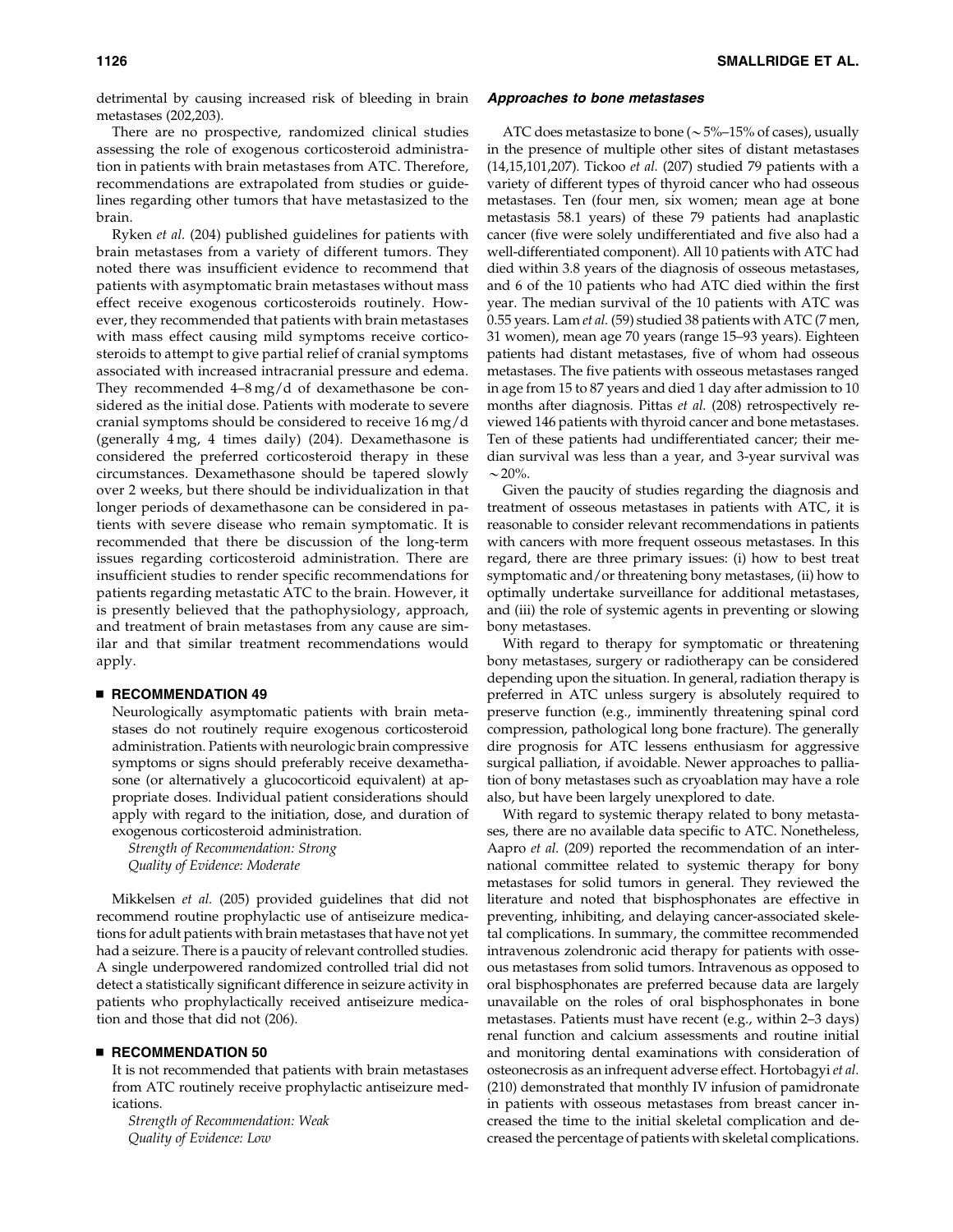Zolendronic acid was associated with decreased skeletal complications in six patients with osseous metastases from thyroid cancer (209). The mechanisms of bone metastases occurring and propagating are complex but may be similar in different diseases (211,212).

Bisphosphonates, especially given intravenously, have potential side effects that include an acute-phase reaction and posttherapy bony pains, hypocalcemia, and rarely osteonecrosis of the jaw. There is also a risk of atypical femoral fractures (213), but this risk is small compared to benefits in patients with bony metastases. Bisphosphonates should be administered cautiously to patients with renal disease and should not be administered to patients with a creatinine clearance 35mL/min or less or to patients with hypocalcemia, vitamin D deficiency, or a history of allergy to bisphosphonates (213). Bisphosphonate dosage should also be corrected based upon renal function and dosages held for hypocalcemia.

Denosumab, an inhibitor of receptor activator of nuclear factor B ligand (RANK ligand) is also effective in decreasing skeletal events in patients with osseous metastatic cancer and in some settings is more effective than intravenous bisphosphonates (214). Complications of the two classes of agents are relatively similar (214). At present, there are insufficient published studies specifically regarding ATC to substantiate its use in this disease, but the mechanisms of bone metastasis development and progression may be similar in various diseases.

Once bony metastases are noted, surveillance for additional metastases becomes important. Priority should be given to detection of threatening lesions where they can do the greatest harm—most often spine, long bones, and related areas (e.g., acetabulum). Imaging techniques are constantly evolving, and the most sensitive and specific method to diagnose osseous metastases will vary with the individual tumor involved, the osseous site of metastases, whether the patient is symptomatic and if a specific area is being considered, or whether the purpose of the study is for screening the skeleton in a patient with a high likelihood of osseous metastases (208,215–217). Given these caveats, a skeletal survey with plain radiographs to include long bones may be used to screen the skeleton. ATC osseous lesions are mainly osteolytic in nature. Since <sup>99m</sup>Tc methylene diphosphonate mainly detects osteoblastic lesions, this technique has less sensitivity and specificity than other available radiologic techniques (217). MRI and CT scans are excellent for identifying bone lesions in a specific site but are less useful for general skeletal screening, although whole body MRI is a newer technique (215). CT scans combined with <sup>18</sup>FDG PET scans are very helpful in identifying osseous lesions and screening the skeleton but are expensive (215).

Bone metastases causing pain can be effectively alleviated with a course of palliative radiotherapy, typically performed over 1–2 weeks with 5–10 equal daily fractions of 300–400 cGy to a total dose of 2000–3000 cGy. A single fractionation of 800 cGy may also be appropriate. In the setting of metastases involving weight-bearing bones, orthopedic fixation of fracture due to metastasis should be considered. Long bone fractures most commonly involve the femur and humerus and are typically first internally fixed by intramedullary devices that control impaction, distraction, and stress by the use of proximal and distal interlocking fixation devices (218,219). These techniques allow weight-bearing ambulation. Palliative radiotherapy can be administered after orthopedic fixation to further promote pain relief without the fear of exacerbating

the fracture. A similar concept is also seen with decompressive surgical intervention in the setting of spinal cord compression caused by metastatic cancer. A recent randomized trial has shown that direct decompressive surgery plus postoperative radiotherapy is superior to radiotherapy alone in the treatment of spinal cord compression secondary to metastatic disease (218,219).

#### **B** RECOMMENDATION 51

Patients with ATC who during the course of monitoring and treatment have skeletal symptoms, such as pain or pathologic fracture, should have radiologic evaluation of the specific area of concern. If there is proven osseous metastasis at a single specific site, radiologic evaluation of the skeleton may be performed to identify other sites of bony metastases.

Strength of Recommendation: Strong Quality of Evidence: Low

#### **B** RECOMMENDATION 52

It is reasonable to treat osseous metastases from ATC in a comparable manner to patients with other aggressive tumors causing osseous metastases with emphasis on radiotherapy and/or surgery. Metastatic lesions to the bone should be considered for palliative radiotherapy. If the lesions are in a weight-bearing region, orthopedic fixation should be considered prior to initiation of palliative radiotherapy.

Strength of Recommendation: Strong Quality of Evidence: Low

## **BECOMMENDATION 53**

Patients with known osseous metastases from ATC should be considered for periodic intravenous bisphosphonate infusions or subcutaneous RANK ligand inhibitor. Given the lack of data, it is not possible to make a definitive recommendation regarding the frequency and duration of these treatments.

Strength of Recommendation: Weak Quality of Evidence: Low

#### Approaches to other sites of metastases

Thyroid cancers including ATC can metastasize to any site, and therapy needs to be individualized to metastatic locations, much as would be the case for other malignancies. Several additional ''special cases'' related to metastatic sites also deserve comment, including lung, liver, and skin.

Lung metastases are quite common in advanced ATC. Unfortunately, most patients with lung metastases have numerous metastases that cannot be effectively resected or treated with stereotactic radiation approaches. However, some patients develop symptomatic metastases to pleura or chest wall that can be palliated using radiotherapy. Occasionally, central mediastinal nodal metastases arise that compress bronchi and threaten postobstructive pneumonia. Under such circumstances, palliative radiotherapy should be considered. Endobronchial lesions causing hemoptysis can be palliated using endobronchial therapy such as laser or by radiotherapy.

Liver metastases in ATC are often numerous, similarly making directed therapy impractical in most patients. In rare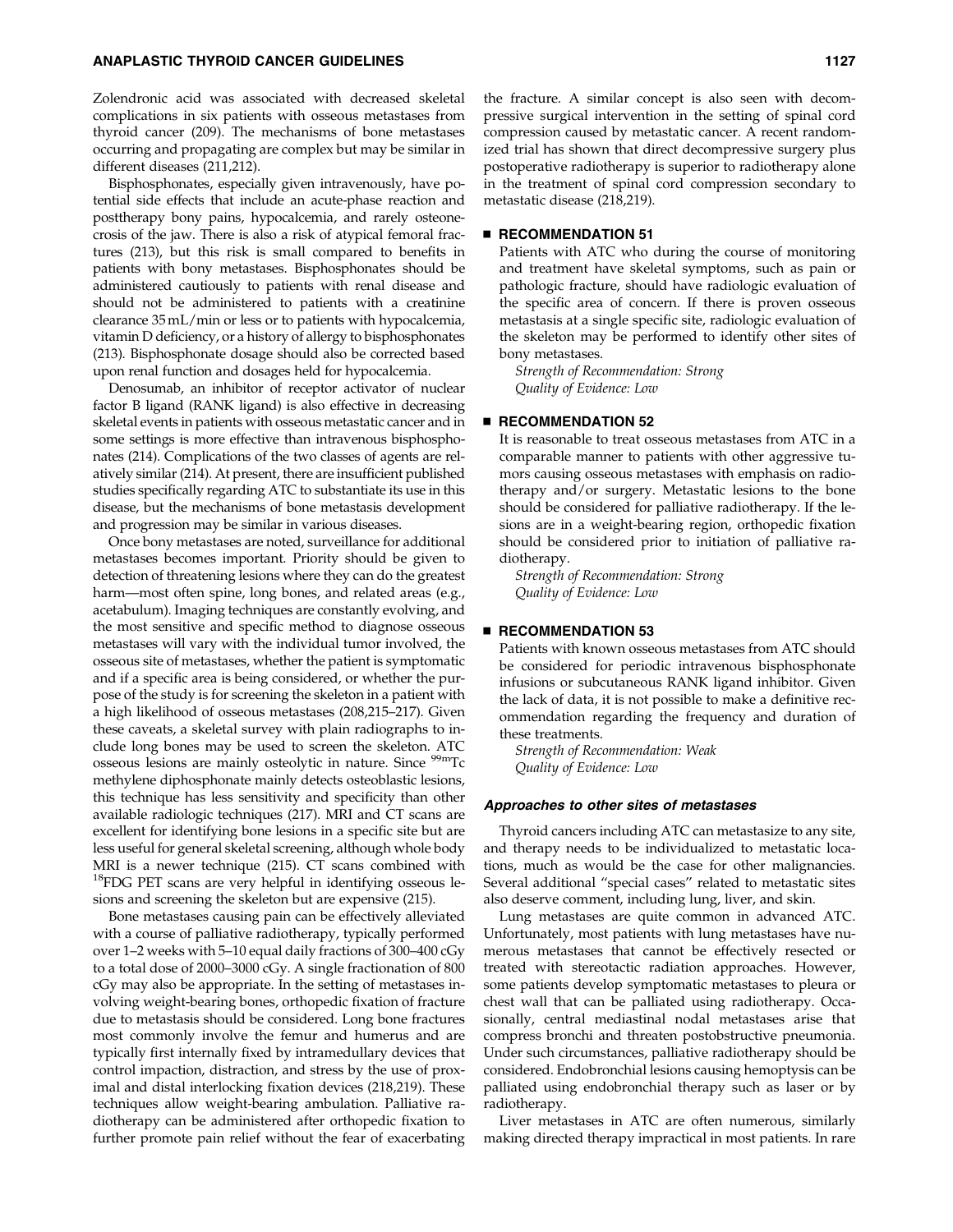situations, however, patients can develop a few liver metastases in the absence of other threatening systemic disease. As in other cancers metastatic to liver, focal palliation with radiofrequency ablation or stereotactic body radiosurgery can be considered in such patients.

Thyroid cancer metastases to skin are rare. Dahl et al. (220) reported 43 patients with skin metastases from thyroid cancer (all types). Papillary thyroid cancer accounted for 41%, follicular cancer 28%, ATC 15%, and MTC 15%. Given its rarity compared to the other types, it would appear that ATC has a greater tendency to metastasize to cutaneous sites than the other types of thyroid cancer. The scalp was the most common site of cutaneous metastases (220). The vast majority of patients with cutaneous metastases had known disseminated thyroid cancer. Capezzone et al. (221) reported a single patient that had cutaneous metastases from ATC 4 months after thyroidectomy, and these cutaneous metastases were the first sign of distant disease.

Cutaneous metastases should be approached in the customary manner by FNA, core biopsy, or preferably excisional biopsy or removal if feasible with appropriate histologic examination and stains. All patients with ATC should have a periodic skin examination with special attention to areas of patient concerns. The treatment of cutaneous metastases depends on the clinical situation. If the cutaneous abnormality occurs in the setting of known widespread metastases, it may not be necessary to biopsy or remove the lesion. If the lesion represents an initial presentation or initial recurrence, a biopsy is required for a diagnosis. Excisional biopsy of the lesion is usually considered adequate treatment for the cutaneous manifestation.

#### Utility of cryoablation and selective embolization

Cryoablation is the application of low temperatures to a specific area of abnormal or cancerous tissue. There are insufficient reports to allow a definitive conclusion as to the role of cryoablation, radiofrequency ablation, and embolization in patients with ATC. Dedecjus et al. (222) and Tazbir et al. (223) reported the utility of selective embolization of thyroid arteries in a total of 20 patients with thyroid cancer, seven of whom had ATC. Embolization was considered for patients with inoperable local disease with symptoms. Six patients with ATC had improvement in respiration, four had decreased local discomfort, two had disappearance of stridor, and two patients had decreased local tumor bleeding.

# **BECOMMENDATION 54**

A definitive recommendation regarding cryoablation, radiofrequency ablation, and selective embolization in patients with ATC cannot be made.

Strength of Recommendation: Weak Quality of Evidence: Insufficient

# Approach to thrombosis and/or tumor invasion into vasculature

Seo et al. (224) studied 84 patients with 86 malignant thyroid tumors (of all types), each of whom had extracapsular extension. CT evaluation was able to identify invasion of the common carotid with a sensitivity of 75% and accuracy of 98.8% and of invasion of the internal jugular vein with a sensitivity and accuracy of 33.3% and 97.1%, respectively. Panzironi et al. (225) used ultrasound to diagnose bilateral jugular vein thrombosis in a patient with ATC who had superior vena cava syndrome. Sugimoto et al. (226) also reported a patient with ATC that extended locally as well as into the left internal jugular vein, bilateral brachiocephalic veins, superior vena cava, and right atrium. CT and MRI demonstrated these abnormalities. Intra-atrial extension via the superior vena cava is rare, being reported in about 13 cases. Surgical removal of the tumor thrombus was attempted in six cases, generally with poor outcomes.

# **BECOMMENDATION 55**

Tumor invasion into cervical veins can be diagnosed by CT, MRI, or venogram in the appropriate clinical context. There are insufficient data available to recommend either monitoring or a specific therapy such as surgery or radiation therapy for vascular tumor invasion.

Strength of Recommendation: Weak Quality of Evidence: Low

In general, patients with various cancers are at higher risk for thrombosis (227). Relative indications for prophylactic anticoagulation include prolonged surgery, chemotherapy, long-term in-dwelling central venous lines, or prolonged immobility (227). The American Society of Clinical Oncology Guidelines (227) do not recommend prophylactic anticoagulation routinely in cancer patients who are ambulatory, with the notable exception of patients receiving thalidomide or lenalidomide. Hospitalization is considered an indication for prophylaxis for venous thromboembolism if the patient does not have active bleeding or other relevant contraindications. Major surgery is thought to be an indication for pharmacologic thromboprophylaxis. Patients with established venous thromboembolism should generally be treated with low molecular weight heparin with consideration of the individual context (227). There are inadequate studies assessing systemic anticoagulation in patients with ATC to form specific conclusions.

#### **B** RECOMMENDATION 56

Consider prophylactic anticoagulation in patients who are at high risk for thromboembolic disease such as major surgery or receiving pertinent chemotherapy (specifically including thalidomide or lenalidomide).

Strength of Recommendation: Strong Quality of Evidence: Moderate

# **BECOMMENDATION 57**

Patients with documented venous thromboembolism should generally be treated with low molecular weight heparin with specific consideration of the individual context. Strength of Recommendation: Strong

Quality of Evidence: High

## PALLIATIVE CARE AND HOSPICE

There is a distinction between palliative care and hospice care. Although it is common for the terms to be used interchangeably, they are not the same services. Palliative care services focus on pain and symptom management at any point during the patient's treatment. A patient need not be diagnosed with a terminal condition in order to be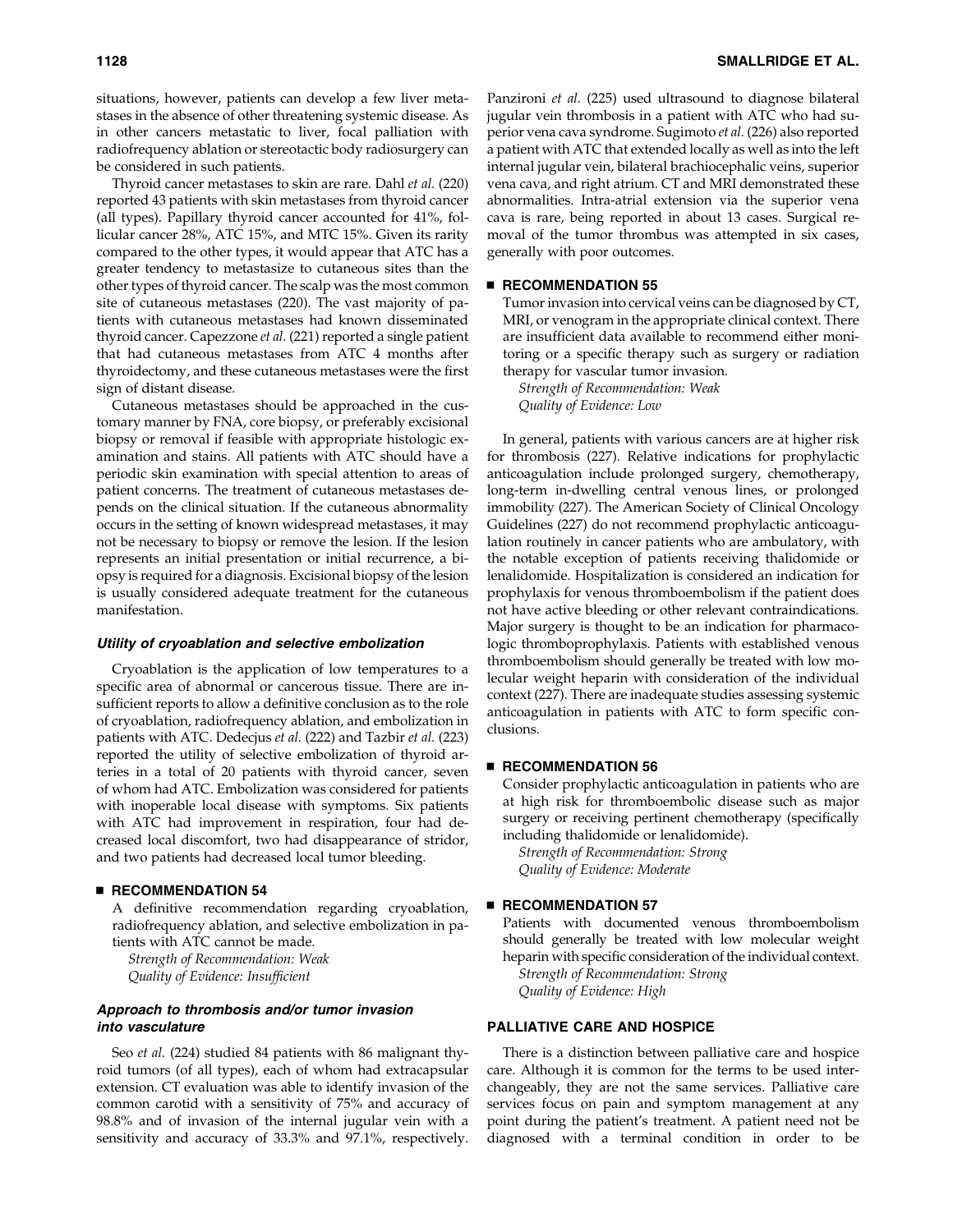appropriate for palliative care services. Patients may be undergoing aggressive treatment for ATC and still be appropriate for a palliative care consult. Ultimately, palliative care consultation can be useful at any stage of a serious illness and can be provided at the same time as aggressive, life-prolonging treatment. On the other hand, hospice care focuses on pain and symptom management for patients who are no longer receiving life-prolonging therapies. Some states mandate that physicians involve palliative care expertise and discuss palliative care options when patients are diagnosed with terminal illnesses. In 2009, The Terminal Patients' Right to Know Endof-Life Options Act took effect in California (California Codes, Health and Safety Code Sections 442–442.7), while in 2011, The Palliative Care Information Act (Public Health Law section 2997-c ) was passed in New York State. Such laws mean that failure to discuss palliative care options with terminally ill patients now violate state law. Although some critics (228) have pointed out that legally mandating such discussions is difficult in cases in which a terminal diagnosis is ambiguous, terminal illness is not ambiguous in ATC. Physicians practicing in states with palliative care laws would be required to involve palliative care expertise for their ATC patients.

#### Definition of a palliative care service

In an academic medical setting, a palliative care service is a multidisciplinary service that addresses physical, emotional, social, intellectual, and spiritual needs of the patient and family. Such services typically include one or more of the following: a medical practitioner specifically trained in palliative medicine; a nurse practitioner; and trained counselors to deal with patients and families coping with serious illness, life-limiting illnesses with no predictable endpoint, complications of therapies, or end-of-life situations. Palliative care is inclusive of life-prolonging therapies.

In the U.S. private practice setting, or a nonacademic setting, palliative care services are quite likely to be available in local hospitals, even in remote settings. As of 2009, > 81% of facilities with 300 or more beds had a palliative care program, and 63% of facilities with > 50 beds had palliative care programs. Not-for-profit and public hospitals were more likely to have a palliative care program than for-profit institutions. In most private practices—even in remote areas—a hospital close to the patient providing such services is usually available (119,229,230).

When to involve palliative care in ATC. Palliative care is useful at any point during the patient's treatment, and expertise from palliative care services may help the patient remain more active and comfortable in resuming daily activities. Additionally, physicians who may have difficulty addressing the patient's emotional, psycho-social, or spiritual anxieties about ATC can call upon palliative care experts to assist with these issues. In reference to specific patient management issues, such as pain control, nutrition, and airway preservation, see the appropriate sections in this document.

When to involve hospice care in ATC. When patients decline therapies intended to prolong life, yet desire dignity and quality of life for end-of-life care spanning the remainder of their illness, hospice care is appropriate. In such cases, the same palliative care teams or services are called in but are specifically provided with a ''hospice'' goal. In such cases, pastoral expertise or support may also be provided to patients and families, as well as hospice options. Hospice care is frequently undertaken within the patient's home; however, in some cases, a hospice facility may provide the best setting.

Working effectively with a palliative care or hospice care team. Practitioners managing ATC patients should not "abandon" their patients to palliative care or hospice care teams. Rather, one of the patient's physicians should serve to coordinate this care. Such a physician could be the oncologist, endocrinologist, or primary care physician, depending upon patient preferences, relationships with practitioners, and logistic concerns. The patient might still require a multi-team level of care or may choose to utilize the expertise of a single physician.

## **E** RECOMMENDATION 58

The treatment team should include palliative care expertise at every appropriate stage of patient management to help with pain and symptom control, as well as addressing psychosocial and spiritual issues. Palliative care services are appropriate for any ATC patient receiving treatment intended to prolong life.

Strength of Recommendation: Strong Quality of Evidence: Low

#### **BECOMMENDATION 59**

The treatment team should engage hospice care for ATC patients who decline therapies intended to prolong life, yet still require symptom and pain relief spanning the remainder of their illness.

Strength of Recommendation: Strong Quality of Evidence: Low

#### SURVEILLANCE AND LONG-TERM MONITORING

Despite our best initial therapeutic efforts, the majority of patients with ATC will have disease progression within a few months' time. When calculated using a weighted average approach to the data provided in Table 7, 65.8% of patients develop distant metastases at some point during follow-up (33.5% of patients having distant metastases identifiable at diagnosis and 32.3% developing newly identified distant metastases usually within the first 6–12 months of follow-up; see Table 7) (15,58,59,113,156,161,162,167,168,176,231–233). Distant metastases are most frequently detected in the lungs  $(\sim 80\% - 85\%)$ , followed by the bones  $(\sim 5\% - 10\%)$ , and the brain ( $\sim$  5%–10%) (15,58,59,101,167,233).

Respiratory insufficiency (pulmonary metastases, pneumonia, or pulmonary fibrosis) was the most common, identifiable cause of death in patients with fatal ATC (234). At the time of death from ATC, 34% had locoregional disease without distant metastases, while 24% had distant metastases alone, and 40% had both locoregional and distant disease (234).

Furthermore, failure of locoregional control is seen in 17%– 41% of patients by 3 months, 35%–83% by 6 months, and 92% by 8 months of follow-up (58,167,168,235). Even in patients that have gross resection of the anaplastic primary, 38% of the R0 resections and 36% of the R1 resections have local disease progression at a median of 2.5 months follow-up (58). In this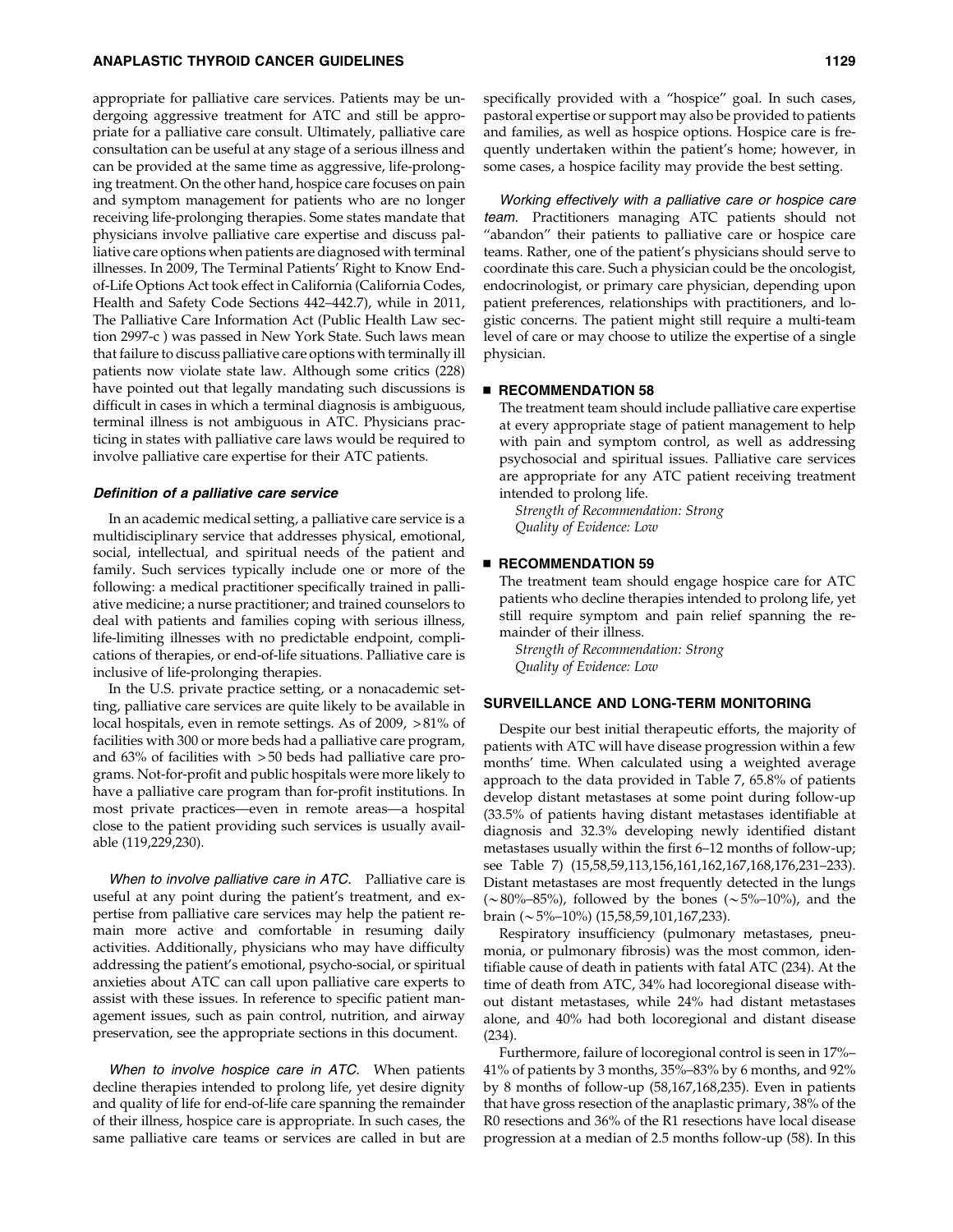| Reference                        | N   | Metastatic disease<br>identified<br>at diagnosis (%) | New metastatic<br>disease identified<br>during follow-up (%) | <i>Metastatic</i><br>disease at<br>any time $(\%)$ |
|----------------------------------|-----|------------------------------------------------------|--------------------------------------------------------------|----------------------------------------------------|
| McIver et al., 2001 (58)         | 134 | 46                                                   | 22                                                           | 68                                                 |
| Wang et al., 2006 (168)          | 47  | 17                                                   | 34                                                           | 51                                                 |
| Swaak-Kragten et al., 2009 (156) | 75  | 40                                                   | 35                                                           | 75                                                 |
| Rodriguez et al., 2000 (231)     | 14  | 21                                                   | 27                                                           | 48                                                 |
| Lam <i>et al.</i> , 2000 (59)    | 38  |                                                      |                                                              | 47                                                 |
| Schlumberger et al., 1991 (162)  | 20  | 45                                                   | 20                                                           | 65                                                 |
| Kim and Leeper, 1987 (232)       | 19  | 32                                                   | 47                                                           | 79                                                 |
| Levendag et al., 1993 (167)      | 51  | 43                                                   | 32                                                           | 75                                                 |
| Busnardo et al., 2000 (176)      | 29  | 76                                                   | 21                                                           | 97                                                 |
| De Crevoisier et al., 2004 (161) | 30  | 20                                                   | 43                                                           | 63                                                 |
| Venkatesh et al., 1990 (15)      | 121 | 11                                                   | 42                                                           | 53                                                 |
| Hadar et al., 1993 (233)         | 55  |                                                      |                                                              | 42                                                 |
| Demeter et al., 1991 (113)       | 7   |                                                      |                                                              | 57                                                 |

Table 7. Percent of Anaplastic Patients with Distant Metastases

series, external beam irradiation was associated with a slight, but not statistically significant delay in time to locoregional failure from 3 to 5 months ( $p = 0.08$ ) (58).

These data indicate that cross-sectional imaging at frequent, early intervals is required to determine the response to additional therapy and to identify new sites of disease that may necessitate a change in the management plan. The frequency and intensity of follow-up studies is guided by both the stage at diagnosis and an assessment of individual response to initial therapy.

#### Surveillance after clinical remission

After initial staging and completion of initial therapy, if the patient has no clinical evidence of disease, cross-sectional imaging of the brain, neck, chest, abdomen, and pelvis should be considered every 1–3 months for the first 6–12 months, then every 4–6 months for 1 additional year in patients desiring ongoing aggressive management. Additional imaging studies should be ordered based on specific symptoms that develop during follow-up. Alternatively, patients can be followed without extensive cross-sectional imaging if the patient is not interested in aggressive therapy for asymptomatic recurrent disease. If there is no evidence of recurrence on cross-sectional imaging during the first 2 years of follow-up, cross-sectional imaging can then be done less frequently, at 6 to 12-month intervals for an additional 2–3 years. For patients with persistent structural disease (either locoregional disease or distant metastases), cross-sectional imaging of brain, neck, chest, abdomen, pelvis, and known sites of disease should be obtained as clinically indicated (usually every 2–3 months) to judge response to systemic and/or local therapy.

In addition to its role in initial staging, <sup>18</sup>FDG PET scanning is also a valuable tool in the follow-up of patients with ATC.  $18$ FDG PET/CT scanning has a higher sensitivity for detection of metastatic lesions than CT alone (99.6% vs. 62% in identifying 265 individual lesions in 18 patients,  $p < 0.002$ ) (98). It is important that the CT be done with the PET scan because very small volume pulmonary metastases can be seen with the CT that are below the limit of resolution of the PET scan (98). Furthermore, <sup>18</sup>FDG PET scan findings alter management recommendations in 25%–50% of patients (95,98). When used

in the follow-up of previously treated patients, the PET/CT findings were discordant from the CT findings in 45% of the cases ( $5/11$ ). In each discordant case, the <sup>18</sup>FDG PET findings were more informative than response to therapy as determined by change in size described by the CT scan (98).

Therefore, <sup>18</sup>FDG PET scanning should be considered approximately 3–6 months after initial therapy in patients with no clinical evidence of disease to rule out small foci of disease that would lead to additional therapy recommendations.  $^{18}$ FDG PET scanning may also be of value in the follow-up of patients with known persistent structural disease as a guide to response to systemic or local therapies and to identify new sites of disease that may require a modification of the treatment plan.

While serum Tg and RAI scanning and therapy can be valuable tools in the management of well-differentiated thyroid cancer, the failure of ATCs to either produce Tg or concentrate RAI makes these tools of little help in the follow-up of patients with ATC. Therefore, serum Tg and RAI scanning are not routinely used in the management of ATC. However, consideration for RAI ablation/therapy is warranted in longterm ATC survivors if a significant component of the tumor was well differentiated since they may well have residual well-differentiated thyroid cancer metastases that could be RAI avid. Bone scintigraphy has been used in some patients in an effort to identify skeletal metastases. However, the sensitivity and specificity for detecting metastatic ATC is not well understood. <sup>18</sup>FDG PET scanning identified the sites of disease in three ATC patients with bone metastases, while bone scintigraphy was abnormal in only one of the three patients (98). Therefore, it seems unlikely that bone scintigraphy will significantly improve staging done using <sup>18</sup>FDG PET scanning. However, the role of bone scintigraphy and skeletal surveys as a staging or response to therapy evaluation in the absence of  $^{18}$ FDG PET scanning remains to be defined.

## **BECOMMENDATION 60**

Following initial staging and therapy, patients without evidence for persistent structural disease desiring ongoing aggressive management should have cross-sectional imaging of the brain, neck (and/or ultrasound), chest,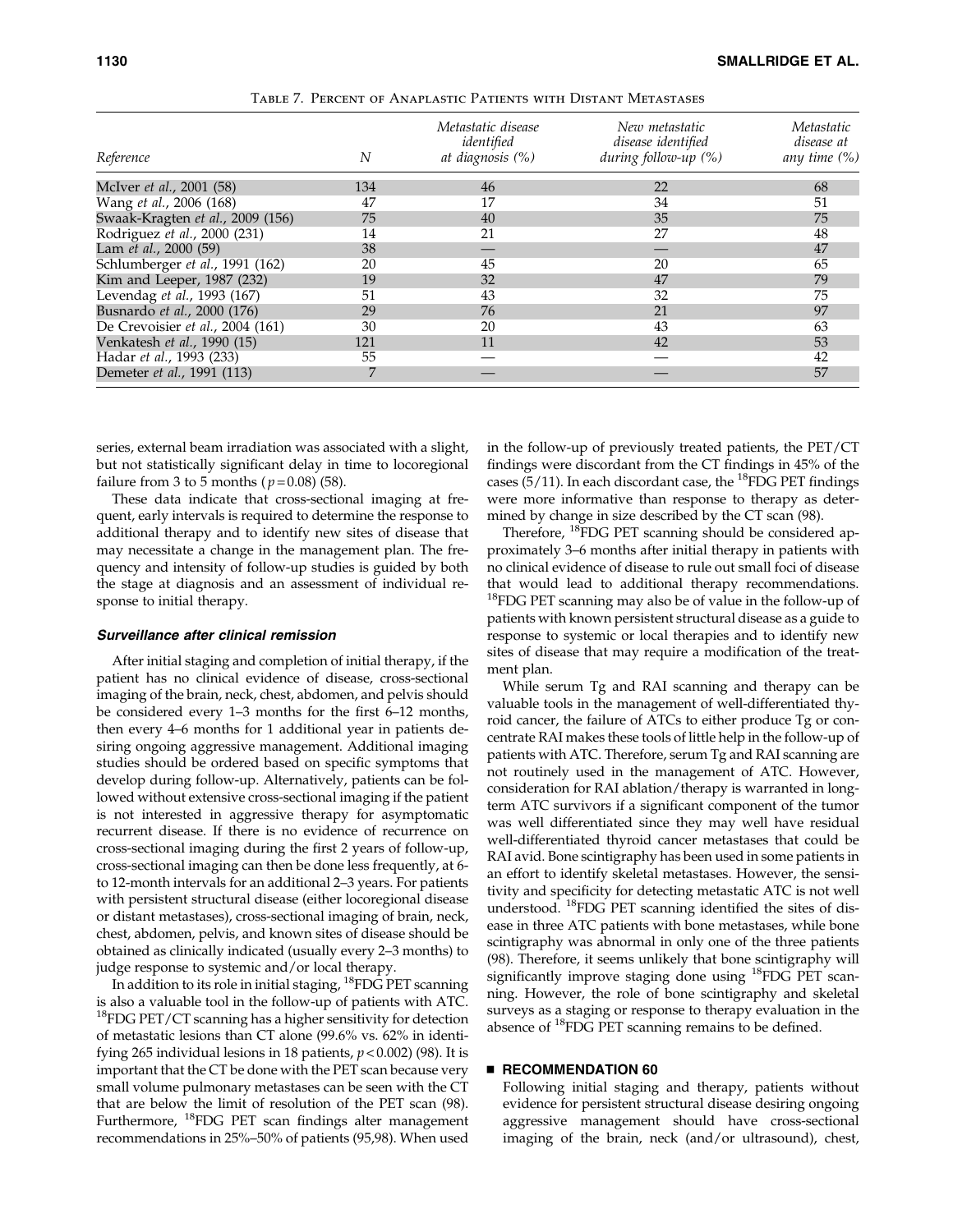abdomen, and pelvis at 1- to 3-month intervals for 6–12 months, then at 4- to 6-month intervals for a minimum of one additional year.

Strength of Recommendation: Strong Quality of Evidence: Low

# **B** RECOMMENDATION 61

 $18$ FDG PET scanning should be considered about 3-6 months after initial therapy in patients with no clinical evidence of disease to identify small volume disease that may require a change in the management plan. Furthermore, <sup>18</sup>FDG PET scanning should also be considered at 3to 6-month intervals in patients with persistent structural disease as a guide to the response to therapy and to identify new sites of disease that may necessitate a change in the management plan.

Strength of Recommendation: Strong Quality of Evidence: Low

## **BECOMMENDATION 62**

Neither serum Tg measurements nor RAI scanning or therapy are recommended in the initial management of ATC unless the anaplastic component represents a minor component of a more well-differentiated thyroid cancer.

Strength of Recommendation: Strong Quality of Evidence: Low

## **B** RECOMMENDATION 63

After a 6- to 12-month follow-up period, patients without evidence of recurrent/progressive ATC should be considered for RAI therapy if the original tumor had welldifferentiated thyroid cancer components.

Strength of Recommendation: Strong Quality of Evidence: Low

#### Restaging of patients with persistent metastatic disease

Restaging of individual patients with persistent advanced ATC should be tailored to the pace of disease progression, the involved sites of known disease and, most especially, emerging patient symptoms. Also of critical consideration in surveillance is the particular patient's chosen approach to advanced disease. Those patients desiring continued antitumor therapy need assessments frequently enough to evaluate their response. Patients not receiving antitumor therapy may select symptom-directed rather than routine cross-sectional imaging.

# **E** RECOMMENDATION 64

Patients with persistent structural disease following initial staging and therapy should have frequent cross-sectional imaging (at least every 1–3 months), which may include brain, neck, chest, abdomen, pelvis, and known sites of disease as clinically indicated to guide systemic and/or local therapy.

Strength of Recommendation: Strong Quality of Evidence: Low

# **BECOMMENDATION 65**

Patients with persistent structural disease following initial staging and therapy who wish to minimize additional therapy may undergo symptom-directed cross-sectional imaging.

Strength of Recommendation: Strong Quality of Evidence: Low

# SUMMARY

Patients who present with a rapidly expanding neck mass require rapid histopathologic confirmation of the diagnosis. If ATC is diagnosed, the patient's overall clinical status and TNM stage of the tumor should be determined. Treatment goals (aggressive versus supportive care) should be established by disclosing the status and risks/benefits, discussing the patient's values and preferences, and then having the patient make an informed decision. Patients with stage IVA/ IVB resectable disease have the best long-term survival, particularly if a multimodal approach (surgery, IMRT for locoregional control, and systemic therapy) is used. Patients with unresectable stage IVB disease may also respond to aggressive multimodal therapy. Patients with distant metastases (stage IVC) only rarely have responded to traditional therapies, and if an aggressive approach is desired by the patient, a clinical trial should be considered. Hospice or palliative care is also an important component of managing patients with stage IVC disease. Readers interested in a complete list of our recommendations should consult the Supplementary Data.

## ACKNOWLEDGMENTS

We wish to thank Ms. Kathleen Norton (Mayo Clinic, Jacksonville, FL) for her invaluable editorial assistance in preparation of this document. We gratefully acknowledge financial contributions to this project from the Thyroid Cancer Survivors Association and from Joan Shey of the Light of Life Foundation.

## AUTHOR DISCLOSURE STATEMENT

J.D.B. is a consultant for OXiGENE, Inc. (South San Francisco, CA). K.D.B. is a consultant for UpToDate, Inc. (Waltham, MA) and Medscape WebMD LLC (New York, NY), and received clinical research support from Pfizer, Inc. (New York, NY), Eisei Inc. (Woodcliff Lake, NJ), Amgen Inc. (Thousand Oaks, CA), and Genzyme Corp. (Cambridge, MA). M.H.S. received clinical research support from Daiichi Sankyo, Inc. (Parsippany, NJ). R.C.S. received research support from Daiichi Sankyo for a clinical trial. R.M.T. received research support from Genzyme and is a consultant for Novo Nordisk (Princeton, NJ), AstraZeneca (Waltham, MA), Veracyte (South San Francisco, CA), and Genzyme. K.B.A., S.L.A., K.C.B., E.K., N.L., Y.E.N., M.S.R., and A.R.S. have no financial disclosures.

## REFERENCES

- 1. Smallridge RC, Copland JA 2010 Anaplastic thyroid carcinoma: pathogenesis and emerging therapies. Clin Oncol 22:486–497.
- 2. Passler C, Scheuba C, Prager G, Kaserer K, Flores JA, Vierhapper H, Niederle B 1999 Anaplastic (undifferentiated) thyroid carcinoma (ATC). A retrospective analysis. Langenbecks Arch Surg 384:284–293.
- 3. Dijkstra B, Prichard RS, Lee A, Kelly LM, Smyth PP, Crotty T, McDermott EW, Hill AD, O'Higgins N 2007 Changing patterns of thyroid carcinoma. Ir J Med Sci 176:87–90.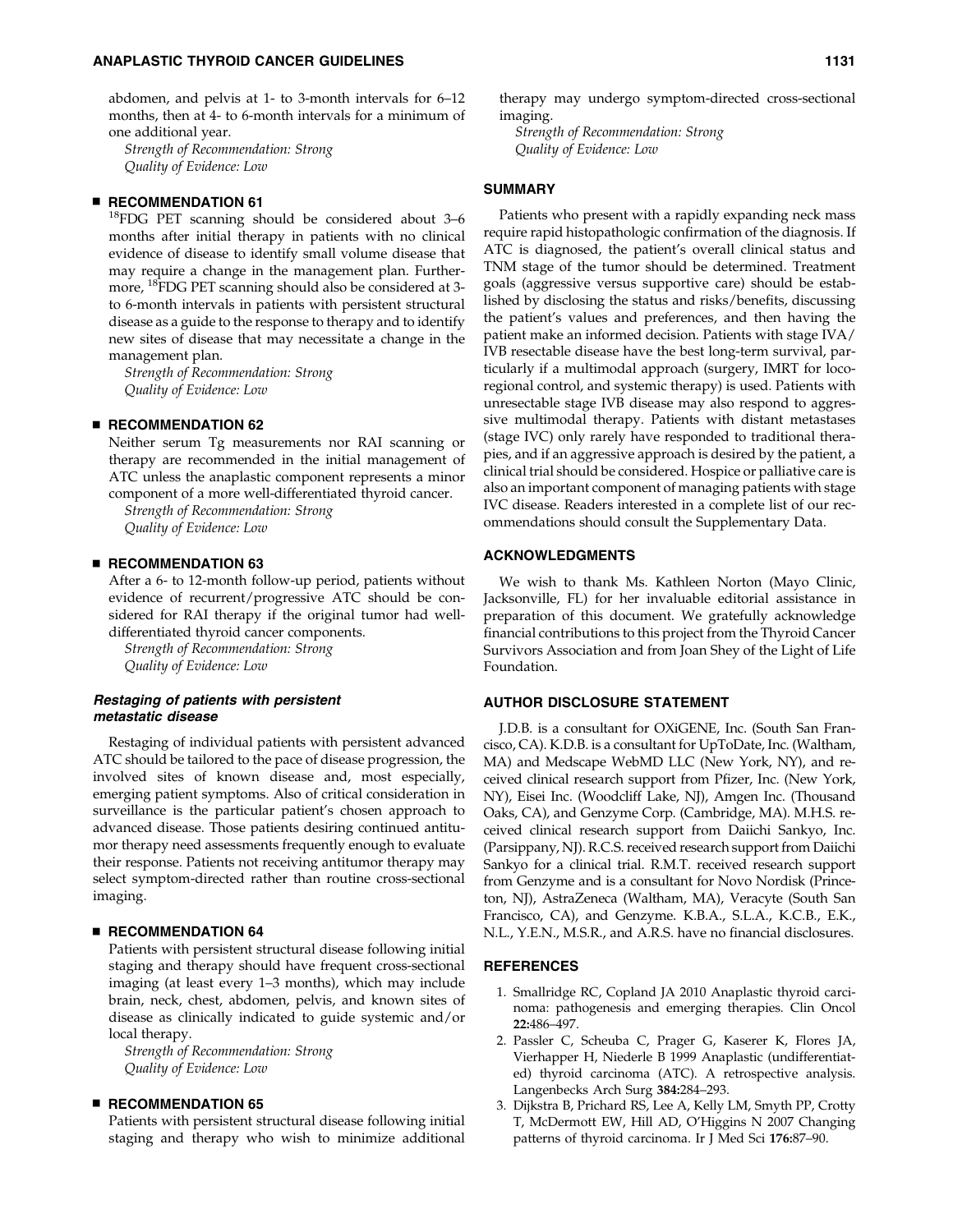- 4. Singer PA, Cooper DS, Daniels GH, Ladenson PW, Greenspan FS, Levy EG, Braverman LE, Clark OH, McDougall IR, Ain KV, Dorfman SG 1996 Treatment guidelines for patients with thyroid nodules and welldifferentiated thyroid cancer. American Thyroid Association. Arch Intern Med 156:2165–2172.
- 5. Cooper DS, Doherty GM, Haugen BR, Kloos RT, Lee SL, Mandel SJ, Mazzaferri EL, McIver B, Sherman SI, Tuttle RM 2006 Management guidelines for patients with thyroid nodules and differentiated thyroid cancer. Thyroid 16: 109–142.
- 6. Cooper DS, Doherty GM, Haugen BR, Kloos RT, Lee SL, Mandel SJ, Mazzaferri EL, McIver B, Pacini F, Schlumberger M, Sherman SI, Steward DL, Tuttle RM 2009 Revised American Thyroid Association management guidelines for patients with thyroid nodules and differentiated thyroid cancer. Thyroid 19:1167–1214.
- 7. Kloos RT, Eng C, Evans DB, Francis GL, Gagel RF, Gharib H, Moley JF, Pacini F, Ringel MD, Schlumberger M, Wells SA Jr 2009 Medullary thyroid cancer: management guidelines of the American Thyroid Association. Thyroid 19:565–612.
- 8. Pitoia F, Ward L, Wohllk N, Friguglietti C, Tomimori E, Gauna A, Camargo R, Vaisman M, Harach R, Munizaga F, Corigliano S, Pretell E, Niepomniszcze H 2009 Recommendations of the Latin American Thyroid Society on diagnosis and management of differentiated thyroid cancer. Arq Bras Endocrinol Metabol 53:884–887.
- 9. National Comprehensive Cancer Network. NCCN Clinical Practice Guidelines in Oncology: Thyroid Carcinoma. Available at www.nccn.org/professionals/physician\_gls/ f\_guidelines.asp#thyroid (accessed August 23, 2012).
- 10. Cobin RH, Gharib H, Bergman DA, Clark OH, Cooper DS, Daniels GH, Dickey RA, Duick DS, Garber JR, Hay ID, Kukora JS, Lando HM, Schorr AB, Zeiger MA 2001 AACE/ AAES medical/surgical guidelines for clinical practice: management of thyroid carcinoma. American Association of Clinical Endocrinologists. American College of Endocrinology. Endocr Pract 7:202–220.
- 11. Qaseem A, Snow V, Owens DK, Shekelle P 2010 The development of clinical practice guidelines and guidance statements of the American College of Physicians: summary of methods. Ann Intern Med 153:194–199.
- 12. Atkins D, Best D, Briss PA, Eccles M, Falck-Ytter Y, Flottorp S, Guyatt GH, Harbour RT, Haugh MC, Henry D, Hill S, Jaeschke R, Leng G, Liberati A, Magrini N, Mason J, Middleton P, Mrukowicz J, O'Connell D, Oxman AD, Phillips B, Schunemann HJ, Edejer TT, Varonen H, Vist GE, Williams JW Jr, Zaza S 2004 Grading quality of evidence and strength of recommendations. BMJ 328:1490–1494.
- 12a. Edge SB, Byrd DR, Compton CC, Fritz AG, Greene FL, Trotti A (eds) 2010 AJCC Cancer Staging Handbook: From the AJCC Cancer Staging Manual, 7th ed. Springer-Verlag, New York.
- 13. Boerner S, Asa SL 2009 Biopsy Interpretation of the Thyroid. Lippincott Williams & Wilkins, Philadelphia, PA.
- 14. Carcangiu ML, Steeper T, Zampi G, Rosai J 1985 Anaplastic thyroid carcinoma. A study of 70 cases. Am J Clin Pathol 83:135–158.
- 15. Venkatesh YS, Ordonez NG, Schultz PN, Hickey RC, Goepfert H, Samaan NA 1990 Anaplastic carcinoma of the thyroid. A clinicopathologic study of 121 cases. Cancer 66:321–330.
- 16. Bronner MP, LiVolsi VA 1991 Spindle cell squamous carcinoma of the thyroid: an unusual anaplastic tumor associated with tall cell papillary cancer. Mod Pathol 4:637–643.
- 17. Yoshida A, Kamma H, Asaga T, Masuzawa C, Kawahara S, Mimura T, Ito K 1992 Proliferative activity in thyroid tumors. Cancer 69:2548–2552.
- 18. Ordonez NG, El-Naggar AK, Hickey RC, Samaan NA 1991 Anaplastic thyroid carcinoma. Immunocytochemical study of 32 cases. Am J Clin Pathol 96:15–24.
- 19. Gaffey MJ, Lack EE, Christ ML, Weiss LM 1991 Anaplastic thyroid carcinoma with osteoclast-like giant cells. A clinicopathologic, immunohistochemical, and ultrastructural study. Am J Surg Pathol 15:160–168.
- 20. Rosai J, Carcangiu ML, DeLellis RA 1992 Undifferentiated (anaplastic) carcinoma. In: Rosai J, Carcangiu ML, DeLellis RA (eds) Tumors of the Thyroid Gland, 3rd edition. Armed Forces Institute of Pathology, Washington, DC, pp 135–159.
- 21. Albores-Saavedra J, Henson DE, Glazer E, Schwartz AM 2007 Changing patterns in the incidence and survival of thyroid cancer with follicular phenotype—papillary, follicular, and anaplastic: a morphological and epidemiological study. Endocr Pathol 18:1–7.
- 22. Seethala RR, Nikiforov YE 2009 Anaplastic (undifferentiated) carcinoma. In: Nikiforov YE, Biddinger PW, Thompson LDR (eds) Diagnostic Pathology and Molecular Genetics of the Thyroid: A Comprehensive Guide for Practicing Thyroid Pathology. Lippincott Williams & Wilkins, Philadelphia, PA, pp. 228–248.
- 23. Wan SK, Chan JK, Tang SK 1996 Paucicellular variant of anaplastic thyroid carcinoma. A mimic of Reidel's thyroiditis. Am J Clin Pathol 105:388–393.
- 24. Nishiyama RH, Dunn EL, Thompson NW 1972 Anaplastic spindle-cell and giant-cell tumors of the thyroid gland. Cancer 30:113–127.
- 25. Canos JC, Serrano A, Matias-Guiu X 2001 Paucicellular variant of anaplastic thyroid carcinoma: report of two cases. Endocr Pathol 12:157–161.
- 26. Albores-Saavedra J, Hernandez M, Sanchez-Sosa S, Simpson K, Angeles A, Henson DE 2007 Histologic variants of papillary and follicular carcinomas associated with anaplastic spindle and giant cell carcinomas of the thyroid: an analysis of rhabdoid and thyroglobulin inclusions. Am J Surg Pathol 31:729–736.
- 27. Chetty R, Govender D 1999 Follicular thyroid carcinoma with rhabdoid phenotype. Virchows Arch 435:133–136.
- 28. Albores-Saavedra J, Sharma S 2001 Poorly differentiated follicular thyroid carcinoma with rhabdoid phenotype: a clinicopathologic, immunohistochemical and electron microscopic study of two cases. Mod Pathol 14:98–104.
- 29. Sumida T, Hamakawa H, Imaoka M, Okamoto N, Takarada M, Tanioka H, Ueda N, Nose M 2001 A case of submandibular malignant rhabdoid tumor transformed from papillary thyroid carcinoma. J Oral Pathol Med 30:443–447.
- 30. Lai ML, Faa G, Serra S, Senes G, Daniele GM, Boi F, Mariotti S, Beauchemin M, Asa SL 2005 Rhabdoid tumor of the thyroid gland: a variant of anaplastic carcinoma. Arch Pathol Lab Med 129:e55–57.
- 31. Sato K, Waseda R, Tatsuzawa Y, Soma R, Ueda Y, Katsuda S 2006 Papillary thyroid carcinoma with anaplastic transformation showing a rhabdoid phenotype solely in the cervical lymph node metastasis. Pathol Res Pract 202:55–59.
- 32. Tobler A, Maurer R, Hedinger CE 1984 Undifferentiated thyroid tumors of diffuse small cell type. Histological and immunohistochemical evidence for their lymphomatous nature. Virchows Arch A Pathol Anat Histopathol 404: 117–126.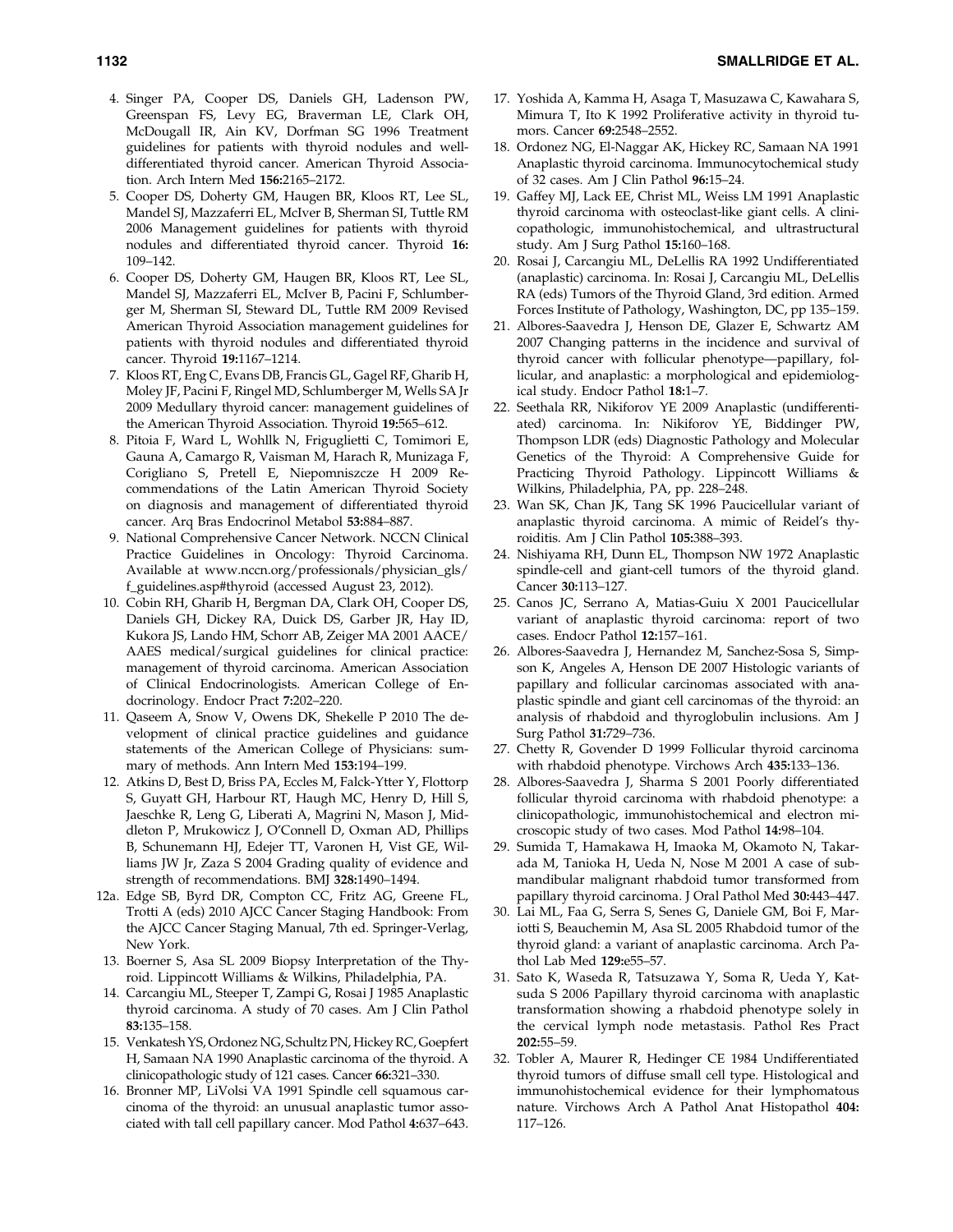- 33. Mambo NC, Irwin SM 1984 Anaplastic small cell neoplasms of the thyroid: an immunoperoxidase study. Hum Pathol 15:55–60.
- 34. Sakamoto A, Kasai N, Sugano H 1983 Poorly differentiated carcinoma of the thyroid. A clinicopathologic entity for a high-risk group of papillary and follicular carcinomas. Cancer 52:1849–1855.
- 35. Van der Laan BF, Freeman JL, Tsang RW, Asa SL 1993 The association of well-differentiated thyroid carcinoma with insular or anaplastic thyroid carcinoma; evidence for dedifferentiation in tumor progression. Endocr Pathol 4:215–221.
- 36. Volante M, Collini P, Nikiforov YE, Sakamoto A, Kakudo K, Katoh R, Lloyd RV, LiVolsi VA, Papotti M, Sobrinho-Simoes M, Bussolati G, Rosai J 2007 Poorly differentiated thyroid carcinoma: the Turin proposal for the use of uniform diagnostic criteria and an algorithmic diagnostic approach. Am J Surg Pathol 31:1256–1264.
- 37. Hiltzik D, Carlson DL, Tuttle RM, Chuai S, Ishill N, Shaha A, Shah JP, Singh B, Ghossein RA 2006 Poorly differentiated thyroid carcinomas defined on the basis of mitosis and necrosis: a clinicopathologic study of 58 patients. Cancer 106:1286–1295.
- 38. Hurlimann J, Gardiol D, Scazziga B 1987 Immunohistology of anaplastic thyroid carcinoma. A study of 43 cases. Histopathology 11:567–580.
- 39. Miettinen M, Franssila KO 2000 Variable expression of keratins and nearly uniform lack of thyroid transcription factor 1 in thyroid anaplastic carcinoma. Hum Pathol 31:1139–1145.
- 40. Baloch ZW, LiVolsi VA 2008 Unusual tumors of the thyroid gland. Endocrinol Metab Clin North Am 37:297–310, vii.
- 41. Makay O, Kaya T, Ertan Y, Icoz G, Akyildiz M, Yilmaz M, Tuncyurek M, Yetkin E 2008 Primary squamous cell carcinoma of the thyroid: report of three cases. Endocr J 55: 359–364.
- 42. Sanchez-Sosa S, Rios-Luna NP, Tamayo Bdel R, Simpson K, Albores-Saavedra J 2006 Primary squamous cell carcinoma of the thyroid arising in Hashimoto's thyroiditis in an adolescent. Pediatr Dev Pathol 9:496–500.
- 43. Zhou XH 2002 Primary squamous cell carcinoma of the thyroid. Eur J Surg Oncol 28:42–45.
- 44. Sutak J, Armstrong JS, Rusby JE 2005 Squamous cell carcinoma arising in a tall cell papillary carcinoma of the thyroid. J Clin Pathol 58:662–664.
- 45. Kitahara S, Ito T, Hamatani S, Shibuya K, Shiba T 2006 Thyroid papillary carcinoma recurring as squamous cell carcinoma: report of a case. Surg Today 36:171–174.
- 46. Moinuddin S, Barazi H, Moinuddin M 2008 Acute blastomycosis thyroiditis. Thyroid 18:659–661.
- 47. Weiss IA, Limaye A, Tchertkoff V, Brener JL 1989 Sarcoidosis of the thyroid clinically mimicking malignancy. NY State J Med 89:578–580.
- 48. LiVolsi VA, Brooks JJ, Arendash-Durand B 1987 Anaplastic thyroid tumors. Immunohistology. Am J Clin Pathol 87:434–442.
- 49. Shvero J, Gal R, Avidor I, Hadar T, Kessler E 1988 Anaplastic thyroid carcinoma. A clinical, histologic, and immunohistochemical study. Cancer 62:319–325.
- 50. Tacha D, Zhou D, Cheng L 2011 Expression of PAX8 in normal and neoplastic tissues: a comprehensive immunohistochemical study. Appl Immunohistochem Mol Morphol 19:293–299.
- 51. Chang TC, Liaw KY, Kuo SH, Chang CC, Chen FW 1989 Anaplastic thyroid carcinoma: review of 24 cases, with

emphasis on cytodiagnosis and leukocytosis. Taiwan Yi Xue Hui Za Zhi 88:551–556.

- 52. Guarda LA, Peterson CE, Hall W, Baskin HJ 1991 Anaplastic thyroid carcinoma: cytomorphology and clinical implications of fine-needle aspiration. Diagn Cytopathol 7:63–67.
- 53. Us-Krasovec M, Golouh R, Auersperg M, Besic N, Ruparcic-Oblak L 1996 Anaplastic thyroid carcinoma in fine needle aspirates. Acta Cytol 40:953–958.
- 54. Giard RW, Hermans J 2000 Use and accuracy of fine-needle aspiration cytology in histologically proven thyroid carcinoma: an audit using a national pathology database. Cancer 90:330–334.
- 55. Aldinger KA, Samaan NA, Ibanez M, Hill CS Jr 1978 Anaplastic carcinoma of the thyroid: a review of 84 cases of spindle and giant cell carcinoma of the thyroid. Cancer 41:2267–2275.
- 56. LiVolsi VA 1990 Surgical Pathology of the Thyroid. W.B. Saunders, Philadelphia, PA.
- 57. Spires JR, Schwartz MR, Miller RH 1988 Anaplastic thyroid carcinoma. Association with differentiated thyroid cancer. Arch Otolaryngol Head Neck Surg 114:40–44.
- 58. McIver B, Hay ID, Giuffrida DF, Dvorak CE, Grant CS, Thompson GB, van Heerden JA, Goellner JR 2001 Anaplastic thyroid carcinoma: a 50-year experience at a single institution. Surgery 130:1028–1034.
- 59. Lam KY, Lo CY, Chan KW, Wan KY 2000 Insular and anaplastic carcinoma of the thyroid: a 45-year comparative study at a single institution and a review of the significance of p53 and p21. Ann Surg 231:329–338.
- 60. Nikiforova MN, Kimura ET, Gandhi M, Biddinger PW, Knauf JA, Basolo F, Zhu Z, Giannini R, Salvatore G, Fusco A, Santoro M, Fagin JA, Nikiforov YE 2003 BRAF mutations in thyroid tumors are restricted to papillary carcinomas and anaplastic or poorly differentiated carcinomas arising from papillary carcinomas. J Clin Endocrinol Metab 88:5399–5404.
- 61. Sugitani I, Kasai N, Fujimoto Y, Yanagisawa A 2001 Prognostic factors and therapeutic strategy for anaplastic carcinoma of the thyroid. World J Surg 25:617–622.
- 62. Sugino K, Ito K, Mimura T, Nagahama M, Fukunari N, Kubo A, Iwasaki H, Ito K 2002 The important role of operations in the management of anaplastic thyroid carcinoma. Surgery 131:245–248.
- 63. Ekman ET, Wallin G, Backdahl M, Lowhagen T, Auer G 1989 Nuclear DNA content in anaplastic giant-cell thyroid carcinoma. Am J Clin Oncol 12:442–446.
- 64. Klemi PJ, Joensuu H, Eerola E 1988 DNA aneuploidy in anaplastic carcinoma of the thyroid gland. Am J Clin Pathol 89:154–159.
- 65. Roque L, Soares J, Castedo S 1998 Cytogenetic and fluorescence in situ hybridization studies in a case of anaplastic thyroid carcinoma. Cancer Genet Cytogenet 103:7–10.
- 66. Jenkins RB, Hay ID, Herath JF, Schultz CG, Spurbeck JL, Grant CS, Goellner JR, Dewald GW 1990 Frequent occurrence of cytogenetic abnormalities in sporadic nonmedullary thyroid carcinoma. Cancer 66:1213–1220.
- 67. Miura D, Wada N, Chin K, Magrane GG, Wong M, Duh QY, Clark OH 2003 Anaplastic thyroid cancer: cytogenetic patterns by comparative genomic hybridization. Thyroid 13:283–290.
- 68. Wilkens L, Benten D, Tchinda J, Brabant G, Potter E, Dralle H, von Wasielewski R 2000 Aberrations of chromosomes 5 and 8 as recurrent cytogenetic events in anaplastic carcinoma of the thyroid as detected by fluorescence in situ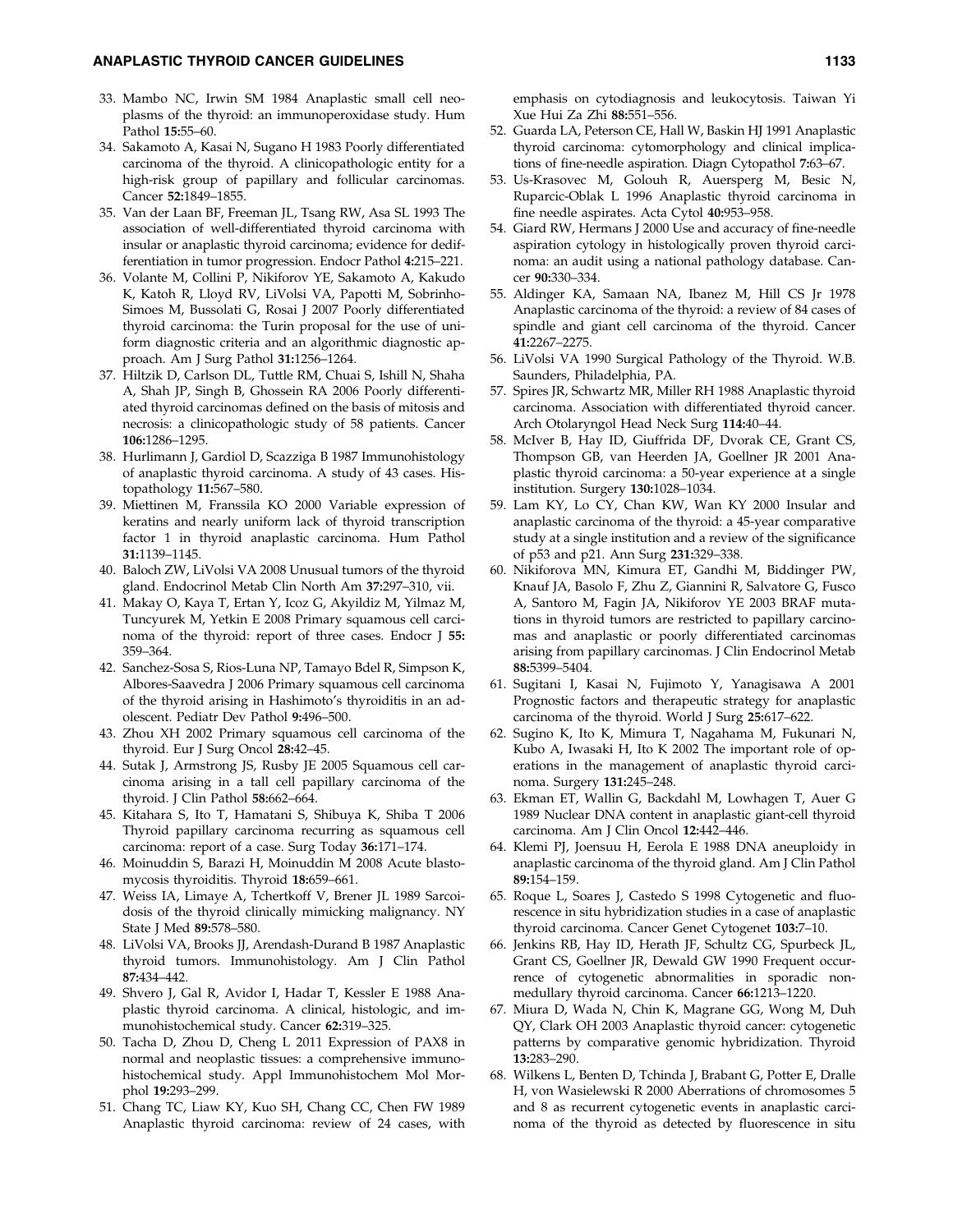hybridisation and comparative genomic hybridisation. Virchows Arch 436:312–318.

- 69. Wreesmann VB, Ghossein RA, Patel SG, Harris CP, Schnaser EA, Shaha AR, Tuttle RM, Shah JP, Rao PH, Singh B 2002 Genome-wide appraisal of thyroid cancer progression. Am J Pathol 161:1549–1556.
- 70. Kitamura Y, Shimizu K, Tanaka S, Ito K, Emi M 2000 Allelotyping of anaplastic thyroid carcinoma: frequent allelic losses on 1q, 9p, 11, 17, 19p, and 22q. Genes Chromosomes Cancer 27:244–251.
- 71. Hunt JL, Tometsko M, LiVolsi VA, Swalsky P, Finkelstein SD, Barnes EL 2003 Molecular evidence of anaplastic transformation in coexisting well-differentiated and anaplastic carcinomas of the thyroid. Am J Surg Pathol 27:1559–1564.
- 72. Kadota M, Tamaki Y, Sekimoto M, Fujiwara Y, Aritake N, Hasegawa S, Kobayashi T, Ikeda T, Horii A, Monden M 2003 Loss of heterozygosity on chromosome 16p and 18q in anaplastic thyroid carcinoma. Oncol Rep 10:35–38.
- 73. Ito T, Seyama T, Mizuno T, Tsuyama N, Hayashi Y, Dohi K, Nakamura N, Akiyama M 1993 Genetic alterations in thyroid tumor progression: association with p53 gene mutations. Jpn J Cancer Res 84:526–531.
- 74. Rodrigues RF, Roque L, Rosa-Santos J, Cid O, Soares J 2004 Chromosomal imbalances associated with anaplastic transformation of follicular thyroid carcinomas. Br J Cancer 90:492–496.
- 75. Fagin JA, Matsuo K, Karmakar A, Chen DL, Tang SH, Koeffler HP 1993 High prevalence of mutations of the p53 gene in poorly differentiated human thyroid carcinomas. J Clin Invest 91:179–184.
- 76. Donghi R, Longoni A, Pilotti S, Michieli P, Della Porta G, Pierotti MA 1993 Gene p53 mutations are restricted to poorly differentiated and undifferentiated carcinomas of the thyroid gland. J Clin Invest 91:1753–1760.
- 77. Dobashi Y, Sugimura H, Sakamoto A, Mernyei M, Mori M, Oyama T, Machinami R 1994 Stepwise participation of p53 gene mutation during dedifferentiation of human thyroid carcinomas. Diagn Mol Pathol 3:9–14.
- 78. Ito T, Seyama T, Mizuno T, Tsuyama N, Hayashi T, Hayashi Y, Dohi K, Nakamura N, Akiyama M 1992 Unique association of p53 mutations with undifferentiated but not with differentiated carcinomas of the thyroid gland. Cancer Res 52:1369–1371.
- 79. Garcia-Rostan G, Camp RL, Herrero A, Carcangiu ML, Rimm DL, Tallini G 2001 Beta-catenin dysregulation in thyroid neoplasms: down-regulation, aberrant nuclear expression, and CTNNB1 exon 3 mutations are markers for aggressive tumor phenotypes and poor prognosis. Am J Pathol 158:987–996.
- 80. Garcia-Rostan G, Tallini G, Herrero A, D'Aquila TG, Carcangiu ML, Rimm DL 1999 Frequent mutation and nuclear localization of beta-catenin in anaplastic thyroid carcinoma. Cancer Res 59:1811–1815.
- 81. Kondo T, Ezzat S, Asa SL 2006 Pathogenetic mechanisms in thyroid follicular-cell neoplasia. Nat Rev Cancer 6:292–306.
- 82. Mochizuki K, Kondo T, Nakazawa T, Iwashina M, Kawasaki T, Nakamura N, Yamane T, Murata S, Ito K, Kameyama K, Kobayashi M, Katoh R 2010 RET rearrangements and BRAF mutation in undifferentiated thyroid carcinomas having papillary carcinoma components. Histopathology 57:444–450.
- 83. Sugg SL, Ezzat S, Zheng L, Freeman JL, Rosen IB, Asa SL 1999 Oncogene profile of papillary thyroid carcinoma. Surgery 125:46–52.
- 84. Smallridge RC, Marlow LA, Copland JA 2009 Anaplastic thyroid cancer: molecular pathogenesis and emerging therapies. Endocr Relat Cancer 16:17–44.
- 85. Buergy D, Weber T, Maurer GD, Mudduluru G, Medved F, Leupold JH, Brauckhoff M, Post S, Dralle H, Allgayer H 2009 Urokinase receptor, MMP-1 and MMP-9 are markers to differentiate prognosis, adenoma and carcinoma in thyroid malignancies. Int J Cancer 125:894–901.
- 86. Haas V, Celakovsky P, Brtkova J, Hornychova H 2008 Unusual manifestation of anaplastic thyroid cancer. Acta Medica (Hradec Kralove) 51:233–236.
- 87. Fujita T, Ogasawara Y, Naito M, Doihara H, Shimizu N 2006 Anaplastic thyroid carcinoma associated with granulocyte colony-stimulating factor: report of a case. Surg Today 36:63–67.
- 88. Sato T, Omura M, Saito J, Hirasawa A, Kakuta Y, Wakabayashi Y, Nishikawa T 2000 Neutrophilia associated with anaplastic carcinoma of the thyroid: production of macrophage colony-stimulating factor (M-CSF) and interleukin-6. Thyroid 10:1113–1118.
- 89. Alagol F, Tanakol R, Boztepe H, Kapran Y, Terzioglu T, Dizdaroglu F 1999 Anaplastic thyroid cancer with transient thyrotoxicosis: case report and literature review. Thyroid 9:1029–1032.
- 90. Heymann RS, Brent GA, Hershman JM 2005 Anaplastic thyroid carcinoma with thyrotoxicosis and hypoparathyroidism. Endocr Pract 11:281–284.
- 91. Iwai H, Ohno Y, Aoki N 2004 Anaplastic thyroid carcinoma with humoral hypercalcemia of malignancy (HHM): an autopsy case report. Endocr J 51:303–310.
- 92. Bjorkman MP, Sorva AJ, Tilvis RS 2009 Calculated serum calcium is an insufficient surrogate for measured ionized calcium. Arch Gerontol Geriatr 49:348–350.
- 93. Pfitzenmeyer P, Martin I, d'Athis P, Grumbach Y, Delmestre MC, Blonde-Cynober F, Derycke B, Brondel L 2007 A new formula for correction of total calcium level into ionized serum calcium values in very elderly hospitalized patients. Arch Gerontol Geriatr 45:151–157.
- 94. Loevner LA, Kaplan SL, Cunnane ME, Moonis G 2008 Cross-sectional imaging of the thyroid gland. Neuroimaging Clin N Am 18:445–461, vii.
- 95. Bogsrud TV, Karantanis D, Nathan MA, Mullan BP, Wiseman GA, Kasperbauer JL, Reading CC, Hay ID, Lowe VJ 2008 18F-FDG PET in the management of patients with anaplastic thyroid carcinoma. Thyroid 18:713–719.
- 96. Khan N, Oriuchi N, Higuchi T, Endo K 2005 Review of fluorine-18-2-fluoro-2-deoxy-D-glucose positron emission tomography (FDG-PET) in the follow-up of medullary and anaplastic thyroid carcinomas. Cancer Control 12: 254–260.
- 97. Nguyen BD, Ram PC 2007 PET/CT staging and posttherapeutic monitoring of anaplastic thyroid carcinoma. Clin Nucl Med 32:145–149.
- 98. Poisson T, Deandreis D, Leboulleux S, Bidault F, Bonniaud G, Baillot S, Auperin A, Al Ghuzlan A, Travagli JP, Lumbroso J, Baudin E, Schlumberger M 2010 18F-fluorodeoxyglucose positron emission tomography and computed tomography in anaplastic thyroid cancer. Eur J Nucl Med Mol Imaging 37:2277–2285.
- Samih N, Hovsepian S, Notel F, Prorok M, Zattara-Cannoni H, Mathieu S, Lombardo D, Fayet G, El-Battari A 2003 The impact of N- and O-glycosylation on the functions of Glut-1 transporter in human thyroid anaplastic cells. Biochim Biophys Acta 1621:92–101.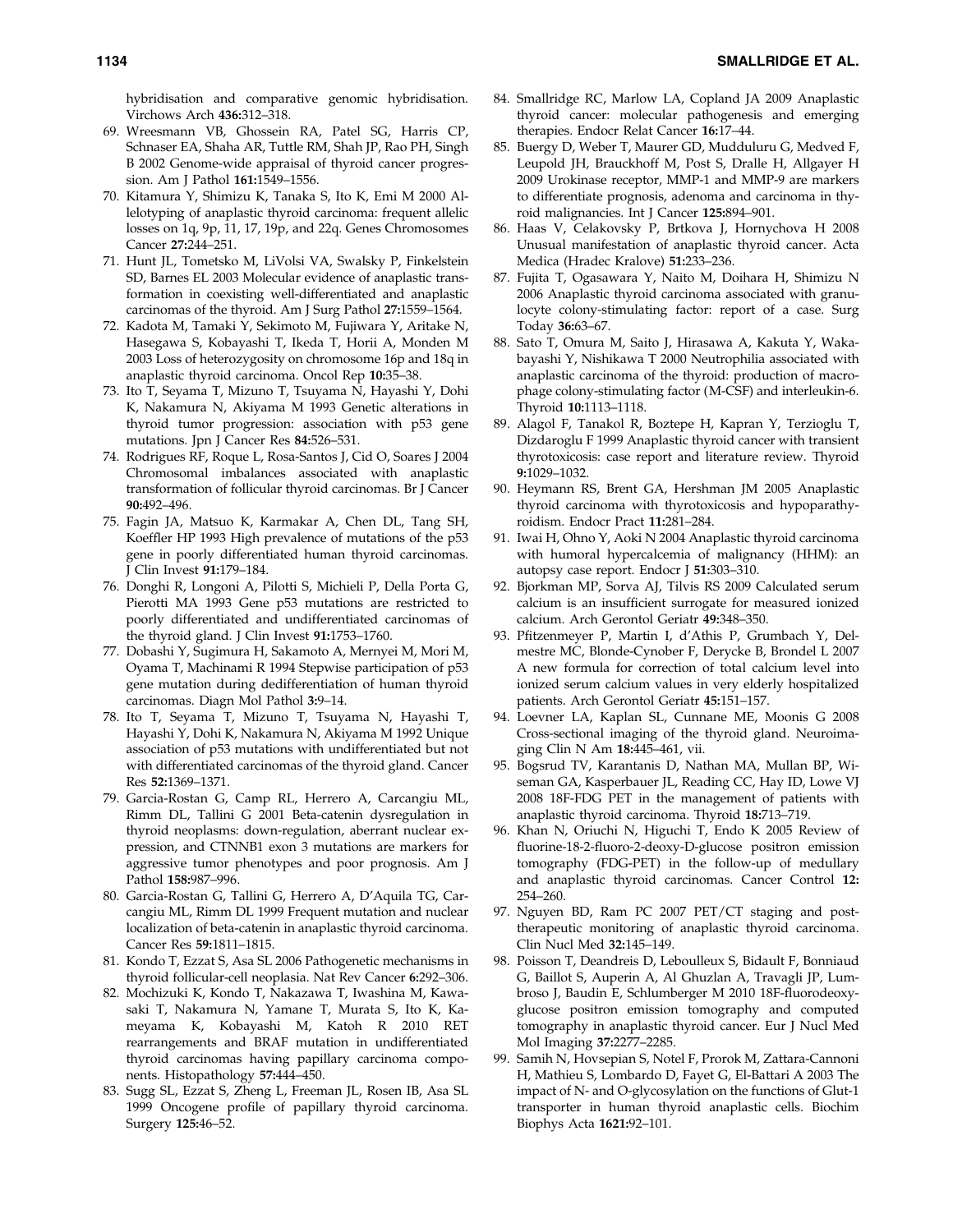- 100. Miyakoshi A, Dalley RW, Anzai Y 2007 Magnetic resonance imaging of thyroid cancer. Top Magn Reson Imaging 18:293–302.
- 101. Tan RK, Finley RK 3rd, Driscoll D, Bakamjian V, Hicks WL Jr, Shedd DP 1995 Anaplastic carcinoma of the thyroid: a 24-year experience. Head Neck 17:41–47; discussion 47–48.
- 102. Zhang ZM, Xu ZG, Tang PZ, Xue LY, Lu N 2006 [A retrospective analysis of anaplastic thyroid carcinoma]. Zhongguo Yi Xue Ke Xue Yuan Xue Bao 28:322–324.
- 103. Besic N, Auersperg M, Us-Krasovec M, Golouh R, Frkovic-Grazio S, Vodnik A 2001 Effect of primary treatment on survival in anaplastic thyroid carcinoma. Eur J Surg Oncol 27:260–264.
- 104. Higashiyama T, Ito Y, Hirokawa M, Fukushima M, Uruno T, Miya A, Matsuzuka F, Miyauchi A 2010 Induction chemotherapy with weekly paclitaxel administration for anaplastic thyroid carcinoma. Thyroid 20:7–14.
- 105. Are C, Shaha AR 2006 Anaplastic thyroid carcinoma: biology, pathogenesis, prognostic factors, and treatment approaches. Ann Surg Oncol 13:453–464.
- 106. Neff RL, Farrar WB, Kloos RT, Burman KD 2008 Anaplastic thyroid cancer. Endocrinol Metab Clin North Am 37:525– 538, xi.
- 107. Sherman S 2006 Anaplastic cancer: prognosis. In: Wartofsky L, Van Nostrand D (eds) Thyroid Cancer: A Comprehensive Guide to Clinical Management, 2nd edition. Humana Press, Totowa, NJ, pp 647–648.
- 108. Gilliland FD, Hunt WC, Morris DM, Key CR 1997 Prognostic factors for thyroid carcinoma. A population-based study of 15,698 cases from the Surveillance, Epidemiology and End Results (SEER) program 1973–1991. Cancer 79:564–573.
- 109. Kim TY, Kim KW, Jung TS, Kim JM, Kim SW, Chung KW, Kim EY, Gong G, Oh YL, Cho SY, Yi KH, Kim WB, Park do J, Chung JH, Cho BY, Shong YK 2007 Prognostic factors for Korean patients with anaplastic thyroid carcinoma. Head Neck 29:765–772.
- 110. Kebebew E, Greenspan FS, Clark OH, Woeber KA, McMillan A 2005 Anaplastic thyroid carcinoma. Treatment outcome and prognostic factors. Cancer 103:1330–1335.
- 111. Akslen LA, Haldorsen T, Thoresen SO, Glattre E 1991 Survival and causes of death in thyroid cancer: a population-based study of 2479 cases from Norway. Cancer Res 51:1234–1241.
- 112. Junor EJ, Paul J, Reed NS 1992 Anaplastic thyroid carcinoma: 91 patients treated by surgery and radiotherapy. Eur J Surg Oncol 18:83–88.
- 113. Demeter JG, De Jong SA, Lawrence AM, Paloyan E 1991 Anaplastic thyroid carcinoma: risk factors and outcome. Surgery 110:956–961; discussion 961–963.
- 114. Akaishi J, Sugino K, Kitagawa W, Nagahama M, Kameyama K, Shimizu K, Ito K 2011 Prognostic factors and treatment outcomes of 100 cases of anaplastic thyroid carcinoma. Thyroid 21:1183–1189.
- 115. Ruhstaller T, Roe H, Thurlimann B, Nicoll JJ 2006 The multidisciplinary meeting: an indispensable aid to communication between different specialities. Eur J Cancer 42:2459–2462.
- 116. Harrison JD, Choy ET, Spillane A, Butow P, Young JM, Evans A 2008 Australian breast cancer specialists' involvement in multidisciplinary treatment planning meetings. Breast 17:335–340.
- 117. Sharma A, Sharp DM, Walker LG, Monson JR 2008 Colorectal MDTs: the team's perspective. Colorectal Dis 10:63–68.
- 118. Blazeby JM, Wilson L, Metcalfe C, Nicklin J, English R, Donovan JL 2006 Analysis of clinical decision-making in multi-disciplinary cancer teams. Ann Oncol 17:457–460.
- 119. Morrison RS, Meier DE 2004 Clinical practice. Palliative care. N Engl J Med 350:2582–2590.
- 120. Teno JM, Lynn J 1996 Putting advance-care planning into action. J Clin Ethics 7:205–213.
- 121. Miles SH, Koepp R, Weber EP 1996 Advance end-of-life treatment planning. A research review. Arch Intern Med 156:1062–1068.
- 122. Fried TR, Bullock K, Iannone L, O'Leary JR 2009 Understanding advance care planning as a process of health behavior change. J Am Geriatr Soc 57:1547–1555.
- 123. Levinsky NG 1996 The purpose of advance medical planning—autonomy for patients or limitation of care? N Engl J Med 335:741–743.
- 124. Corcoran AM 2010 Advance care planning at transitions in care: challenges, opportunities, and benefits. Annals of Long-Term Care: Clinical Care and Aging 18:26–29.
- 125. Wenger NS, Vespa PM 2010 Ethical issues in patientphysician communication about therapy for cancer: professional responsibilities of the oncologist. Oncologist 15(Suppl 1):43–48.
- 126. Etchells E, Darzins P, Silberfeld M, Singer PA, McKenny J, Naglie G, Katz M, Guyatt GH, Molloy DW, Strang D 1999 Assessment of patient capacity to consent to treatment. J Gen Intern Med 14:27–34.
- 127. Omnibus Budget Reconciliation Act of 1990, Sections 4206 and 4751, Public Law No. 101–508 (November 5, 1990).
- 128. Greco PJ, Schulman KA, Lavizzo-Mourey R, Hansen-Flaschen J 1991 The Patient Self-Determination Act and the future of advance directives. Ann Intern Med 115: 639–643.
- 129. Pope TM 2011 Comparing the FHCDA to surrogate decision making laws in other states. NYSBA Health Law Journal 16:107–111.
- 130. Etchells E, Sharpe G, Elliott C, Singer PA 1996 Bioethics for clinicians: 3. Capacity. CMAJ 155:657–661.
- 131. Emanuel EJ, Emanuel LL 1992 Proxy decision making for incompetent patients. An ethical and empirical analysis. JAMA 267:2067–2071.
- 132. Berger JT, DeRenzo EG, Schwartz J 2008 Surrogate decision making: reconciling ethical theory and clinical practice. Ann Intern Med 149:48–53.
- 133. Etchells E, Sharpe G, Dykeman MJ, Meslin EM, Singer PA 1996 Bioethics for clinicians: 4. Voluntariness. CMAJ 155:1083–1086.
- 134. Wenger NS 2005 Improving end of life decisions and pain management. Lecture delivered to University of Kentucky Program for Bioethics: April 12, 2005.
- 135. Rogers WA 1999 Beneficence in general practice: an empirical investigation. J Med Ethics 25:388–393.
- 136. Pellegrino ED 1992 Beneficence, scientific autonomy, and self-interest: ethical dilemmas in clinical research. Camb Q Healthc Ethics 1:361–369.
- 137. Emanuel EJ, Emanuel LL 1992 Four models of the physician-patient relationship. JAMA 267:2221–2226.
- 138. Etchells E, Sharpe G, Burgess MM, Singer PA 1996 Bioethics for clinicians: 2. Disclosure. CMAJ 155:387–391.
- 139. Etchells E, Sharpe G, Walsh P, Williams JR, Singer PA 1996 Bioethics for clinicians: 1. Consent. CMAJ 155:177–180.
- 140. Childress JF, Meslin EM, Shapiro HT 2005 Belmont Revisited: Ethical Principles for Research with Human Subjects. Georgetown University Press, Washington, DC.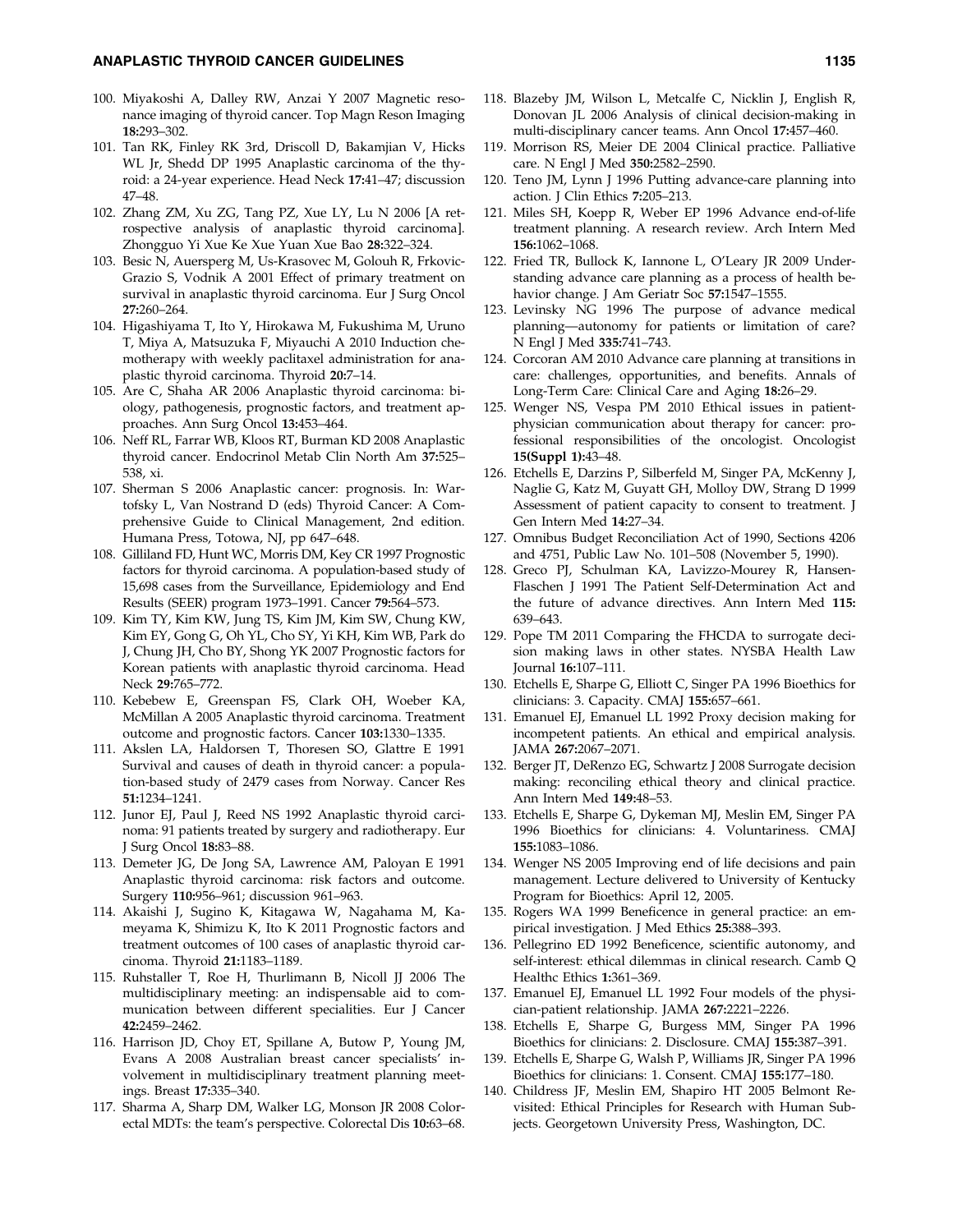- 141. Levine RJ 1988 Ethics and Regulation of Clinical Research, 2nd edition. Yale University Press, New Haven, CT.
- 142. McClain CS, Rosenfeld B, Breitbart W 2003 Effect of spiritual well-being on end-of-life despair in terminally-ill cancer patients. Lancet 361:1603–1607.
- 143. Ehman JW, Ott BB, Short TH, Ciampa RC, Hansen-Flaschen J 1999 Do patients want physicians to inquire about their spiritual or religious beliefs if they become gravely ill? Arch Intern Med 159:1803–1806.
- 144. Rousseau P 2001 Existential suffering and palliative sedation: a brief commentary with a proposal for clinical guidelines. Am J Hosp Palliat Care 18:151–153.
- 145. Emanuel LL 2008 Advance directives. Annu Rev Med 59:187–198.
- 146. Silveira MJ, Kim SY, Langa KM 2010 Advance directives and outcomes of surrogate decision making before death. N Engl J Med 362:1211–1218.
- 147. Venneman SS, Narnor-Harris P, Perish M, Hamilton M 2008 ''Allow natural death'' versus ''do not resuscitate'': three words that can change a life. J Med Ethics 34:2–6.
- 148. Bergman-Evans B, Kuhnel L, McNitt D, Myers S 2008 Uncovering beliefs and barriers: staff attitudes related to advance directives. Am J Hosp Palliat Care 25:347–353.
- 149. Bishop JP, Brothers KB, Perry JE, Ahmad A 2010 Reviving the conversation around CPR/DNR. Am J Bioeth 10:61–67.
- 150. Hamann AA 1993 Family surrogate laws: a necessary supplement to living wills and durable powers of attorney. Villanova Law Rev 38:103–177.
- 151. Doukas DJ, McCullough LB 1991 The values history. The evaluation of the patient's values and advance directives. J Fam Pract 32:145–153.
- 152. Quill TE 2000 Perspectives on care at the close of life. Initiating end-of-life discussions with seriously ill patients: addressing the ''elephant in the room''. JAMA 284:2502– 2507.
- 153. Jones JW, McCullough LB 2008 Just how far goes DNR? J Vasc Surg 48:1630–1632.
- 154. Berry SR, Singer PA 1998 The cancer specific advance directive. Cancer 82:1570–1577.
- 155. Pierie JP, Muzikansky A, Gaz RD, Faquin WC, Ott MJ 2002 The effect of surgery and radiotherapy on outcome of anaplastic thyroid carcinoma. Ann Surg Oncol 9:57–64.
- 156. Swaak-Kragten AT, de Wilt JH, Schmitz PI, Bontenbal M, Levendag PC 2009 Multimodality treatment for anaplastic thyroid carcinoma—treatment outcome in 75 patients. Radiother Oncol 92:100–104.
- 157. Haigh PI, Ituarte PH, Wu HS, Treseler PA, Posner MD, Quivey JM, Duh QY, Clark OH 2001 Completely resected anaplastic thyroid carcinoma combined with adjuvant chemotherapy and irradiation is associated with prolonged survival. Cancer 91:2335–2342.
- 158. Goutsouliak V, Hay JH 2005 Anaplastic thyroid cancer in British Columbia 1985–1999: a population-based study. Clin Oncol (R Coll Radiol) 17:75–78.
- 159. Brignardello E, Gallo M, Baldi I, Palestini N, Piovesan A, Grossi E, Ciccone G, Boccuzzi G 2007 Anaplastic thyroid carcinoma: clinical outcome of 30 consecutive patients referred to a single institution in the past 5 years. Eur J Endocrinol 156:425–430.
- 160. Kihara M, Miyauchi A, Yamauchi A, Yokomise H 2004 Prognostic factors of anaplastic thyroid carcinoma. Surg Today 34:394–398.
- 161. De Crevoisier R, Baudin E, Bachelot A, Leboulleux S, Travagli JP, Caillou B, Schlumberger M 2004 Combined

treatment of anaplastic thyroid carcinoma with surgery, chemotherapy, and hyperfractionated accelerated external radiotherapy. Int J Radiat Oncol Biol Phys 60:1137–1143.

- 162. Schlumberger M, Parmentier C, Delisle MJ, Couette JE, Droz JP, Sarrazin D 1991 Combination therapy for anaplastic giant cell thyroid carcinoma. Cancer 67:564–566.
- 163. Chen J, Tward JD, Shrieve DC, Hitchcock YJ 2008 Surgery and radiotherapy improves survival in patients with anaplastic thyroid carcinoma: analysis of the surveillance, epidemiology, and end results 1983–2002. Am J Clin Oncol 31:460–464.
- 164. Ito KI, Hanamura T, Murayama K, Okada T, Watanabe T, Harada M, Ito T, Koyama H, Kanai T, Maeno K, Mochizuki Y, Amano J 2012 Multimodality therapeutic outcomes in anaplastic thyroid carcinoma: improved survival in subgroups of patients with localized primary tumors. Head Neck 34:230–237.
- 165. Kim JH, Leeper RD 1983 Treatment of anaplastic giant and spindle cell carcinoma of the thyroid gland with combination adriamycin and radiation therapy. A new approach. Cancer 52:954–957.
- 166. Tennvall J, Lundell G, Wahlberg P, Bergenfelz A, Grimelius L, Akerman M, Hjelm Skog AL, Wallin G 2002 Anaplastic thyroid carcinoma: three protocols combining doxorubicin, hyperfractionated radiotherapy and surgery. Br J Cancer 86:1848–1853.
- 167. Levendag PC, De Porre PM, van Putten WL 1993 Anaplastic carcinoma of the thyroid gland treated by radiation therapy. Int J Radiat Oncol Biol Phys 26:125–128.
- 168. Wang Y, Tsang R, Asa S, Dickson B, Arenovich T, Brierley J 2006 Clinical outcome of anaplastic thyroid carcinoma treated with radiotherapy of once- and twice-daily fractionation regimens. Cancer 107:1786–1792.
- 169. Besic N, Hocevar M, Zgajnar J, Pogacnik A, Grazio-Frkovic S, Auersperg M 2005 Prognostic factors in anaplastic carcinoma of the thyroid—a multivariate survival analysis of 188 patients. Langenbecks Arch Surg 390: 203–208.
- 170. Voutilainen PE, Multanen M, Haapiainen RK, Leppaniemi AK, Sivula AH 1999 Anaplastic thyroid carcinoma survival. World J Surg 23:975–978; discussion 978–979.
- 171. Pasieka JL 2003 Anaplastic thyroid cancer. Curr Opin Oncol 15:78–83.
- 172. Shaha AR 2008 Airway management in anaplastic thyroid carcinoma. Laryngoscope 118:1195–1198.
- 173. Holting T, Meybier H, Buhr H 1989 [Problems of tracheotomy in locally invasive anaplastic thyroid cancer]. Langenbecks Arch Chir 374:72–76.
- 174. Veness MJ, Porter GS, Morgan GJ 2004 Anaplastic thyroid carcinoma: dismal outcome despite current treatment approach. ANZ J Surg 74:559–562.
- 175. Kobayashi T, Asakawa H, Umeshita K, Takeda T, Maruyama H, Matsuzuka F, Monden M 1996 Treatment of 37 patients with anaplastic carcinoma of the thyroid. Head Neck 18:36–41.
- 176. Busnardo B, Daniele O, Pelizzo MR, Mazzarotto R, Nacamulli D, Devido D, Mian C, Girelli ME 2000 A multimodality therapeutic approach in anaplastic thyroid carcinoma: study on 39 patients. J Endocrinol Invest 23:755–761.
- 177. Bhatia A, Rao A, Ang KK, Garden AS, Morrison WH, Rosenthal DI, Evans DB, Clayman G, Sherman SI, Schwartz DL 2010 Anaplastic thyroid cancer: clinical outcomes with conformal radiotherapy. Head Neck 32:829–836.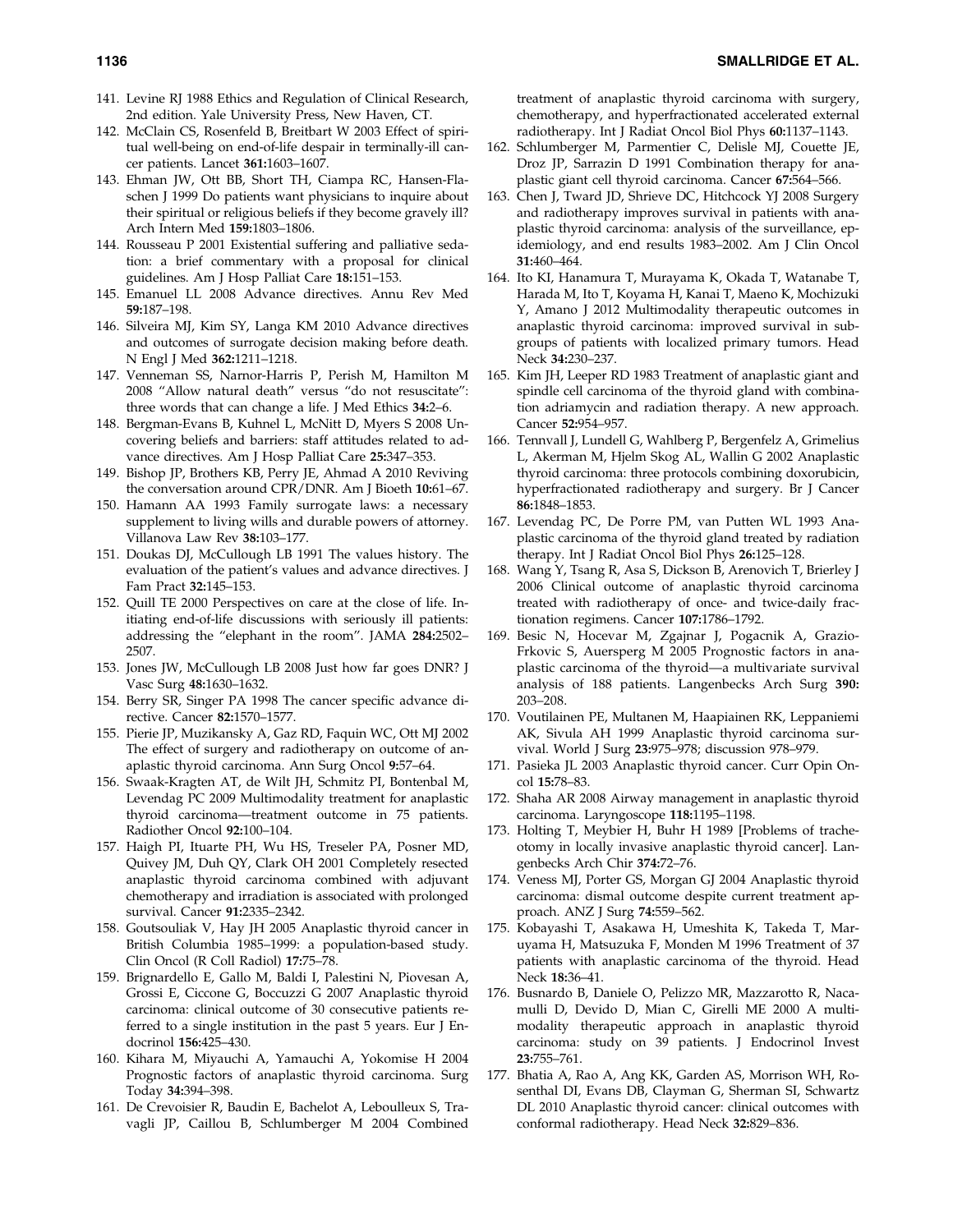- 178. Derbel O, Limem S, Segura-Ferlay C, Lifante JC, Carrie C, Peix JL, Borson-Chazot F, Bournaud C, Droz JP, de la Fouchardiere C 2011 Results of combined treatment of anaplastic thyroid carcinoma (ATC). BMC Cancer 11:469.
- 179. Sherman EJ, Lim SH, Ho AL, Ghossein RA, Fury MG, Shaha AR, Rivera M, Lin O, Wolden S, Lee NY, Pfister DG 2011 Concurrent doxorubicin and radiotherapy for anaplastic thyroid cancer: a critical re-evaluation including uniform pathologic review. Radiother Oncol 101:425–430.
- 180. Lee N, Xia P, Quivey JM, Sultanem K, Poon I, Akazawa C, Akazawa P, Weinberg V, Fu KK 2002 Intensity-modulated radiotherapy in the treatment of nasopharyngeal carcinoma: an update of the UCSF experience. Int J Radiat Oncol Biol Phys 53:12–22.
- 181. Bhide SA, Kazi R, Newbold K, Harrington KJ, Nutting CM 2010 The role of intensity-modulated radiotherapy in head and neck cancer. Indian J Cancer 47:267–273.
- 182. Nutting CM, Convery DJ, Cosgrove VP, Rowbottom C, Vini L, Harmer C, Dearnaley DP, Webb S 2001 Improvements in target coverage and reduced spinal cord irradiation using intensity-modulated radiotherapy (IMRT) in patients with carcinoma of the thyroid gland. Radiother Oncol 60:173–180.
- 183. Schwartz DL, Lobo MJ, Ang KK, Morrison WH, Rosenthal DI, Ahamad A, Evans DB, Clayman G, Sherman SI, Garden AS 2009 Postoperative external beam radiotherapy for differentiated thyroid cancer: outcomes and morbidity with conformal treatment. Int J Radiat Oncol Biol Phys 74:1083– 1091.
- 184. Brierley J, Rumble RB, Warde P, and members of the IMRT Indications Expert Panel. The Role of IMRT in Thyroid Cancers: Cancer Care Ontario. Available at https://www .cancercare.on.ca/common/pages/UserFile.aspx?fileId = 87005 (accessed August 23, 2012).
- 185. Ain KB, Egorin MJ, DeSimone PA 2000 Treatment of anaplastic thyroid carcinoma with paclitaxel: phase 2 trial using ninety-six-hour infusion. Collaborative anaplastic thyroid cancer health intervention trials (CATCHIT) group. Thyroid 10:587–594.
- 186. Troch M, Koperek O, Scheuba C, Dieckmann K, Hoffmann M, Niederle B, Raderer M 2010 High efficacy of concomitant treatment of undifferentiated (anaplastic) thyroid cancer with radiation and docetaxel. J Clin Endocrinol Metab 95:E54–57.
- 187. Foote RL, Molina JR, Kasperbauer JL, Lloyd RV, McIver B, Morris JC, Grant CS, Thompson GB, Richards ML, Hay ID, Smallridge RC, Bible KC 2011 Enhanced survival in locoregionally confined anaplastic thyroid carcinoma: a singleinstitution experience using aggressive multimodal therapy. Thyroid 21:25–30.
- 188. Kawada K, Kitagawa K, Kamei S, Inada M, Mitsuma A, Sawaki M, Kikumori T, Fujimoto Y, Arima H, Imai T, Ando Y 2010 The feasibility study of docetaxel in patients with anaplastic thyroid cancer. Jpn J Clin Oncol 40:596–599.
- 189. Dandekar P, Harmer C, Barbachano Y, Rhys-Evans P, Harrington K, Nutting C, Newbold K 2009 Hyperfractionated accelerated radiotherapy (HART) for anaplastic thyroid carcinoma: toxicity and survival analysis. Int J Radiat Oncol Biol Phys 74:518–521.
- 190. Tennvall J, Lundell G, Hallquist A, Wahlberg P, Wallin G, Tibblin S 1994 Combined doxorubicin, hyperfractionated radiotherapy, and surgery in anaplastic thyroid carcinoma. Report on two protocols. The Swedish Anaplastic Thyroid Cancer Group. Cancer 74:1348–1354.
- 191. Shimaoka K, Schoenfeld DA, DeWys WD, Creech RH, DeConti R 1985 A randomized trial of doxorubicin versus doxorubicin plus cisplatin in patients with advanced thyroid carcinoma. Cancer 56:2155–2160.
- 192. Mooney CJ, Nagaiah G, Fu P, Wasman JK, Cooney MM, Savvides PS, Bokar JA, Dowlati A, Wang D, Agarwala SS, Flick SM, Hartman PH, Ortiz JD, Lavertu PN, Remick SC 2009 A phase II trial of fosbretabulin in advanced anaplastic thyroid carcinoma and correlation of baseline serum-soluble intracellular adhesion molecule-1 with outcome. Thyroid 19:233–240.
- 193. Dowlati A, Robertson K, Cooney M, Petros WP, Stratford M, Jesberger J, Rafie N, Overmoyer B, Makkar V, Stambler B, Taylor A, Waas J, Lewin JS, McCrae KR, Remick SC 2002 A phase I pharmacokinetic and translational study of the novel vascular targeting agent combretastatin a-4 phosphate on a single-dose intravenous schedule in patients with advanced cancer. Cancer Res 62:3408–3416.
- 194. Gupta-Abramson V, Troxel AB, Nellore A, Puttaswamy K, Redlinger M, Ransone K, Mandel SJ, Flaherty KT, Loevner LA, O'Dwyer PJ, Brose MS 2008 Phase II trial of sorafenib in advanced thyroid cancer. J Clin Oncol 26:4714–4719.
- 195. Kloos RT, Ringel MD, Knopp MV, Hall NC, King M, Stevens R, Liang J, Wakely PE Jr, Vasko VV, Saji M, Rittenberry J, Wei L, Arbogast D, Collamore M, Wright JJ, Grever M, Shah MH 2009 Phase II trial of sorafenib in metastatic thyroid cancer. J Clin Oncol 27:1675–1684.
- 196. Cohen EE, Rosen LS, Vokes EE, Kies MS, Forastiere AA, Worden FP, Kane MA, Sherman E, Kim S, Bycott P, Tortorici M, Shalinsky DR, Liau KF, Cohen RB 2008 Axitinib is an active treatment for all histologic subtypes of advanced thyroid cancer: results from a phase II study. J Clin Oncol 26:4708–4713.
- 197. Pennell NA, Daniels GH, Haddad RI, Ross DS, Evans T, Wirth LJ, Fidias PH, Temel JS, Gurubhagavatula S, Heist RS, Clark JR, Lynch TJ 2008 A phase II study of gefitinib in patients with advanced thyroid cancer. Thyroid 18: 317–323.
- 198. Ha HT, Lee JS, Urba S, Koenig RJ, Sisson J, Giordano T, Worden FP 2010 A phase II study of imatinib in patients with advanced anaplastic thyroid cancer. Thyroid 20: 975–980.
- 199. Salvati M, Frati A, Rocchi G, Masciangelo R, Antonaci A, Gagliardi FM, Delfini R 2001 Single brain metastasis from thyroid cancer: report of twelve cases and review of the literature. J Neurooncol 51:33–40.
- 200. Chiu AC, Delpassand ES, Sherman SI 1997 Prognosis and treatment of brain metastases in thyroid carcinoma. J Clin Endocrinol Metab 82:3637–3642.
- 201. Murata Y, Ogawa Y, Yoshida S, Kubota K, Itoh S, Fukumoto M, Nishioka A, Moriki T, Maeda H, Tanaka Y 2004 Utility of initial MRI for predicting extent of residual disease after neoadjuvant chemotherapy: analysis of 70 breast cancer patients. Oncol Rep 12:1257–1262.
- 202. Koutras AK, Krikelis D, Alexandrou N, Starakis I, Kalofonos HP 2007 Brain metastasis in renal cell cancer responding to sunitinib. Anticancer Res 27:4255–4257.
- 203. Agarwal S, Sane R, Ohlfest JR, Elmquist WF 2011 The role of the breast cancer resistance protein (ABCG2) in the distribution of sorafenib to the brain. J Pharmacol Exp Ther 336:223–233.
- 204. Ryken TC, McDermott M, Robinson PD, Ammirati M, Andrews DW, Asher AL, Burri SH, Cobbs CS, Gaspar LE,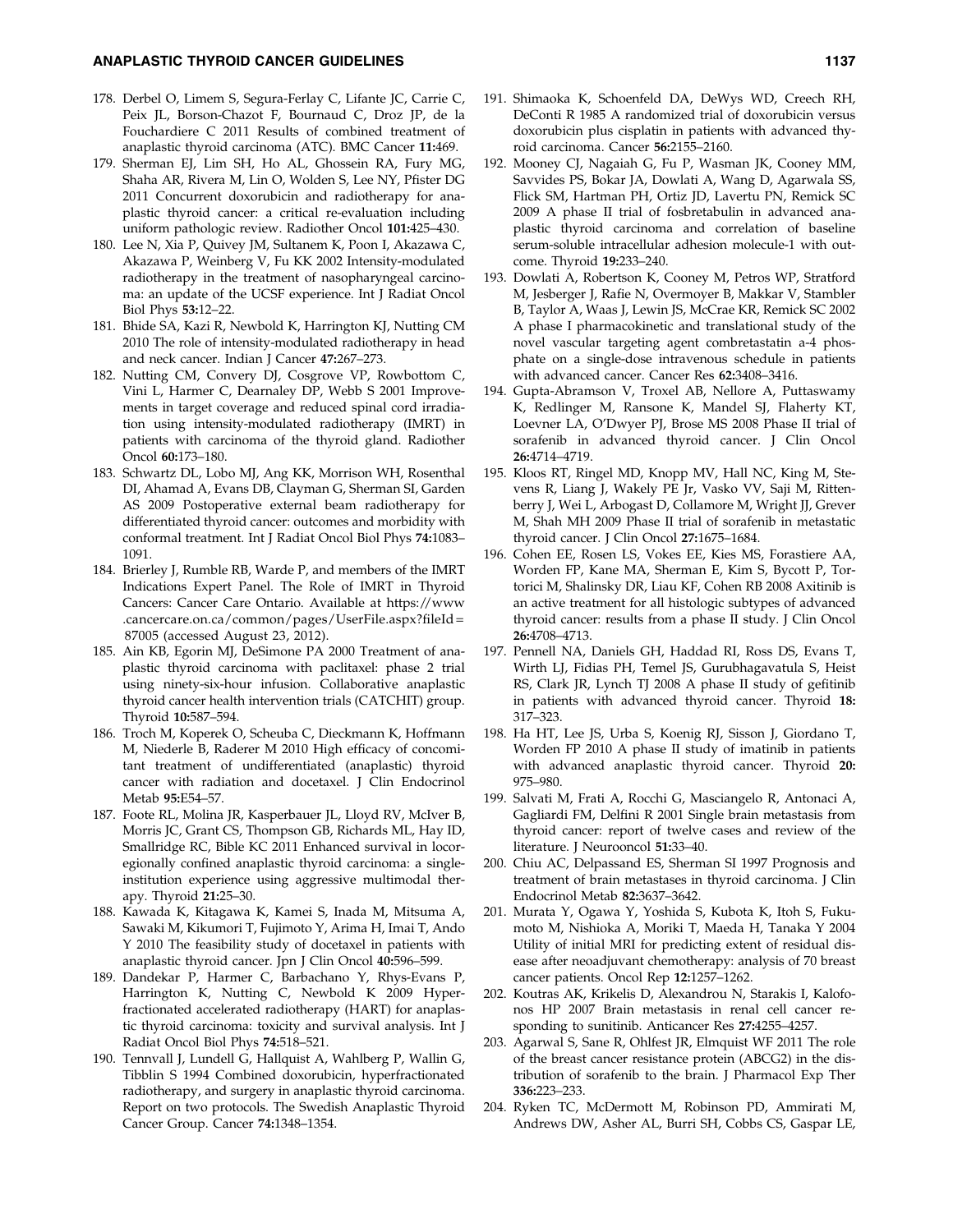Kondziolka D, Linskey ME, Loeffler JS, Mehta MP, Mikkelsen T, Olson JJ, Paleologos NA, Patchell RA, Kalkanis SN 2010 The role of steroids in the management of brain metastases: a systematic review and evidence-based clinical practice guideline. J Neurooncol 96:103–114.

- 205. Mikkelsen T, Paleologos NA, Robinson PD, Ammirati M, Andrews DW, Asher AL, Burri SH, Cobbs CS, Gaspar LE, Kondziolka D, Linskey ME, Loeffler JS, McDermott M, Mehta MP, Olson JJ, Patchell RA, Ryken TC, Kalkanis SN 2010 The role of prophylactic anticonvulsants in the management of brain metastases: a systematic review and evidence-based clinical practice guideline. J Neurooncol 96: 97–102.
- 206. Forsyth PA, Weaver S, Fulton D, Brasher PM, Sutherland G, Stewart D, Hagen NA, Barnes P, Cairncross JG, DeAngelis LM 2003 Prophylactic anticonvulsants in patients with brain tumour. Can J Neurol Sci 30:106–112.
- 207. Tickoo SK, Pittas AG, Adler M, Fazzari M, Larson SM, Robbins RJ, Rosai J 2000 Bone metastases from thyroid carcinoma: a histopathologic study with clinical correlates. Arch Pathol Lab Med 124:1440–1447.
- 208. Pittas AG, Adler M, Fazzari M, Tickoo S, Rosai J, Larson SM, Robbins RJ 2000 Bone metastases from thyroid carcinoma: clinical characteristics and prognostic variables in one hundred forty-six patients. Thyroid 10:261–268.
- 209. Aapro M, Abrahamsson PA, Body JJ, Coleman RE, Colomer R, Costa L, Crino L, Dirix L, Gnant M, Gralow J, Hadji P, Hortobagyi GN, Jonat W, Lipton A, Monnier A, Paterson AH, Rizzoli R, Saad F, Thurlimann B 2008 Guidance on the use of bisphosphonates in solid tumours: recommendations of an international expert panel. Ann Oncol 19:420–432.
- 210. Hortobagyi GN, Theriault RL, Porter L, Blayney D, Lipton A, Sinoff C, Wheeler H, Simeone JF, Seaman J, Knight RD 1996 Efficacy of pamidronate in reducing skeletal complications in patients with breast cancer and lytic bone metastases. Protocol 19 Aredia Breast Cancer Study Group. N Engl J Med 335:1785–1791.
- 211. Rosen LS, Gordon D, Kaminski M, Howell A, Belch A, Mackey J, Apffelstaedt J, Hussein MA, Coleman RE, Reitsma DJ, Chen BL, Seaman JJ 2003 Long-term efficacy and safety of zoledronic acid compared with pamidronate disodium in the treatment of skeletal complications in patients with advanced multiple myeloma or breast carcinoma: a randomized, double-blind, multicenter, comparative trial. Cancer 98:1735–1744.
- 212. Roodman GD 2004 Mechanisms of bone metastasis. N Engl J Med 350:1655–1664.
- 213. Favus MJ 2010 Bisphosphonates for osteoporosis. N Engl J Med 363:2027–2035.
- 214. Stopeck AT, Lipton A, Body JJ, Steger GG, Tonkin K, de Boer RH, Lichinitser M, Fujiwara Y, Yardley DA, Viniegra M, Fan M, Jiang Q, Dansey R, Jun S, Braun A 2010 Denosumab compared with zoledronic acid for the treatment of bone metastases in patients with advanced breast cancer: a randomized, double-blind study. J Clin Oncol 28:5132– 5139.
- 215. Antoch G, Vogt FM, Freudenberg LS, Nazaradeh F, Goehde SC, Barkhausen J, Dahmen G, Bockisch A, Debatin JF, Ruehm SG 2003 Whole-body dual-modality PET/CT and whole-body MRI for tumor staging in oncology. JAMA 290:3199–3206.
- 216. Muresan MM, Olivier P, Leclere J, Sirveaux F, Brunaud L, Klein M, Zarnegar R, Weryha G 2008 Bone metastases from

differentiated thyroid carcinoma. Endocr Relat Cancer 15:37–49.

- 217. Schirrmeister H, Guhlmann A, Elsner K, Kotzerke J, Glatting G, Rentschler M, Neumaier B, Trager H, Nussle K, Reske SN 1999 Sensitivity in detecting osseous lesions depends on anatomic localization: planar bone scintigraphy versus 18F PET. J Nucl Med 40:1623–1629.
- 218. Harrington KD 1997 Orthopedic surgical management of skeletal complications of malignancy. Cancer 80: 1614–1627.
- 219. Patchell RA, Tibbs PA, Regine WF, Payne R, Saris S, Kryscio RJ, Mohiuddin M, Young B 2005 Direct decompressive surgical resection in the treatment of spinal cord compression caused by metastatic cancer: a randomised trial. Lancet 366:643–648.
- 220. Dahl PR, Brodland DG, Goellner JR, Hay ID 1997 Thyroid carcinoma metastatic to the skin: a cutaneous manifestation of a widely disseminated malignancy. J Am Acad Dermatol 36:531–537.
- 221. Capezzone M, Giannasio P, De Sanctis D, Bellitti P, Vena P, Morabito E, Bruno R 2006 Skin metastases from anaplastic thyroid carcinoma. Thyroid 16:513–514.
- 222. Dedecjus M, Tazbir J, Kaurzel Z, Lewinski A, Strozyk G, Brzezinski J 2007 Selective embolization of thyroid arteries as a preresective and palliative treatment of thyroid cancer. Endocr Relat Cancer 14:847–852.
- 223. Tazbir J, Dedecjus M, Kaurzel Z, Lewinski A, Brzezinski J 2005 Selective embolization of thyroid arteries (SETA) as a palliative treatment of inoperable anaplastic thyroid carcinoma (ATC). Neuro Endocrinol Lett 26:401–406.
- 224. Seo YL, Yoon DY, Lim KJ, Cha JH, Yun EJ, Choi CS, Bae SH 2010 Locally advanced thyroid cancer: can CT help in prediction of extrathyroidal invasion to adjacent structures? AJR Am J Roentgenol 195:W240–244.
- 225. Panzironi G, Rainaldi R, Ricci F, Casale A, De Vargas Macciucca M 2003 Gray-scale and color Doppler findings in bilateral internal jugular vein thrombosis caused by anaplastic carcinoma of the thyroid. J Clin Ultrasound 31:111–115.
- 226. Sugimoto S, Doihara H, Ogasawara Y, Aoe M, Sano S, Shimizu N 2006 Intraatrial extension of thyroid cancer: a case report. Acta Med Okayama 60:135–140.
- 227. Lyman GH, Khorana AA, Falanga A, Clarke-Pearson D, Flowers C, Jahanzeb M, Kakkar A, Kuderer NM, Levine MN, Liebman H, Mendelson D, Raskob G, Somerfield MR, Thodiyil P, Trent D, Francis CW 2007 American Society of Clinical Oncology guideline: recommendations for venous thromboembolism prophylaxis and treatment in patients with cancer. J Clin Oncol 25:5490–5505.
- 228. Astrow AB, Popp B 2011 The Palliative Care Information Act in real life. N Engl J Med 364:1885–1887.
- 229. Center to Advance Palliative Care. Analysis of US Hospital Palliative Care Programs: 2010 Snapshot. Available at www.capc.org/news-and-events/releases/analysis-of-us -hospital-palliative-care-programs-2010-snapshot.pdf/file\_ view (accessed August 23, 2012).
- 230. Center to Advance Palliative Care. Growth of Palliative Care in US Hospitals 2012 Snapshot. Available at www .capc.org/capc-growth-analysis-snapshot-2011.pdf (accessed August 23, 2012).
- 231. Rodriguez JM, Pinero A, Ortiz S, Moreno A, Sola J, Soria T, Robles R, Parrilla P 2000 Clinical and histological differences in anaplastic thyroid carcinoma. Eur J Surg 166: 34–38.